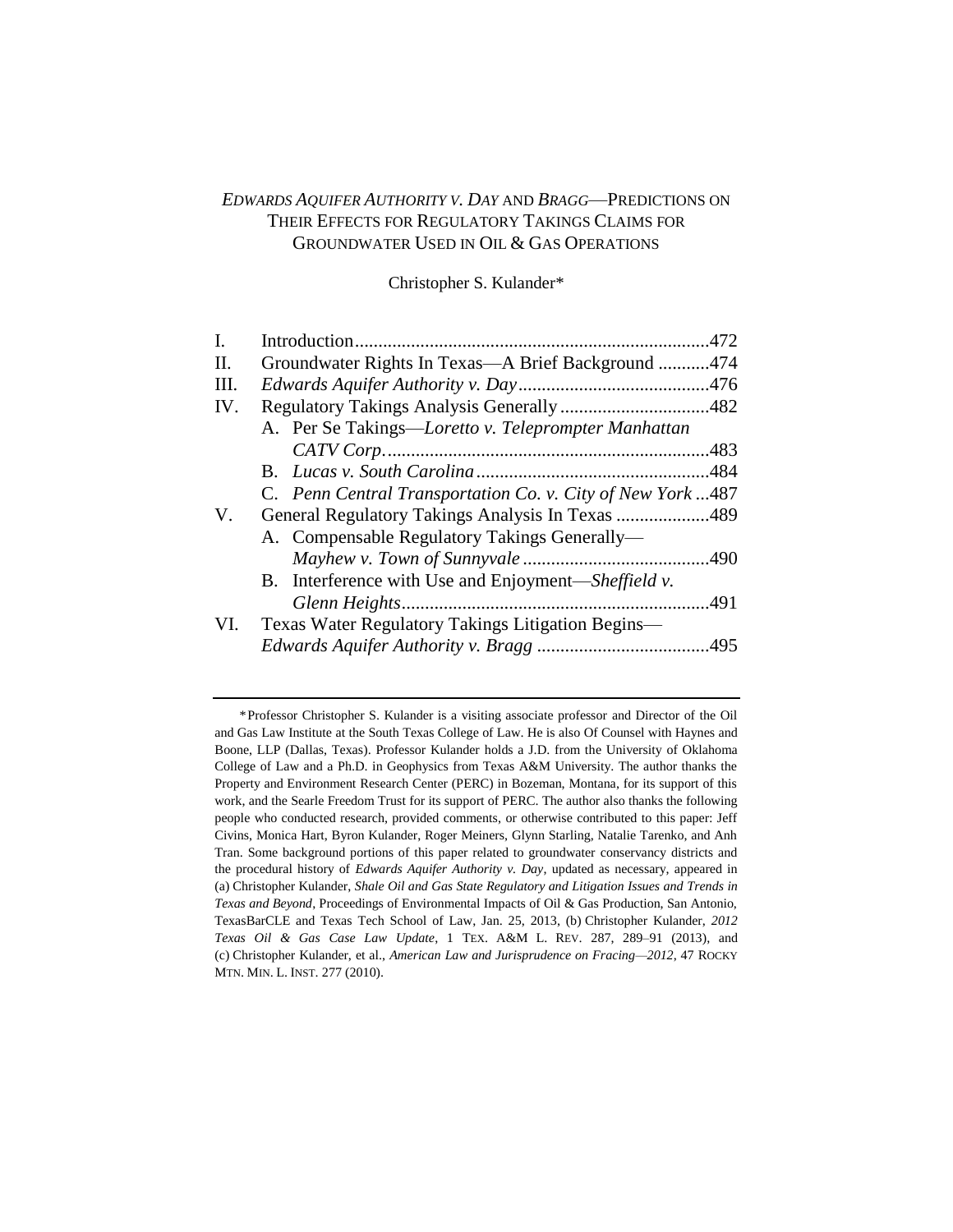472 *BAYLOR LAW REVIEW* [Vol. 66:3

|     | B. Who Pays—the State of Texas or the Edwards Aquifer    |  |
|-----|----------------------------------------------------------|--|
|     |                                                          |  |
|     |                                                          |  |
|     | D. How Much Compensation Is Due and When Is It           |  |
|     |                                                          |  |
|     | VII. Texas Oil & Gas Regulatory Taking Jurisprudence 504 |  |
|     |                                                          |  |
|     | B. Unreasonable Interference with Use and Enjoyment508   |  |
|     |                                                          |  |
|     | 2. City of Houston v. Trail Enterprises, Inc. 511        |  |
|     | VIII. Predictions on Future "Unreasonable Interference"  |  |
|     |                                                          |  |
|     |                                                          |  |
|     |                                                          |  |
|     |                                                          |  |
|     |                                                          |  |
| IX. |                                                          |  |
| X.  |                                                          |  |

#### I. INTRODUCTION

In early 2012, a watershed Texas Supreme Court case, *Edwards Aquifer*  Authority v. Day (Day) turned Texas water law on its head.<sup>1</sup> In a longanticipated opinion, the court first found that impoundment water could change its character and become "state water" if not put to a beneficial use.<sup>2</sup> Then, in a judicial thunderclap, the court declared that groundwater in place is a real property interest in Texas and cannot be taken for public use without adequate compensation guaranteed by the Texas Constitution.<sup>3</sup> Overnight, claimants appeared, suing Texas regulatory agencies that had denied permits allowing water use at the level sought by landowners.

These claims, and the pause they may give to regulating entities in withholding future permits or passing laws that limit groundwater use, will weigh heavily on the nature of groundwater rights and conservation efforts, particularly in light of increasing scarcity of water resources and the use of

<sup>1</sup> *See generally*, 369 S.W.3d 814 (Tex. 2012).

<sup>2</sup> *Id.* at 822–23.

<sup>3</sup> *Id.* at 833, 838.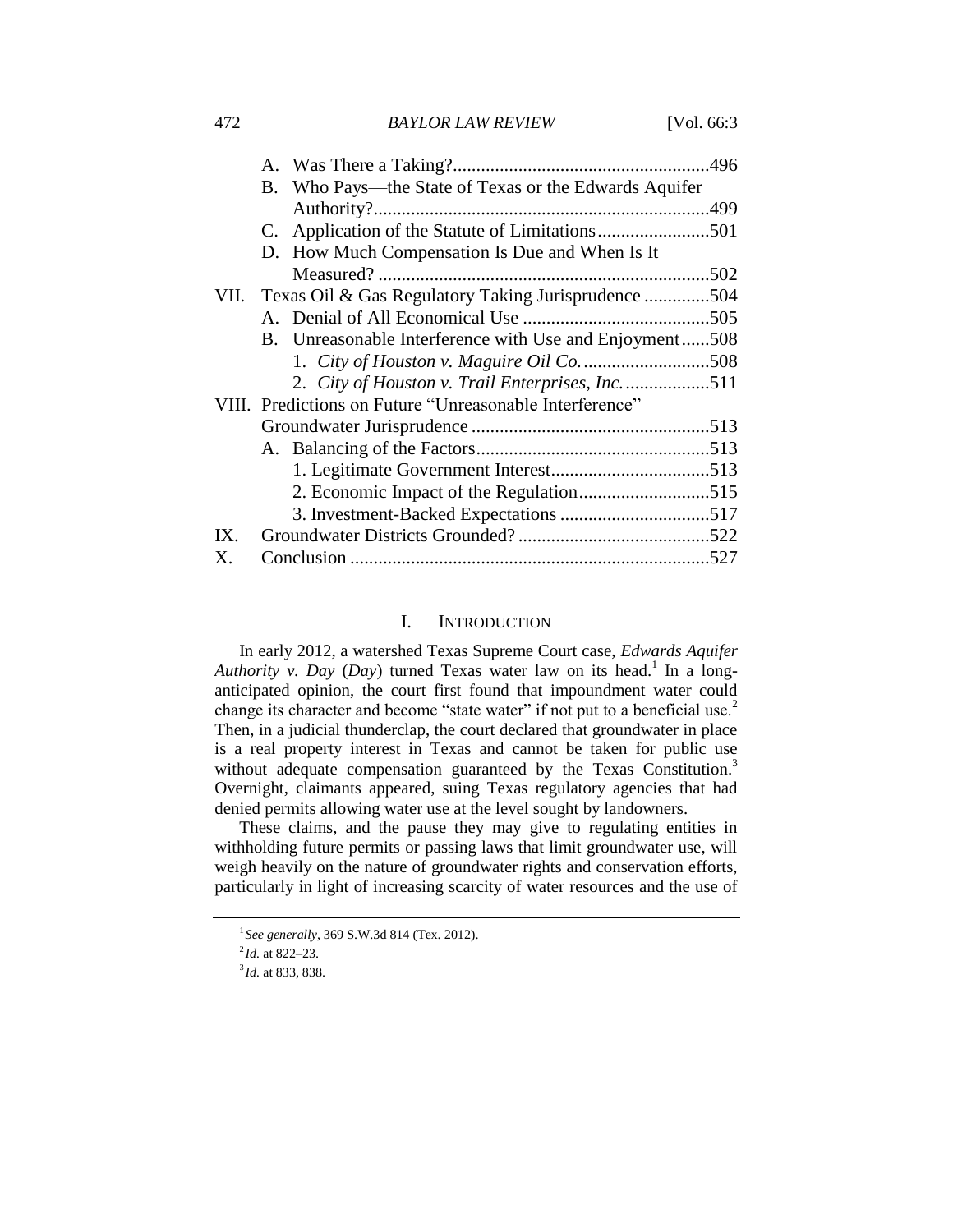groundwater for hydraulic fracturing (fracing) operations. The effect of these claims will especially resonate in areas plagued by drought.

Texas case law is a focus of this paper for three reasons. First, modern Texas case law closely tracks the jurisprudential methodology of the wellknown general regulatory takings opinions of the U.S. Supreme Court and thus provides a current snapshot of what contemporary regulatory takings jurisprudence with regards to groundwater looks like. Second, Texas has arguably the broadest and most developed body of oil and gas case law in the nation. When the Texas Supreme Court applied oil and gas jurisprudence to groundwater, a whole new chapter in Texas water law opened. Third, because of population growth and drought, combined with the prodigious development of shale fields such as the Barnett and Eagle Ford Shale and the water required thereby, Texas is today actively grappling with general groundwater regulatory takings on several fronts (the legislature, the state agencies, and the courts) and is beginning to more closely scrutinize groundwater use for oil and gas operations such as hydraulic fracturing. The state's water law is undergoing such rapid and historic changes that other states that are concerned with how oil and gas development will affect their groundwater assets will want to watch closely.

This article first examines relevant general water law, rights, and jurisprudence to establish the legal foundation upon which *Day* rests. A description of the background and results of *Day* then follows. With the real property interest in groundwater established, the article then describes the methodology Texas will use to analyze when and whether a groundwatersourced takings has occurred, and, if so, how to value the claim. To do this, federal regulatory takings are reviewed before turning to the first water takings case in Texas, *Edwards Aquifer Authority v. Bragg* (*Bragg*).<sup>4</sup> Next, because groundwater is often used in oil and gas drilling and (especially) development, Texas oil and gas regulatory takings case law and how it might influence—and be influenced by—Texas groundwater regulatory takings jurisprudence is discussed, with a focus on groundwater used for oil and gas operations. Finally, the possible effect of this change in regulatory takings law on groundwater conservancy districts, and what the state legislature can do about it, is considered.

<sup>4</sup> *See generally*, 421 S.W.3d 118 (Tex. App.—San Antonio 2013, pet. filed).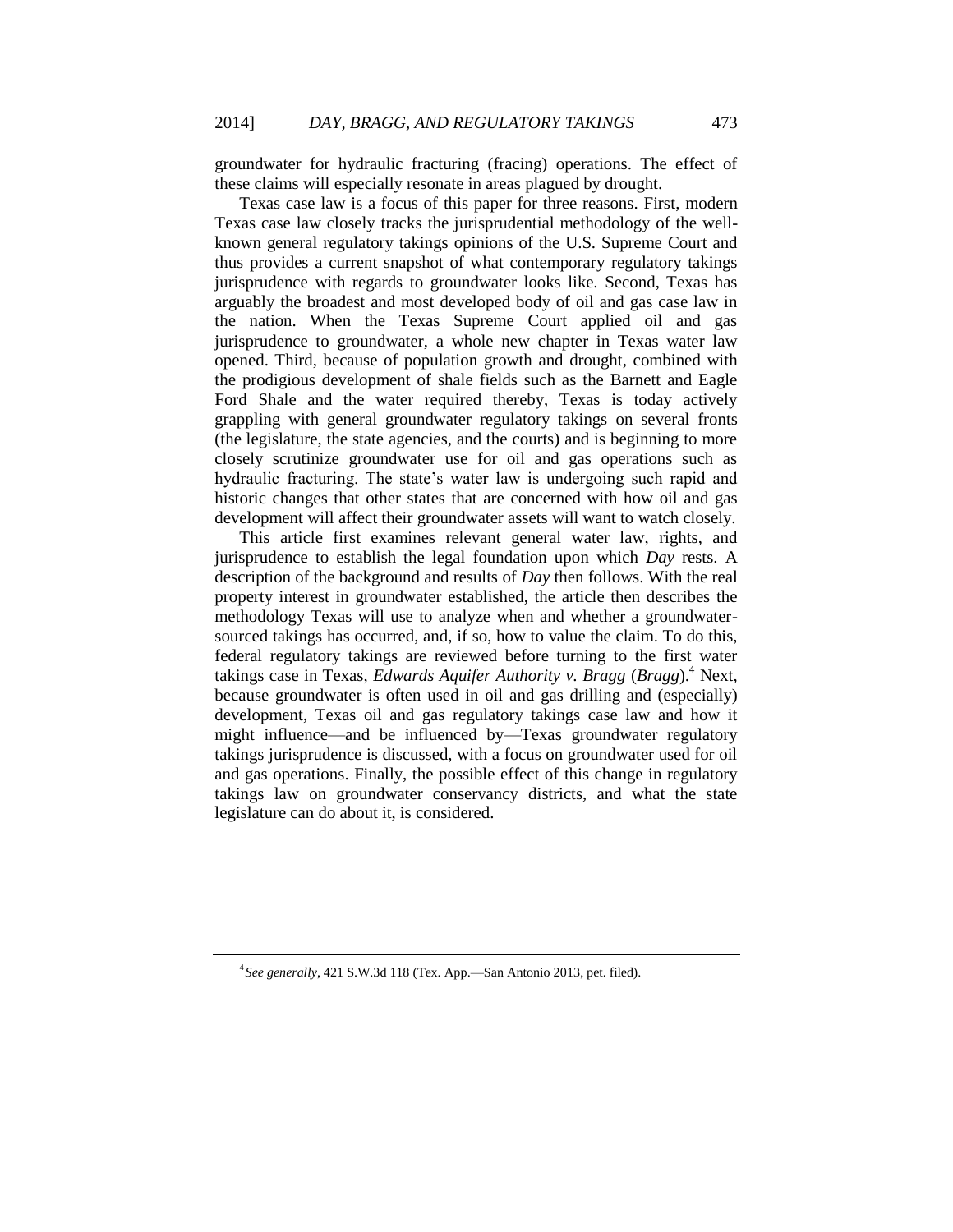#### <span id="page-3-0"></span>II. GROUNDWATER RIGHTS IN TEXAS—A BRIEF BACKGROUND

Water ownership rights are subject to management and regulation by courts and by the state legislature through regulatory agencies.<sup>5</sup> Control of Texas water is bifurcated.<sup>6</sup> Surface water is owned by the public.<sup>7</sup> The Texas Commission on Environmental Quality (TCEQ) regulates surface water appropriation and use.<sup>8</sup> Without a permit from the TCEQ, a landowner cannot use surface water except for exempted livestock or domestic use.<sup>9</sup> In addition, no permit is required for construction of a stock tank or impoundment that contains  $200$  acre-feet of water or less.<sup>10</sup>

In contrast to surface water, groundwater is the property of the landowner, who can use, move, and sell the groundwater produced with a well.<sup>11</sup> Historically, groundwater use in Texas was essentially a free-for-all; the biggest well got the biggest share.<sup>12</sup> Courts limited this free use by disallowing negligent or wasteful use, use designed to harm a neighbor maliciously, or pumping that caused subsidence. $^{13}$ 

Still later, the state legislature passed a series of statutes that restrict limitless groundwater pumping, broadly constraining pumping from beneath rivers, from aquifers beneath areas managed by groundwater conservation districts, or from areas subject to the jurisdiction of the Edwards Aquifer Authority, as described below.<sup>14</sup> Groundwater appropriation and use is now subject to either city control or groundwater

<sup>5</sup> *See Water Use in Association with Oil and Gas Activities*, RAILROAD COMMISSION OF TEXAS, http://www.rrc.state.tx.us/about-us/resource-center/faqs/oil-gas-faqs/

faq-water-use-in-association-with-oil-and-gas-activities/ (last visited Oct. 12, 2014).

<sup>6</sup> *Id.*

<sup>7</sup> *Id.*

<sup>8</sup> *Id.*

<sup>9</sup> *Surface Water Rights in Texas: How They Work and What to Do When They Don't*, TEXAS COMMISSION ON ENVIRONMENTAL QUALITY, http://www.tceq.state.tx.us/assets/public/ comm\_exec/pubs/archive/gi228/index.html (last visited Sept. 24, 2014).

<sup>10</sup>TEX. WATER CODE ANN. § 11.142 (West 2008 & Supp. 2014); *see also Water Conversion Table*, DEPARTMENT OF NATURAL RESOURCES AND CONSERVATION, http://dnrc.mt.gov/wrd/ water\_rts/wr\_general\_info/wrforms/615.pdf (last visited Oct. 12, 2014) (An "acre-foot" is that amount of water that will cover an acre to a depth of one foot and equals 325,850 gallons.).

<sup>11</sup> *See* Edwards Aquifer Auth. v. Day, 369 S.W.3d 814, 831–32 (Tex. 2012).

<sup>12</sup> *See id.* at 825.

<sup>13</sup>WATER § 36.002(b)(1); *Day*, 369 S.W.3d at 832.

<sup>14</sup> *See, e.g.*, WATER § 36.113.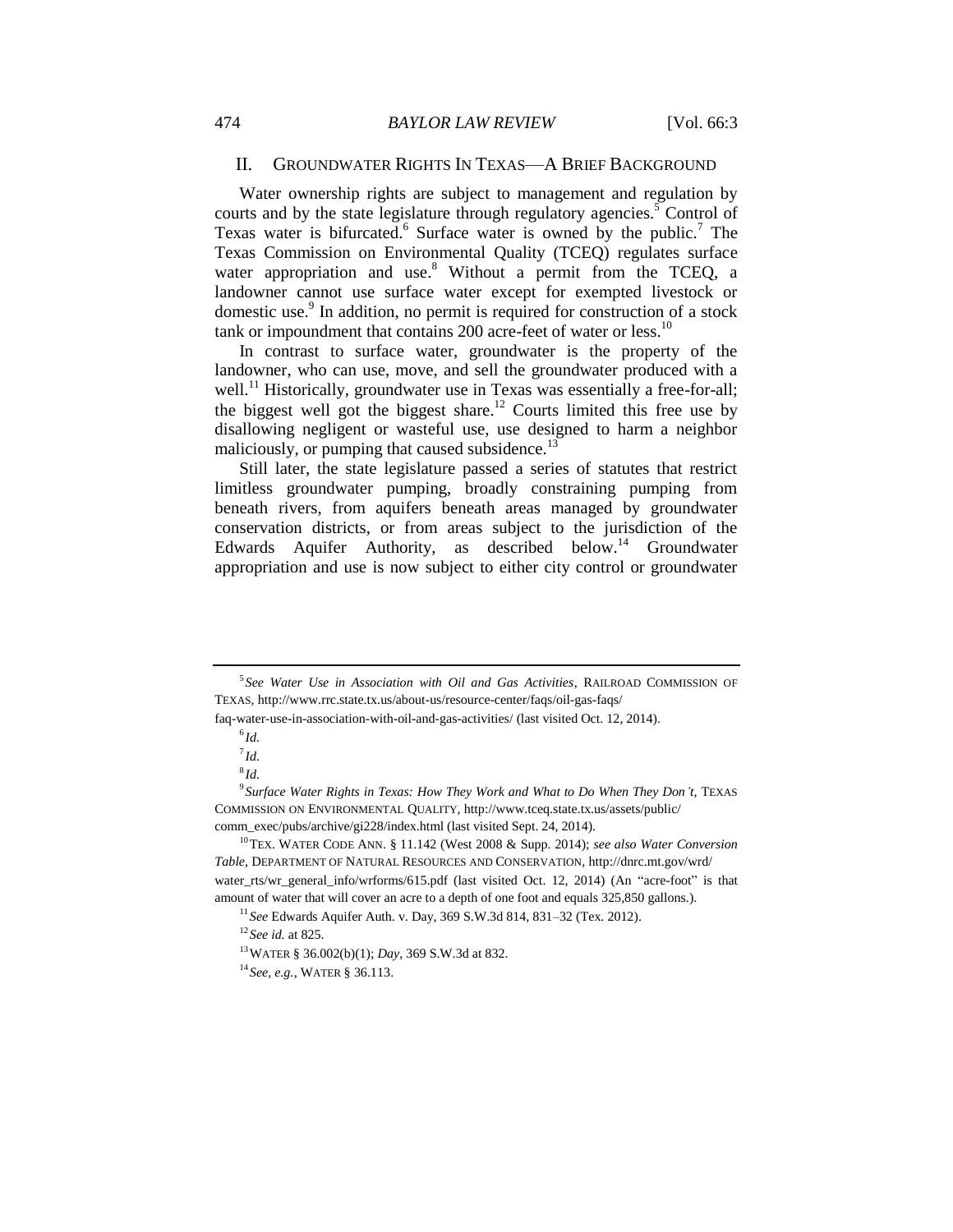management districts.<sup>15</sup> These districts, known as Groundwater Conservation Districts (GCD) in Texas, are authorized to:

> [M]ake and enforce rules, including rules limiting groundwater production based on tract size or the spacing of wells, to provide for conserving, preserving, protecting, and recharging of the groundwater or of a groundwater reservoir or its subdivisions in order to control subsidence, prevent degradation of water quality, or prevent waste of groundwater . . . .<sup>16</sup>

All state-recognized Texas GCDs are required to promulgate, implement, and enforce a management plan for the effective management of groundwater resources within their jurisdiction.<sup>17</sup> Over the GCDs sits the Texas Water Development Board (TWDB), the statewide agency that must approve of all the GCD's groundwater management plans.<sup>18</sup> As of 2013, all recognized GCDs either possess an approved groundwater management plan or are now in the approval process.

If required by the applicable GCD's management plan, water well drillers may be required to submit reports detailing drilling and completing of water wells and of the production and use of groundwater.<sup>20</sup> For a long time after their creation, however, GCDs were not a major concern for oil and gas companies because they were not allowed to require permits for:

> [the] drilling [of] a water well used solely to supply water for a rig that is actively engaged in drilling or exploration operations for an oil or gas well permitted by the Railroad Commission of Texas provided that the person holding the permit is responsible for drilling and operating the water well and the well is located on the same lease or field associated with the drilling rig.... $^{21}$

 $^{20}\rm{WATER}$  § 36.111.

<sup>21</sup> *Id.* §§ 36.117(b)(2), 36.117(i) (The driller of such an exempted well is still required to file a drilling log with the district.).

<sup>15</sup> *Id.* § 35.001.

<sup>16</sup> *Id.* § 36.101.

<sup>17</sup>*Groundwater Conservation Districts*, TEXAS WATER DEVELOPMENT BOARD, http://www.twdb.state.tx.us/groundwater/conservation\_districts/index.asp (last visited Oct. 16, 2014).

<sup>18</sup> *Id.*

<sup>19</sup> *Id.*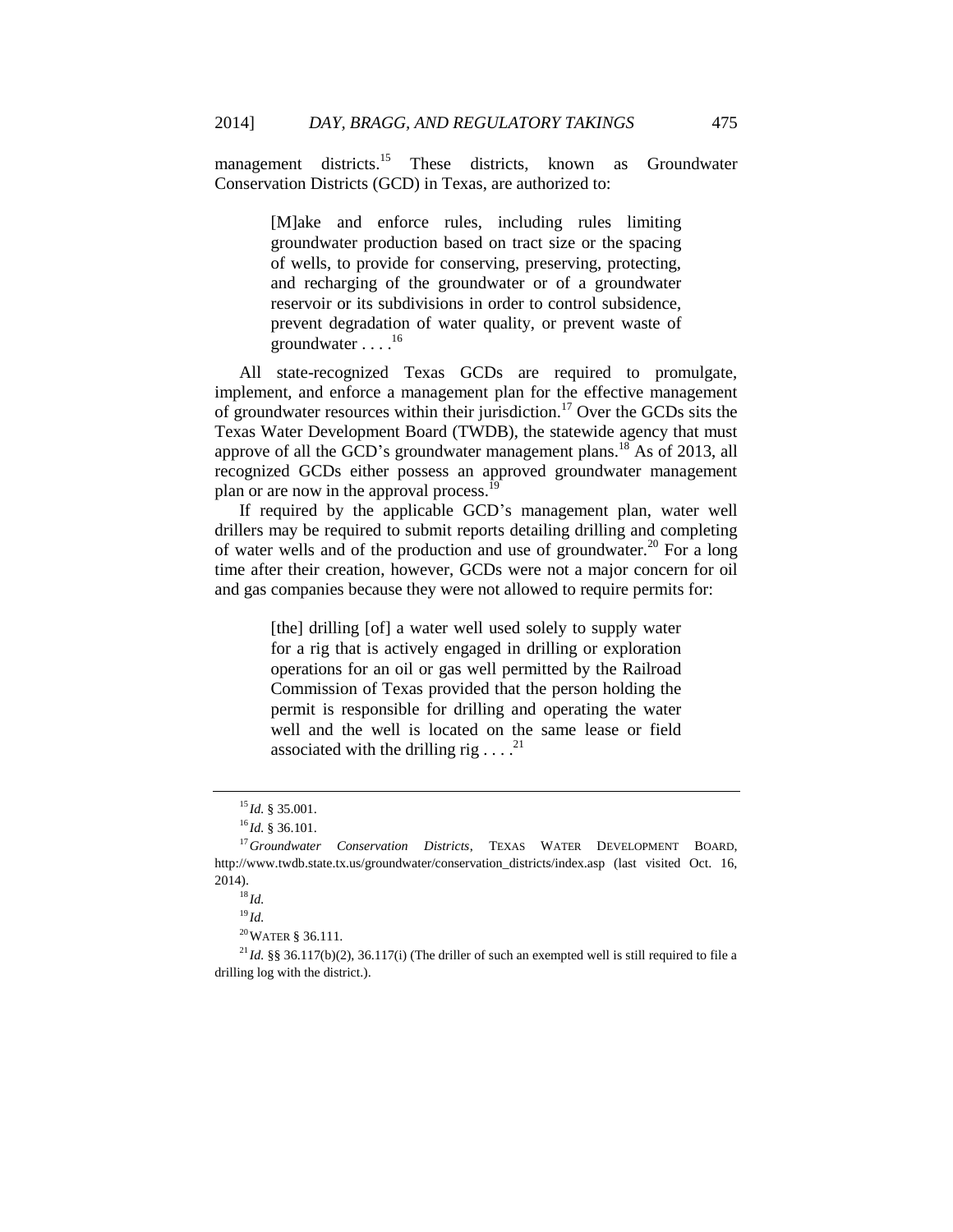Recently, as detailed below, GCDs have taken a more active role in requiring permits for water wells used for oil and gas activities not exempted from GCD control. This reach for control by GCDs, when combined with the finding of *Day*, may put the hydrocarbon industry and the water owners that sell to them on a crash course to litigation with the GCDs.

#### <span id="page-5-0"></span>III. *EDWARDS AQUIFER AUTHORITY V. DAY*

*Day* involved the Edwards Aquifer Authority (EAA), a state regulatory agency established by the 73rd Legislature in May  $1993^{22}$  with the passage of the Edwards Aquifer Authority Act (EAAA) to preserve and protect the groundwater in the Edwards Aquifer that covers all or portions of Atascosa, Bexar, Caldwell, Comal, Guadalupe, Hays, Medina, and Uvalde counties.<sup>23</sup> The Edwards Aquifer is "the primary source of water for south central Texas and therefore vital to the residents, industry, and ecology of the region, the State's economy, and the public welfare."<sup>24</sup> About two million residents rely on the aquifer as their primary source of fresh and livestock grade groundwater.<sup>25</sup> The EAA's mission, as stated in § 1.01, remains to direct "the effective control of the resource to protect terrestrial and aquatic life, domestic and municipal water supplies, the operation of existing industries, and the economic development of the state."<sup>26</sup>

<sup>&</sup>lt;sup>22</sup>*About the EAA*, EDWARDS AQUIFER AUTHORITY, http://www.edwardsaquifer.org/eaa/abou t-the-eaa (last visited Oct. 16, 2014) ("Legal challenges" prevented the EAA from operating until June 28, 1996.).

<sup>23</sup> *Jurisdiction*, EDWARDS AQUIFER AUTHORITY, http://www.edwardsaquifer.org/eaa/ jurisdiction (last visited Oct. 16, 2014).

 $^{24}$ Edwards Aquifer Auth. v. Chem. Lime, 291 S.W.3d 392, 394 (Tex. 2009).

<sup>25</sup>*About the EAA*, *supra* not[e 22,](#page-5-0) Part 3.

 $^{26}$  Act of May 30, 1993, 73rd Leg., R.S., ch. 626, 1993 Tex. Gen. Laws 2350; as amended by Act of May 16, 1995, 74th Leg., R.S., ch. 524, 1995 Tex. Gen. Laws 3280; Act of May 29, 1995, 74th Leg., R.S., ch. 261, 1995 Tex. Gen. Laws 2505; Act of May 6, 1999, 76th Leg., R.S., ch. 163, 1999 Tex. Gen. Laws 634; Act of May 25, 2001, 77th Leg., R.S., ch. 1192, 2001 Tex. Gen. Laws 2696; Act of May 28, 2001, 77th Leg., R.S., ch. 966, §§ 2.60–2.62 and 6.01–6.05, 2001 Tex. Gen. Laws 1991, 2021-2022 and 2075-2076; Act of May 25, 2001, 77th Leg., R.S., ch. 1192, 2001 Tex. Gen. Laws 2696; Act of June 1, 2003, 78th Leg., R.S., ch. 1112, § 6.01(4), 2003 Tex. Gen. Laws 3188, 3193; Act of May 23, 2007, 80th Leg., R.S., ch. 510, 2007 Tex. Gen. Laws 900; Act of May 28, 2007, 80th Leg., R.S., ch. 1351, §§ 2.01–2.12, 2007 Tex. Gen. Laws 4612, 4627-4634; Act of May 28, 2007, 80th Leg., R.S., ch. 1430, §§ 12.01–12.12, 2007 Tex. Gen. Laws 5848, 5901; Act of May 21, 2009, 81st Leg., R.S., ch. 1080, 2009 Tex. Gen. Laws 2818 [hereafter "EAAA"]. Citations are to the EAAA's current sections, without separate references to amending enactments. The EAAA remains uncodified, but an unofficial compilation can be found on the Authority's website, at http://www.edwardsaquifer.org/files/EAAact.pdf.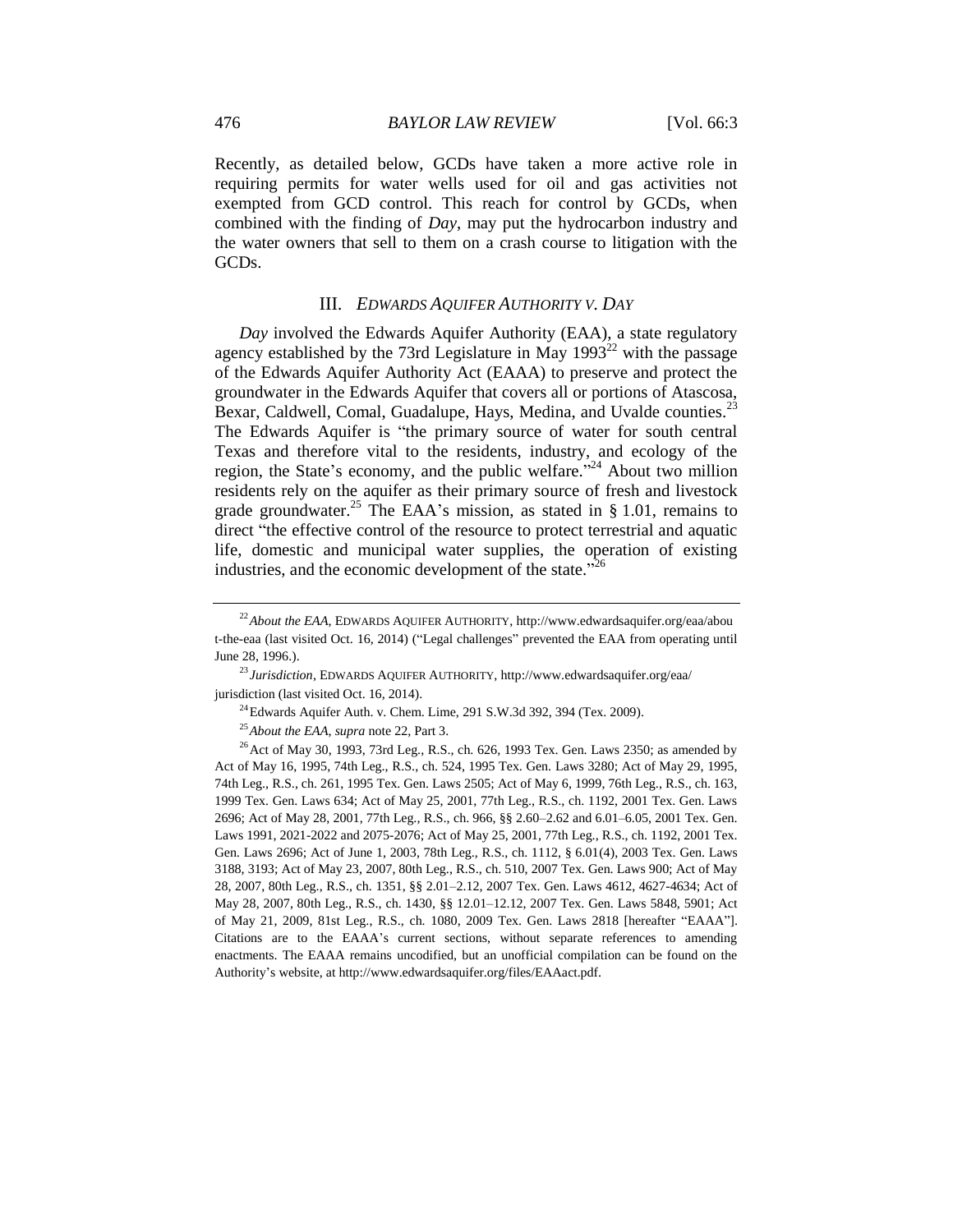On February 24, 2012, almost two years removed from oral argument, the Texas Supreme Court released its opinion in *Day*. <sup>27</sup> *Day* was among the longest-pending cases on the court's docket and attracted over two dozen amicus briefs. $^{28}$  In a 49-page opinion, the court ran through a thorny hedgerow both of administrative and constitutional questions, and ultimately determined that Texas courts recognize a landowner's property interest in "groundwater in place" beneath their property.<sup>29</sup> The opinion contained two significant statements regarding ownership and use of groundwater pumped to the surface *and* stored in an impoundment.<sup>30</sup>

Day, a party comprised of two individuals who were successors to a water right holder that produced groundwater from an artesian well, then stored it in an open impoundment and applied for a water well permit to the EAA to expand then current water production.<sup>31</sup> In their application, Day requested from the EAA permission to pump 700 acre-feet of water per year for irrigation from the well.<sup>32</sup> The EAAA guarantees that landowners who have a history of using the Edwards Aquifer groundwater for irrigation purposes will receive a permit of at least two acre-feet of production of water per year per acre irrigated.<sup>33</sup>

Specifically, EAAA regulations placed a limit on water usage based on each landowner's historical use of water from the Edwards Aquifer.<sup>34</sup> With the exception of a small amount of water for domestic or livestock use, use of any other aquifer water requires a permit.<sup>35</sup> The amount of water allowed for on the permits is determined by looking at historical use from aquifer

<sup>33</sup> *Id.*

<sup>34</sup>Edwards Aquifer Auth. v. Chem. Lime, 291 S.W.3d 392, 394–95 (Tex. 2009).

<sup>27</sup> *See generally* Edwards Aquifer Auth. v. Day, 369 S.W.3d 814 (Tex. 2012).

<sup>28</sup>Don Cruse, *Landmark Texas Water Rights Case May Lead to Future Takings Claims or Legislative Fixes:* Edwards Aquifer v. Day, THE SUPREME COURT OF TEXAS BLOG (Feb. 24, 2012), http://www.scotxblog.com/case-notes/landmark-texas-water-rights-case-may-lead-to-future -takings-claims-or-legislative-fixes-edwards-aquifer-v-day-feb-24-2012/.

<sup>29</sup> 369 S.W.3d at 832.

<sup>30</sup> *See id.* at 814.

<sup>31</sup> *Id.* at 818, 820.

<sup>32</sup> *Id.* at 820.

<sup>35</sup> *Id.* n.7 (citing EAAA §§ 1.15(b), 1.35(a)) (Section 1.15(b) states, "Except as provided by Section 1.17 ['Interim Authorization'] and 1.33 [wells producing less than 25,000 gallons per day for domestic or livestock use] of this article, a person may not withdraw water from the aquifer or begin construction of a well or other works designed for the withdrawal of water from the aquifer without obtaining a permit from the authority." Additionally, section 1.35(a) states, "A person may not withdraw water from the aquifer except as authorized by a permit issued by the authority or by this article.").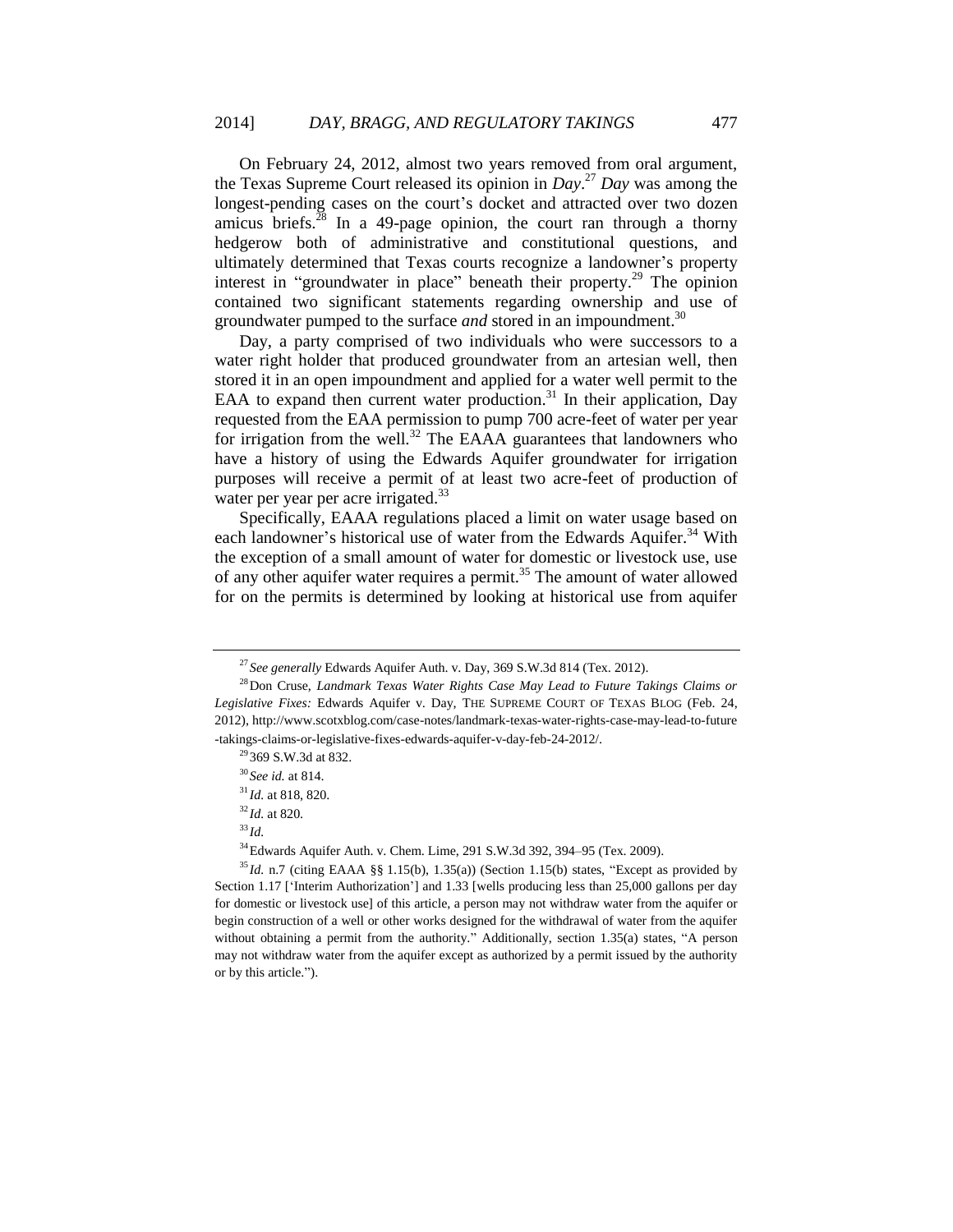sources before the EAAA went into effect.<sup>36</sup> An "existing user" who operated a well for three or more years during the historical period was entitled to a permit for at least the average amount of water drawn from the aquifer annually.<sup>37</sup> Therefore, if, during the "historic period" as defined in the EAAA, a certain amount of water was drawn from the aquifer annually, landowners of the same tract could get a permit allowing production of that same amount of groundwater. $38$  If only a little water was withdrawn from the aquifer during the "historic period," then the present landowner was allowed only that small amount.<sup>3</sup>

As an attachment to their well application, Day included a statement from its predecessor-in-right.<sup>40</sup> These predecessors claimed to have irrigated 300 acres of grass from the well on the property during 1983 and 1984, and to have recreationally used the fifty-acre lake that was on the property.<sup>41</sup> In reviewing Day's application, however, the Authority determined that the original water right holder had used the water in the impoundment only for recreation purposes—a use not recognized as a "beneficial use."<sup>42</sup> Because of this lack of use, no permit was issued.<sup>43</sup> Day protested the EAA's determination and brought the dispute before an administrative law judge.<sup>44</sup> The administrative law judge agreed with the EAA and found that the water in the impoundment, due to being produced and stored but not used for purposes seen as "beneficial," was now state water beyond the control of both the EAA and the surface owner.<sup>45</sup>

Since surface water is primarily regulated by the TCEQ while groundwater outside cities is primarily regulated by GCDs, the first question that arose over the EAA's finding was whether the water in the impoundment was now state-controlled surface water (that would be subject to TCEQ jurisdiction) and therefore beyond the EAA's sway with respect to Day's water well application.<sup>46</sup> After litigation and appeal, the Texas Supreme Court held that the necessary evidence was present so that the EAA *could* rightfully have found that such impoundment water had

```
36EAAA § 1.16(a).
37Id. § 1.16(e).
38 See id. §§ 1.16(e), 1.16(a).
39 See id.
40Edwards Aquifer Auth. v. Day, 369 S.W.3d 814, 820 (Tex. 2012).
41 Id.
42 Id. at 820–21.
43 Id. at 821.
44 Id.
45 Id.
46 See id. at 822.
```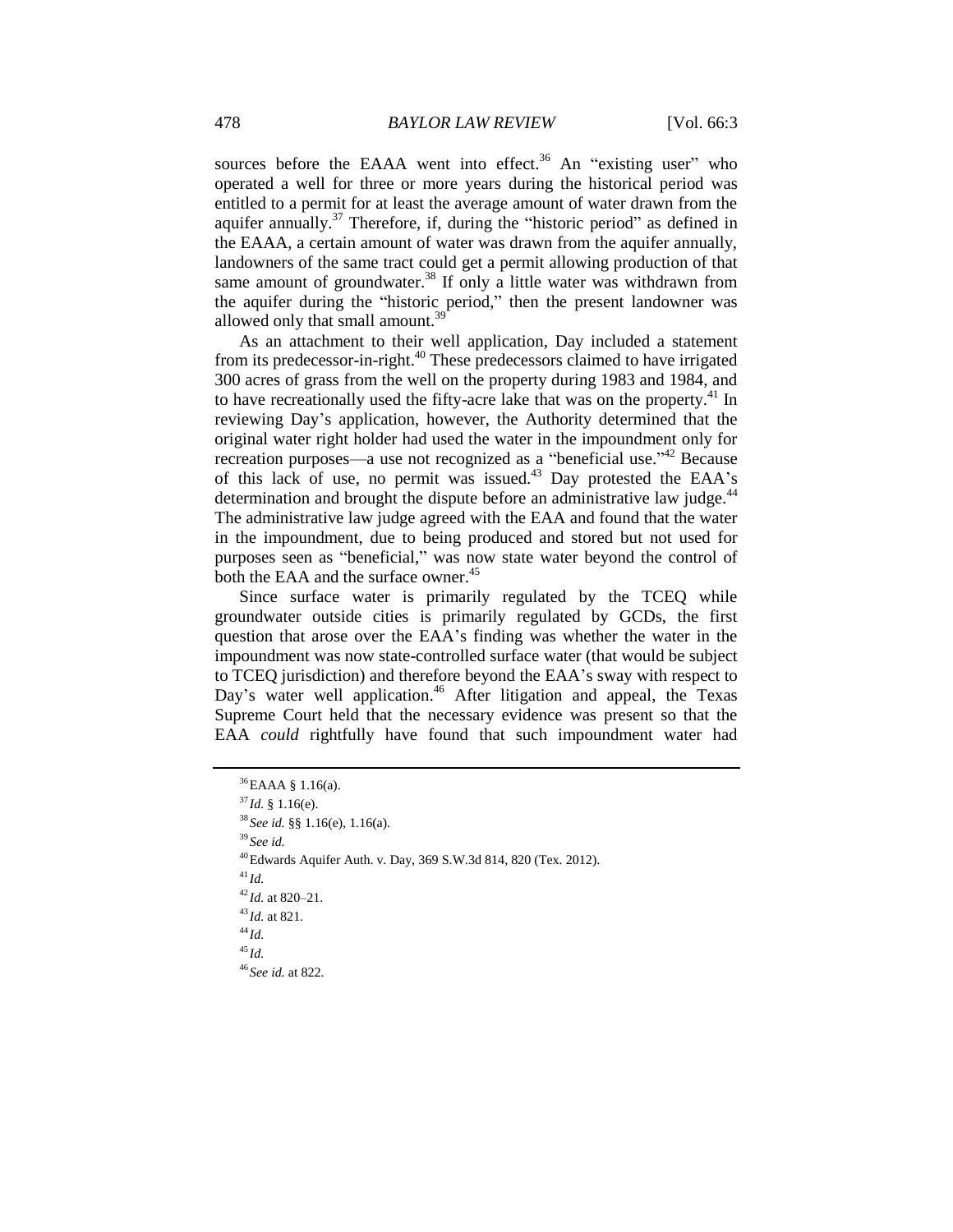changed its character and become "state water" if not put to a beneficial  $use<sup>47</sup>$ 

Located on Day's property was an intermittent creek that flowed into the fifty-acre lake.<sup>48</sup> In order for the groundwater—that Day produced from his well—to move into the creek. Day constructed a conveyance mechanism.<sup>49</sup> The court found that when the groundwater entered the creek, the water became surface water over which Day no longer had an ownership interest.<sup>50</sup> Therefore, the court's decision implies that if groundwater is on a watercourse and the landowner withdraws any water from that watercourse, the landowner has unlawfully diverted state water even if the landowner was the one who created the watercourse.<sup>51</sup>

Day did not present accepted evidence of prior use of the water by either Day or its predecessors except for some water-based recreation.<sup>52</sup> As a result, the court held Day failed to prove that it was utilizing groundwater, not state water.<sup>53</sup> However, the court recited that it was not holding that such produced water *always* became state water or that an impoundment or lake could never be used to store groundwater for use by its original owner, but that the water would then have to be used for some beneficial purpose such as irrigation, not mere recreation—a use that by law is not a beneficial purpose.<sup>54</sup>

The second major question addressed by the court—and the one most observers waited for with intense interest—was the larger issue of whether land ownership in fee included a real property interest in the groundwater thereunder and whether that interest, if present, is subject to the Texas Constitutional requirement of adequate compensation in the event of a "taking" for a public purpose.<sup>55</sup> The EAA tried to distinguish groundwater from oil and gas by citing numerous differences between the two.<sup>56</sup> However, the court was not persuaded by any of the EAA's arguments.<sup>57</sup> In likening water to oil and gas, the court held that water may be owned in

 *See id.* at 823. *Id.* at 818. *Id.* at 822–23. *See id.* at 823. <sup>51</sup> *See id.* <sup>52</sup> *Id.* <sup>53</sup> *Id.* <sup>54</sup> *Id.* TEX. CONST. art. I, § 17; *Day*, 368 S.W.3d at 823. *Day*, 369 S.W.3d at 830–31. *Id.* at 831.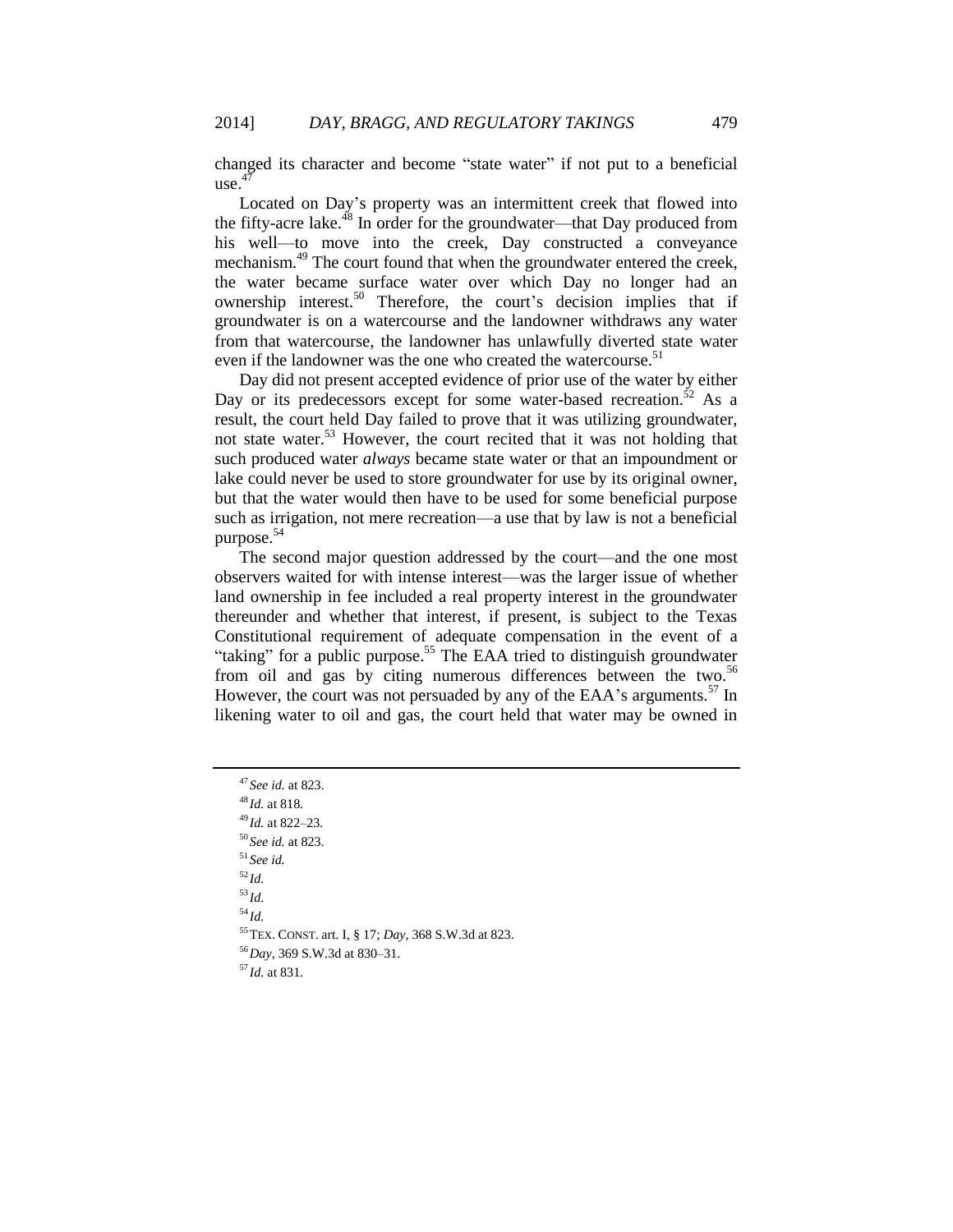place by one owner while neighboring parties are allowed to drain it without liability through the rule of capture. $58$ 

After distinguishing earlier cases involving the rule of capture, the court examined various factors to analyze whether the Authority's denial of Day's application had resulted in a "taking" that required compensation, namely whether the tests enumerated in the U.S. Supreme Court cases of *Lucas v. South Carolina Coastal Council*<sup>59</sup> and *Penn Central Transp. Co. v.*   $NYC^{60}$ —described below—would be applied.<sup>61</sup>

The court ultimately agreed with the court of appeals and remanded the case back to the district court for a determination of whether a "taking" requiring compensation had occurred and, if so, what compensation might be required.<sup>62</sup> Most importantly, land ownership now includes an interest in the actual groundwater in place—like oil and gas in Texas—and not merely an exclusive license to develop, as in Oklahoma.<sup>63</sup> Thus, a landowner in Texas may now assert a suit against the government for uncompensated takings of his groundwater under both the state and federal constitutions.<sup>64</sup>

While attempting to analogize groundwater to oil and gas, the court stated that a landowner's ownership interest is based on "volumes that, while they could be diminished through drainage, with 'proper diligence', could also be replenished through drainage." <sup>65</sup> While this statement recognizes that within the Edwards Aquifer, any drainage of the artesian karst aquifer is quickly and naturally replenished by surface water from the recharge zone of the aquifer, $66$  it does not recognize that a typical oil and gas reservoir does not recharge from the surface and drawn hydrocarbons may only be replenished in geologic time—that is, potentially over millions of years, if at all.<sup>67</sup> Therefore, while the volume of an oil and gas formation may be determined by measuring the formation itself, the volume of a rechargeable groundwater aquifer cannot be as easily established because of

<sup>58</sup> *Id.* at 831–32.

<sup>59</sup> *See* 505 U.S. 1003, 1015 (1992).

<sup>60</sup> *See* 438 U.S. 104, 124 (1978).

<sup>61</sup>*Day*, 369 S.W.3d at 838–41.

<sup>62</sup> *Id. at* 843.

<sup>63</sup> *See id.* at 838.

<sup>64</sup> *See id.* at 837–38.

<sup>65</sup> *Id.* at 828.

<sup>66</sup>*What is Karst?*, UNIVERSITY OF TEXAS AT AUSTIN: ENVIRONMENTAL SCIENCES INSTITUTE, http://www.esi.utexas.edu/outreach/caves/karst.php (last visited Oct. 16, 2014).

<sup>67</sup> *See What are Oil and Natural Gas?*, ADVENTURES IN ENERGY, http://www.adventuresinenergy.org/What-are-Oil-and-Natural-Gas/How-Are-Oil-Natural-Gas-Formed.html (last visited Oct. 16, 2014).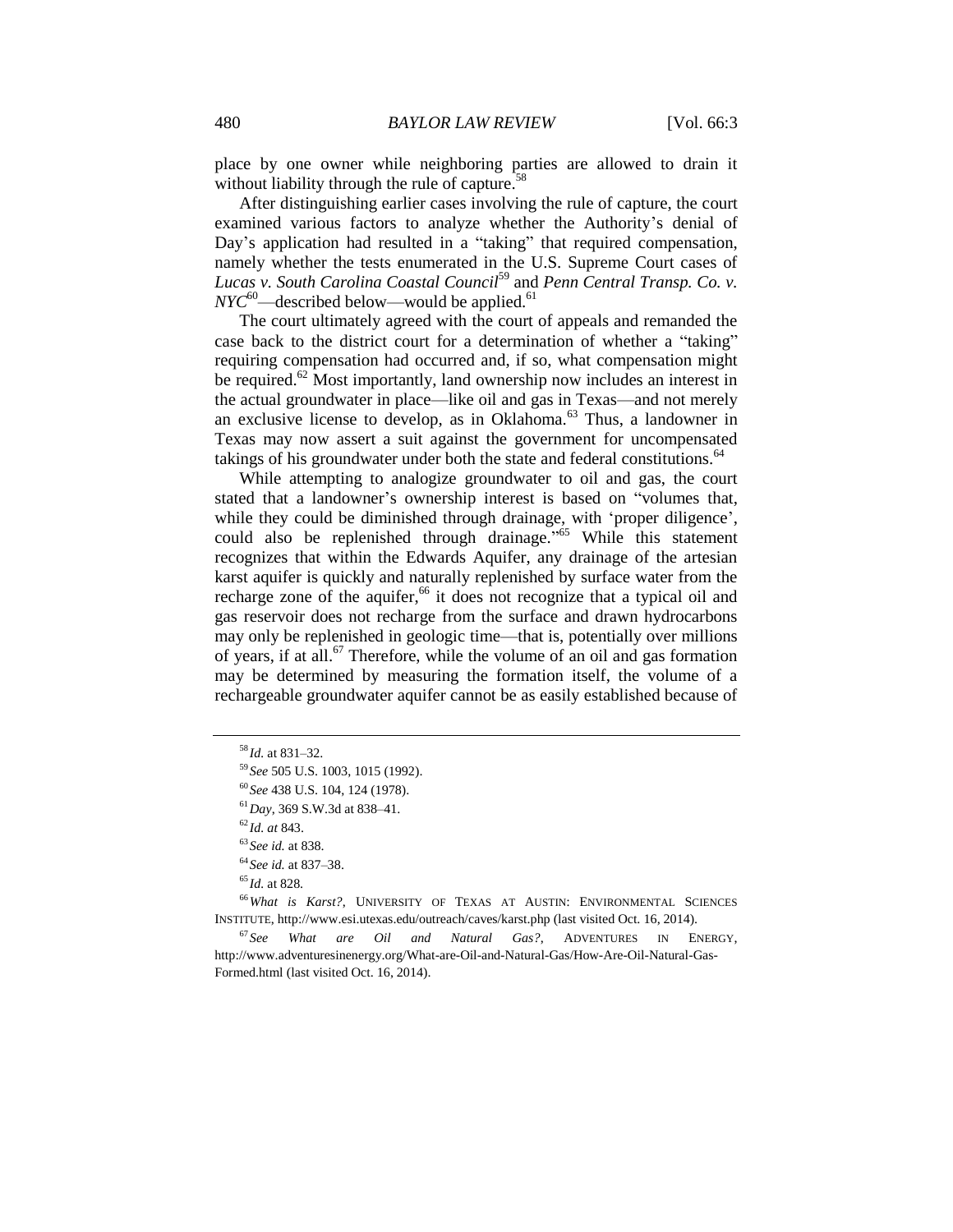fluctuation of the water level and recharge rate of the aquifer.<sup>68</sup> In addition, aquifers respond to drainage differently from one another due to factors such as geology, depth, precipitation and surface water flow, and surface topography.<sup>69</sup> For example, the Ogallala Aquifer in the Great Plains recharges very slowly relative to the Edwards Aquifer due to different reservoir rock geology and other factors.<sup>70</sup>

After the court found that a landowner had a constitutionally protected and vested property right in his groundwater, it looked to whether Day had properly asserted a takings claim.<sup>71</sup> The court first determined that Day could not sustain a claim that the government had physically taken its property.<sup>72</sup> The court based its decision on the fact that the EAA had granted Day a permit for the use of fourteen acre-feet of water annually for irrigation purposes due to historic use.<sup>73</sup> Furthermore, pursuant to the EAAA, Day could use up to 25,000 gallons of groundwater per day for domestic and livestock use.<sup>74</sup>

As to whether the Authority had deprived Day of all economically beneficial use of its property, the court found that the summary judgment record was inconclusive.<sup>75</sup> Specifically, in applying the three-part test of *Penn Central* to *Day*, the court found that the record was incomplete on both of the first two factors: (1) whether the claimant was economically impacted by the regulation the government had imposed; and (2) to what extent the regulation interfered with the claimant's distinct investment-back expectations.<sup>76</sup> The court, however, focused most of its discussion on whether the third factor of the *Penn Central* test—the character of the regulation—was applicable in *Day*. 77

<sup>68</sup>Bridget R. Scanlon et al., *Groundwater Recharge in Texas* (2003) (manuscript at 21) (on file with University of Texas Bureau of Economic Geology), *available at* http://www.beg.utexas.edu/environqlty/vadose/pdfs/webbio\_pdfs/TWDBRechRept.pdf (noting that water level and recharge rates of the Edwards Aquifer are "dynamic" and citing robust recharge rates in four counties).

<sup>69</sup> *See id.*

<sup>70</sup> *See* E.D. Gutentag et al., USGS, GEOHYDROLOGY OF THE HIGH PLAINS AQUIFER IN PARTS OF COLORADO, KANSAS, NEBRASKA, NEW MEXICO, OKLAHOMA, SOUTH DAKOTA, TEXAS, AND WYOMING 31, 33 (1984).

 $^{71}$ Edwards Aquifer Auth. v. Day, 369 S.W.3d 814, 838 (Tex. 2012).

<sup>72</sup> *Id.* at 839.

<sup>73</sup> *Id.*

<sup>74</sup> *Id.*

<sup>75</sup> *Id.* at 839–40.

<sup>76</sup> *Id.*

<sup>77</sup> *See id.* at 840–43.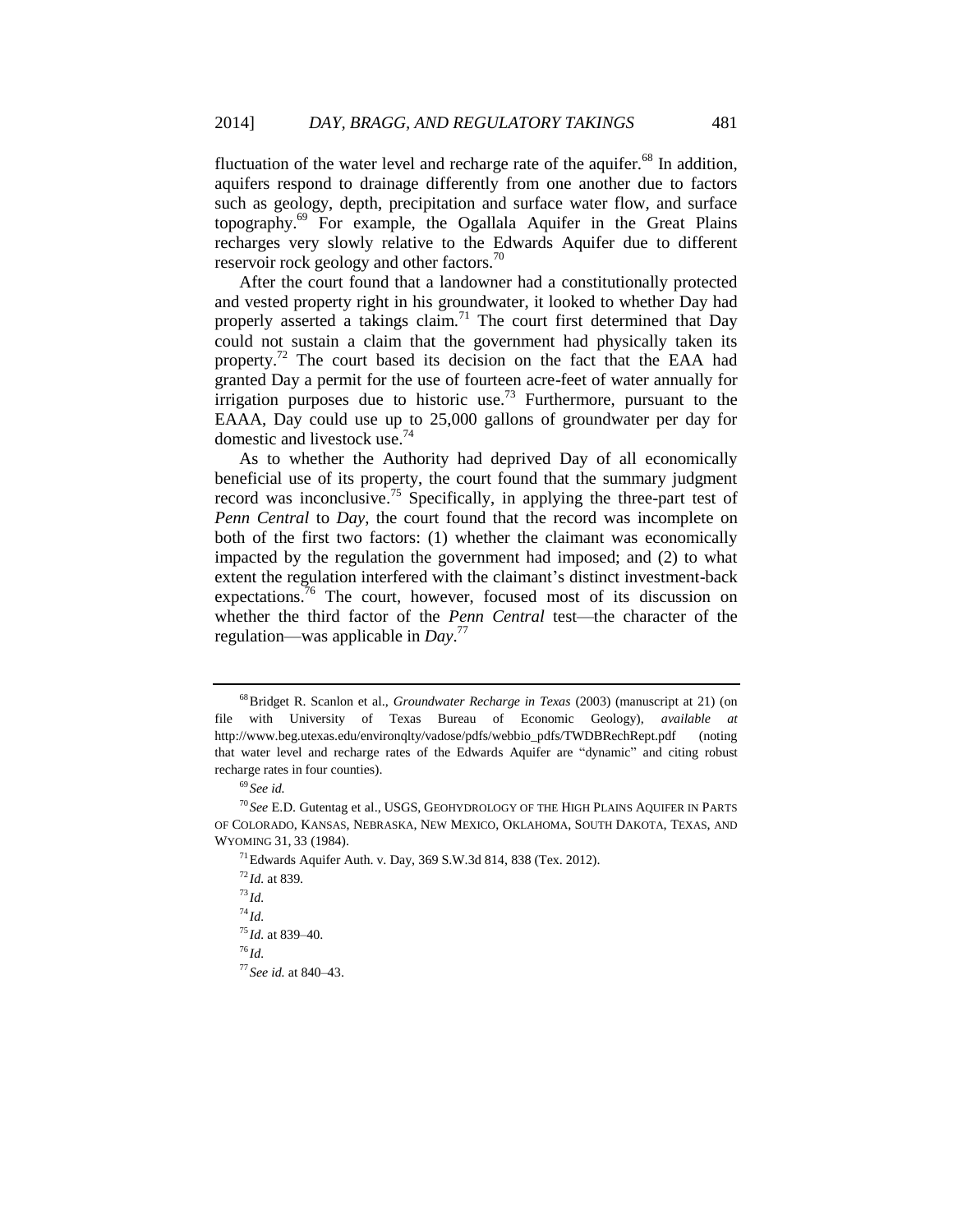In analyzing whether the third part of the *Penn Central* test was applicable in *Day*, the court differentiated between the goals and methods of regulating groundwater from those of oil and gas.<sup>78</sup> The court concluded that, while the government must emphasize surface area to fairly regulate oil and gas, the government must consider factors other than surface area in order to fairly regulate groundwater.<sup>79</sup> The court then looked to § 36.002 of the Water Code to interpret the legislature's recent amendments.<sup>80</sup> In doing so, the court found that the words "deprive" and "divest" as used in § 36.002(c) did not include the government taking a landowner's property rights for which the government must adequately compensate the landowner.<sup>81</sup> Accordingly, the court recognized that "a landowner cannot be deprived of all beneficial use of the groundwater below his property merely because he did not use it during an historical period and supply [was] limited."<sup>82</sup> The court therefore affirmed the finding of the court of appeals and remanded the case for Day's takings claims to be fully explored.<sup>8</sup>

The end result is that Texas is now one of only five states—and the only Western state—that follows the ownership-in-place rule with regards to water,<sup>84</sup> which, like hydrocarbons, is subject to the rule of capture.<sup>85</sup> Therefore, unless state regulation curtails production or negligent harm is done to the reservoir, surface owners may produce as much water as they like without exposure to surrounding landowners who might complain their aquifers are being depleted.<sup>86</sup>

#### IV. REGULATORY TAKINGS ANALYSIS GENERALLY

How will water rights be considered in the regulatory takings context? The U.S. Supreme Court provides the basic takings jurisprudential framework that will be applied to water, and its case law on the subject has

<sup>83</sup> *Id.*

<sup>78</sup> *Id.* at 840–41.

<sup>79</sup> *Id.* at 841.

<sup>80</sup> *Id.* at 842.

<sup>81</sup> *Id.* at 842–43.

<sup>82</sup> *Id.* at 843.

<sup>84</sup>A. DAN TARLOCK, LAW OF WATER RIGHTS AND RESOURCES § 4.6 (2014) (noting that the other four are Louisiana, Connecticut, Maine, and Rhode Island.).

<sup>&</sup>lt;sup>85</sup> Sipriano v. Great Spring Waters of Am., Inc., 1 S.W.3d 75, 76 (Tex. 1999); Hous. & Tex. Cent. R.R. Co. v. East, 81 S.W. 279, 280 (Tex. 1904).

<sup>86</sup> *Sipriano*, 1 S.W.3d at 76.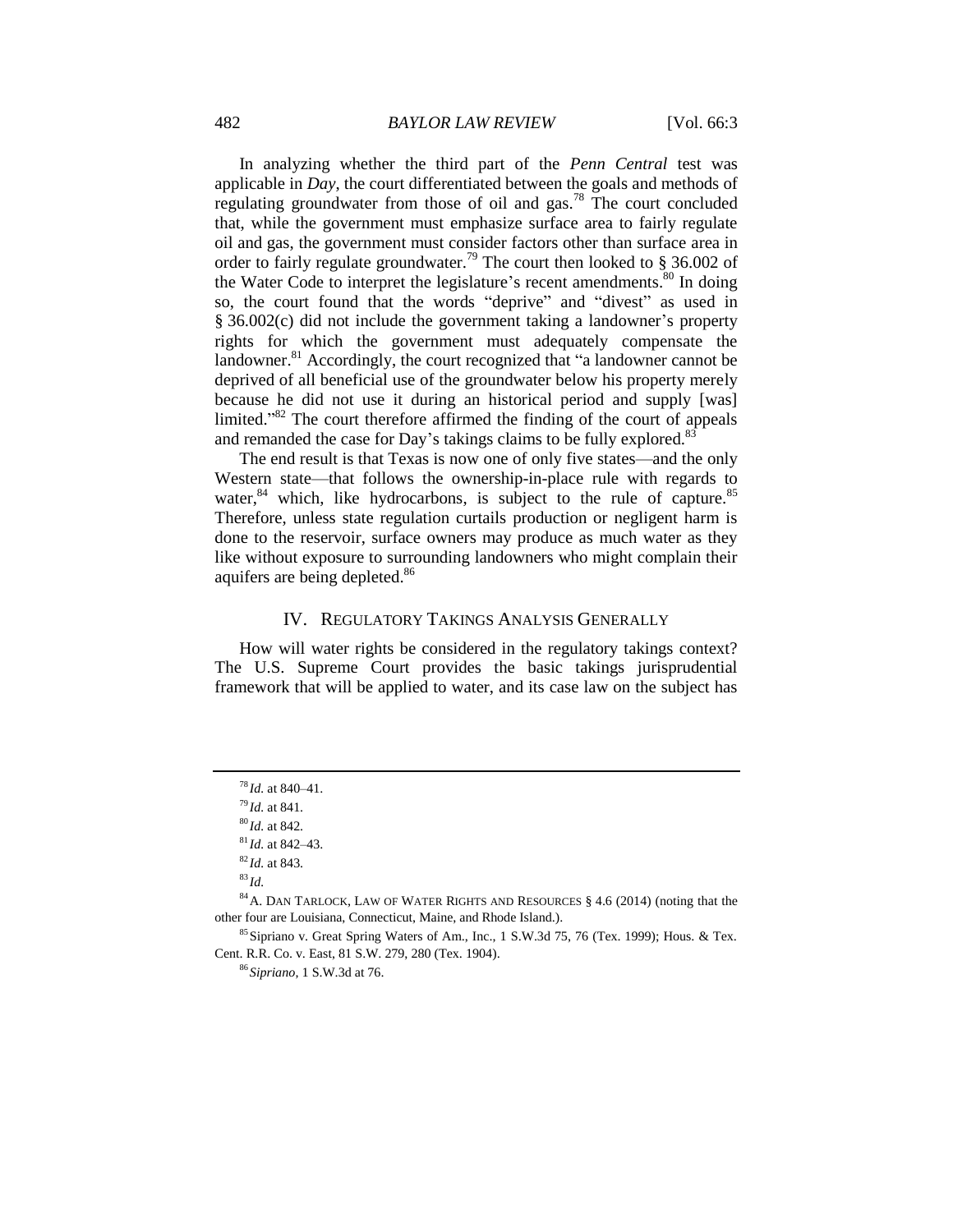<span id="page-12-0"></span>varied over the decades. $87$  The New Deal programs, with their sometimes heavy regulatory loads, led to federal jurisprudence that disfavored property regulatory takings challenges.<sup>88</sup> In the past two decades, the U.S. Supreme Court has more closely scrutinized federal regulation and sought to more actively defend private property rights by allowing for more compensation for regulatory takings in a broader range of circumstances.<sup>89</sup>

Historically, the U.S. Supreme Court recognizes two situations where *per se* takings exist and therefore require automatic compensation to the individual with lost property rights.<sup>90</sup> The first situation involves a physical intrusion onto real property, no matter how small, while the second situation involves a government regulation that prevents "all economically beneficial or productive use of land." <sup>91</sup> A third category of takings are not as black and white. $92$  Cases that involve government regulations that limit, but not completely deprive, use of real property are determined on a caseby-case basis.<sup>93</sup> The following summary of two cases illustrates how the U.S. Supreme Court looks at regulatory takings, and lays the groundwork for Texas jurisprudence on such takings that will in turn be applied to water, perhaps as it has been to oil and gas.

# *A. Per Se Takings—*Loretto v. Teleprompter Manhattan CATV Corp.

When a governmental entity actually occupies a private tract, takings compensation is likely.<sup>94</sup> The U.S. Supreme Court noted in *Loretto v*. *Teleprompter Manhattan CATV Corp.* that the nature of the regulation giving rise to a takings claim is crucial.<sup>95</sup> Laws and rules that lead to a permanent occupation of the caption tract are, in essence, a condemnation action and thus a *per se* takings requiring compensation.<sup>96</sup> A temporary physical occupation is still considered serious and may require

<sup>88</sup> *Id.*

<sup>89</sup> *Id.*

<sup>90</sup>Lucas v. S.C. Coastal Council, 505 U.S. 1003, 1015 (1992).

 $91$  *Id.* 

<sup>92</sup>Penn Cent. Transp. Co. v. City of New York*,* 438 U.S. 104, 123 (1978).

<sup>93</sup> *Id.* at 124.

<sup>94</sup> *See* Edwards Aquifer Auth. v. Bragg*,* 421 S.W.3d 118, 138 (Tex. App.—San Antonio 2013, pet. filed).

<sup>95</sup> *See* 458 U.S. 419, 426–35 (1982).

<sup>96</sup> *See id.* at 427–35.

<sup>87</sup> *See* Barton H. Thompson, Jr., *Application of the Law of "Takings" to Restrictions on Mineral Development*, *in* MINERAL LAW SERIES 1995, at 8-1. (Rocky Mtn. Min. L. Found. No. 3, 1995).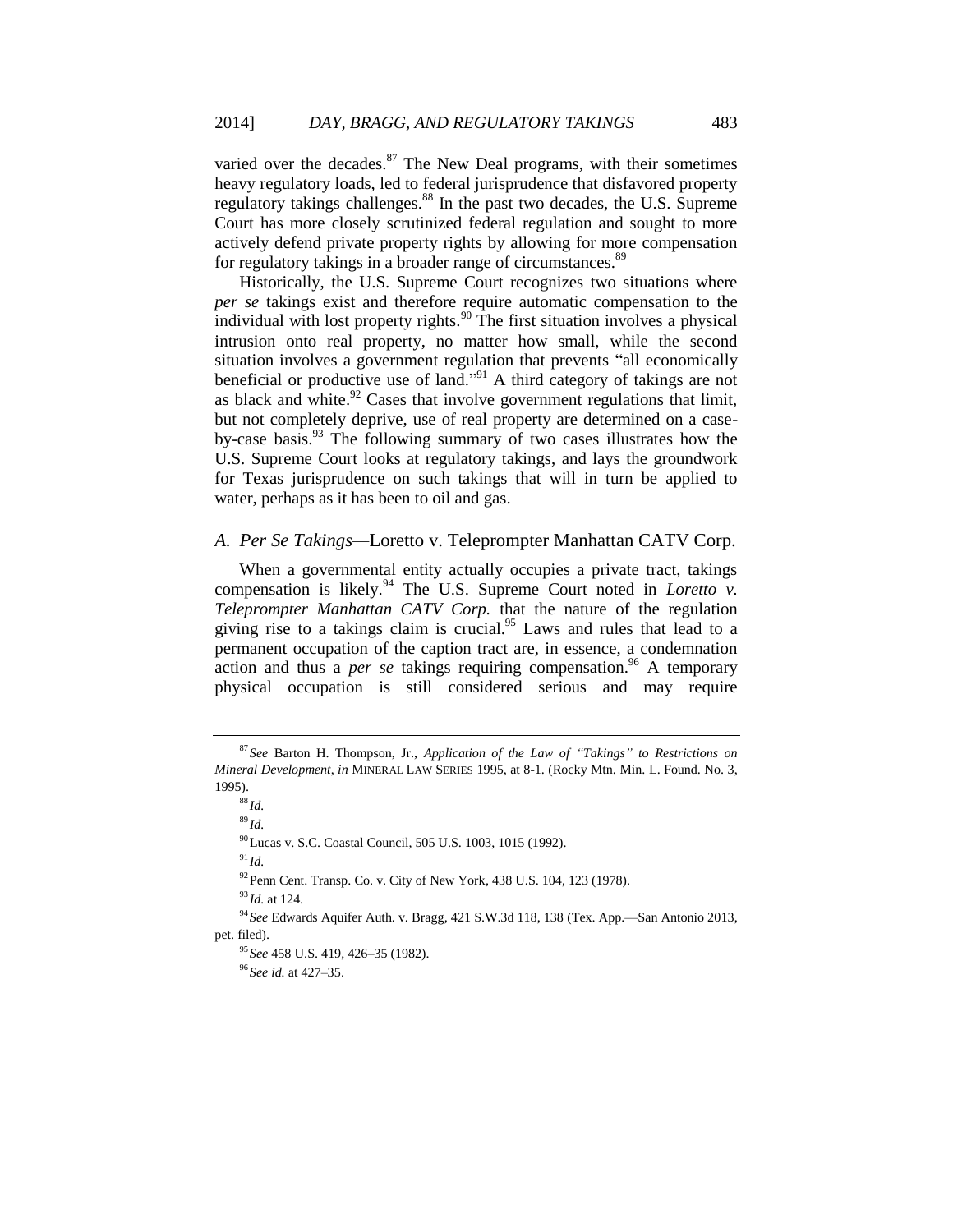compensation, but is not a *per se* taking and instead requires some balancing of the facts of the particular case.<sup>97</sup> Regulations that entirely or partially prevent mineral development, however, rarely involve either permanent or even temporary occupation of the land.<sup>98</sup> Moreover, perhaps since whenever a *per se* takings category is created, property owners quickly try to fit every new regulatory takings action into the new category, the Supreme Court has opined that courts should narrowly construe what even physical occupation may entail.<sup>99</sup>

#### *B.* Lucas v. South Carolina

If there is no physical invasion, takings cases get thornier. What happens when government regulations entirely eliminate the possibility that any portion of a tract may be developed? It is established that the government generally "takes" property when the landowner is left without any economically beneficial use of his land.<sup>100</sup> A regulatory taking by the government is equivalent to the government physically occupying the landowner's property.<sup>101</sup> The Court acknowledged that there were only two exceptions to the *per se* takings rule.<sup>102</sup> The first exception is if the regulation imposed by the government prevented a nuisance to the extent common law would have prevented the same nuisance.<sup>103</sup> The second exception is if the regulation imposed by the government reflected the state's background principles of real property.<sup>104</sup>

In *Lucas*, the South Carolina Coast Council (SCCC) was created and charged with enforcing the Coastal Zone Management Act in  $1977$ <sup>105</sup>. This Act designated land next to beaches and sand dunes as critical areas that required permits to use the land for any purpose other than what the area was already devoted to.<sup>106</sup> David Lucas purchased two beachfront lots in

<sup>97</sup> *See id.* at 432–44.

<sup>98</sup>Thompson, *supra* note 87, at 8-3.

<sup>99</sup> *Id.* at 8-4 (citing Yee v. City of Escondido, 503 U.S. 519, 526-32 (1992)).

<sup>100</sup> *See* Lucas v. S.C. Coastal Council, 505 U.S. 1003, 1015–16 (1992).

<sup>101</sup> *See id.* at 1017.

<sup>102</sup> *Id.* at 1015.

<sup>&</sup>lt;sup>103</sup> See id. at 1029 (Regulations leading to total deprivation of use require compensation unless the rule does "no more than duplicate the result that could have been achieved . . . under the State's law of private nuisance . . . or otherwise.").

<sup>104</sup> *See id.* at 1030–32.

<sup>105</sup> *Id.* at 1007–08.

 $106$  *Id.*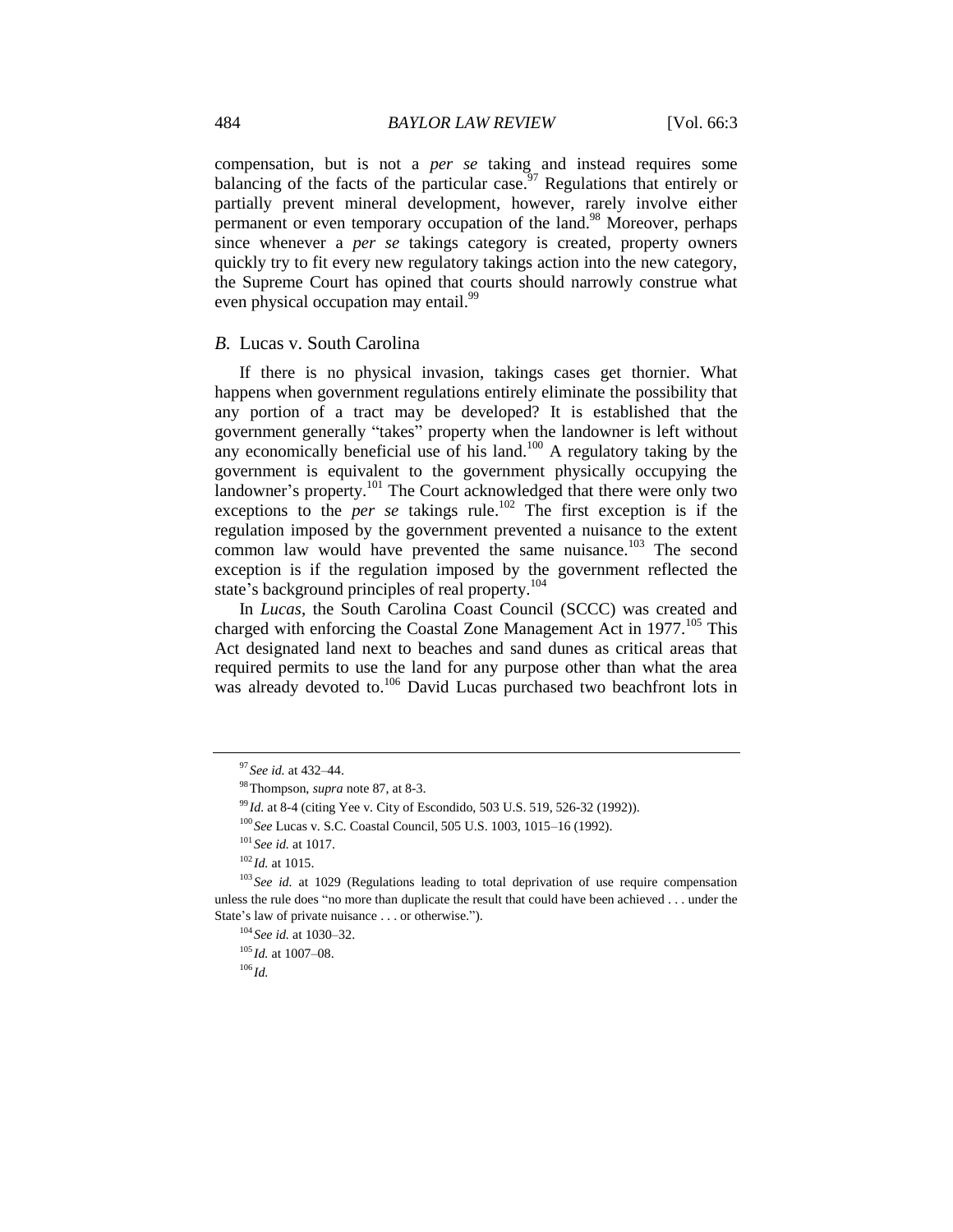1986 and intended to build single dwelling homes on the land.<sup>107</sup> The lots were not designated as a "critical area" under the 1977 legislation and the state had not designated the area as a "construction-free zone."<sup>108</sup> But two years later, when Lucas began to develop his lots, the SCCC had expanded the construction-free zone to include Lucas's lots, and Lucas was prohibited from building on his property.<sup>109</sup> The SCCC also enforced the Beachfront Management Act in an effort to control erosion issues that had affected the area.<sup>110</sup> The legislation set a baseline that connected the furthest landward points of erosion, and prohibited certain activities, including construction of homes, from the baseline to the water.<sup>111</sup>

Unable to build on his property (that had been zoned for construction), Lucas brought suit in South Carolina Court of Common Pleas, stating that the new regulations constituted a taking without just compensation, and therefore violated the Fifth Amendment.<sup>112</sup> The trial court held that the regulation was a taking regardless of the state's authority to exercise its police power because Lucas purchased the land with the intent to build before the restrictions were established.<sup>113</sup> The Supreme Court of South Carolina reversed the decision based on the theory that regulations that serve a valid purpose do not constitute a taking under the Fifth Amendment. $114$ 

The U.S. Supreme Court began its analysis by citing Justice Holmes's *Pennsylvania Coal Co. v. Mahon* opinion where the Court recognized that "while property may be regulated to a certain extent, if regulation goes too far it will be recognized as a taking."<sup>115</sup> The Court recognized that while no set formula exists to determine when regulations that limit property use go too far, two *per se* takings cases exist (physical intrusion and denial of all economical use of property).<sup>116</sup> When the government denies a property owner all economically viable use of the land, it essentially transforms the use of the land from private use to strictly serving governmental needs.<sup>117</sup> The Court concluded that while the regulations served legitimate

 *Id.* at 1008. <sup>108</sup> *Id. Id.* at 1008–09. *See id.* at 1008. *See id.* at 1008–09. *Id.* at 1009. <sup>113</sup> *Id. Id.* at 1009–10. *Id.* at 1014 (quoting Pa. Coal Co. v. Mahon, 260 U.S. 393, 415 (1922)). *Id.* at 1015–16. *Id.* at 1018.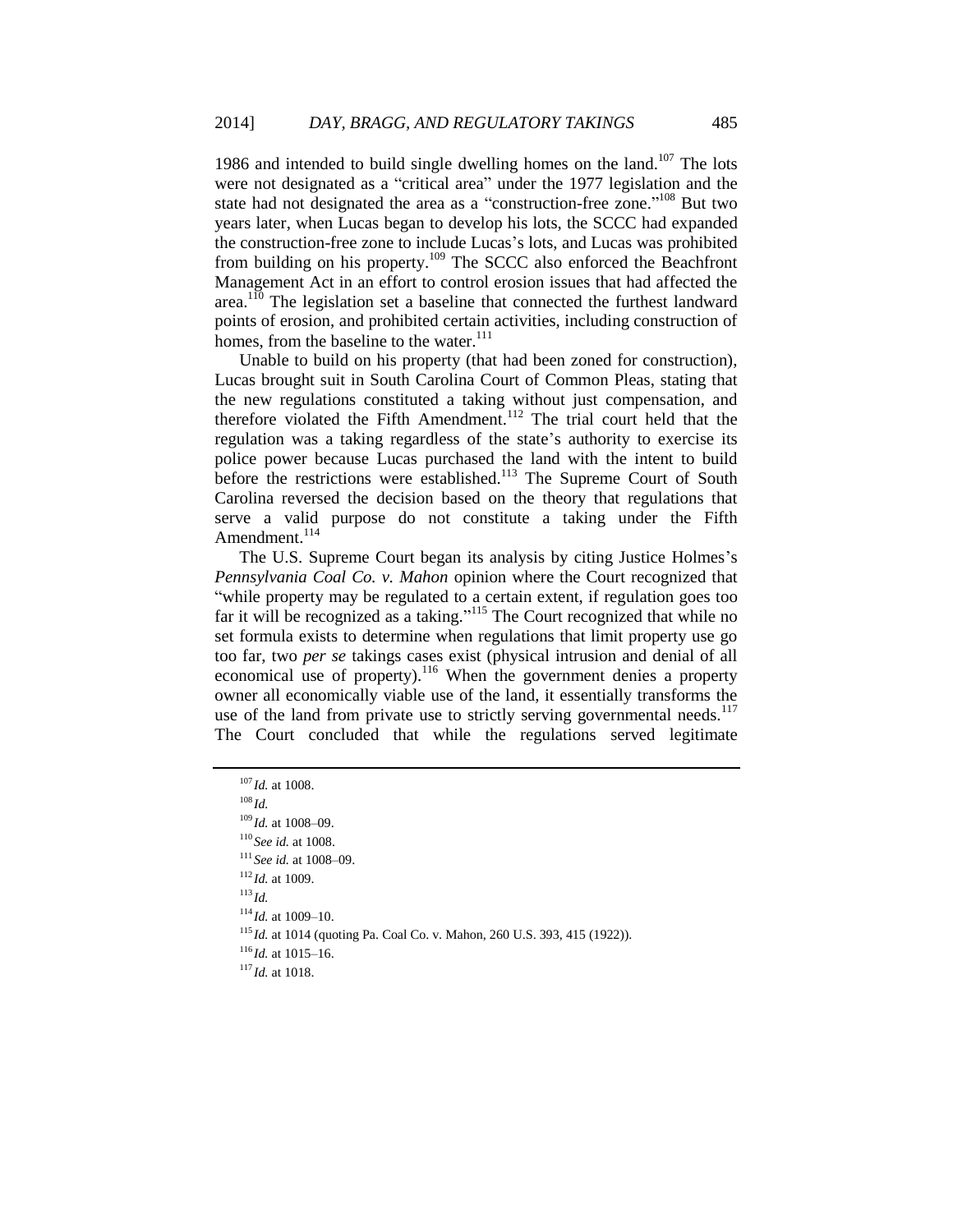governmental purposes, the regulations constituted a taking because they deprived Lucas of all economically viable uses of the property.<sup>118</sup>

The Court stated that the South Carolina Supreme Court incorrectly based its decision on the premise that the regulation did not constitute a taking because the regulation served a legitimate public purpose of preventing harm.<sup>119</sup> Instead, regulatory deprivation (and possible takings) cases are based on whether the "restrictions were reasonably related to the implementation of a policy . . . expected to produce a widespread public benefit and applicable to all similarly situated property."<sup>120</sup> Harm prevention, it ruled, cannot be used to excuse the government from justly compensating a property owner when the governmental regulation completely denies the owner of all economically beneficial use of the property.<sup>121</sup>

Just as physical occupation of property requires just compensation, regulations that prevent any economically beneficial use of land require just compensation as well.<sup>122</sup> The Court found that legislation, such as the Beachfront Management Act, could not add additional exceptions allowing the government to forego compensation.<sup>123</sup> Unless regulations are justified through private nuisance laws or a state's power to stop nuisances that affect the general public, the government must compensate property owners.<sup>124</sup> Additional factors to consider in a total taking inquiry include the following: (1) the activity's degree of harm to the surrounding neighbors and area; (2) the activity's social value; (3) whether the activity is suitable for the location; and (4) the ability to avoid harm through private and government measures.<sup>125</sup> Because nuisance laws would not prevent a property owner from building a house, the government regulation constituted a taking and required compensation.<sup>126</sup>

In sum, *Loretto* and *Lucas* help establish initial considerations any claimant should expect a court to make. First, does the regulation at issue advance a legitimate state interest? $127$  Second, does the regulation at issue

<sup>122</sup> *See id.* at 1028–29.

 $118$  *Id.* at 1031–32.

<sup>119</sup> *Id.* at 1022.

 $120$  *Id.* at 1023 (quoting Penn Cent. Transp. Co. v. City of New York, 438 U.S. 104, 133–34 n.30 (1978)).

<sup>121</sup> *See id.* at 1026.

<sup>123</sup> *Id.* at 1029.

<sup>124</sup> *See id.*

 $^{125}$ *Id.* at 1030–31.

 $^{126}$ *Id.* at 1031.

<sup>127</sup> *Id.* at 1016.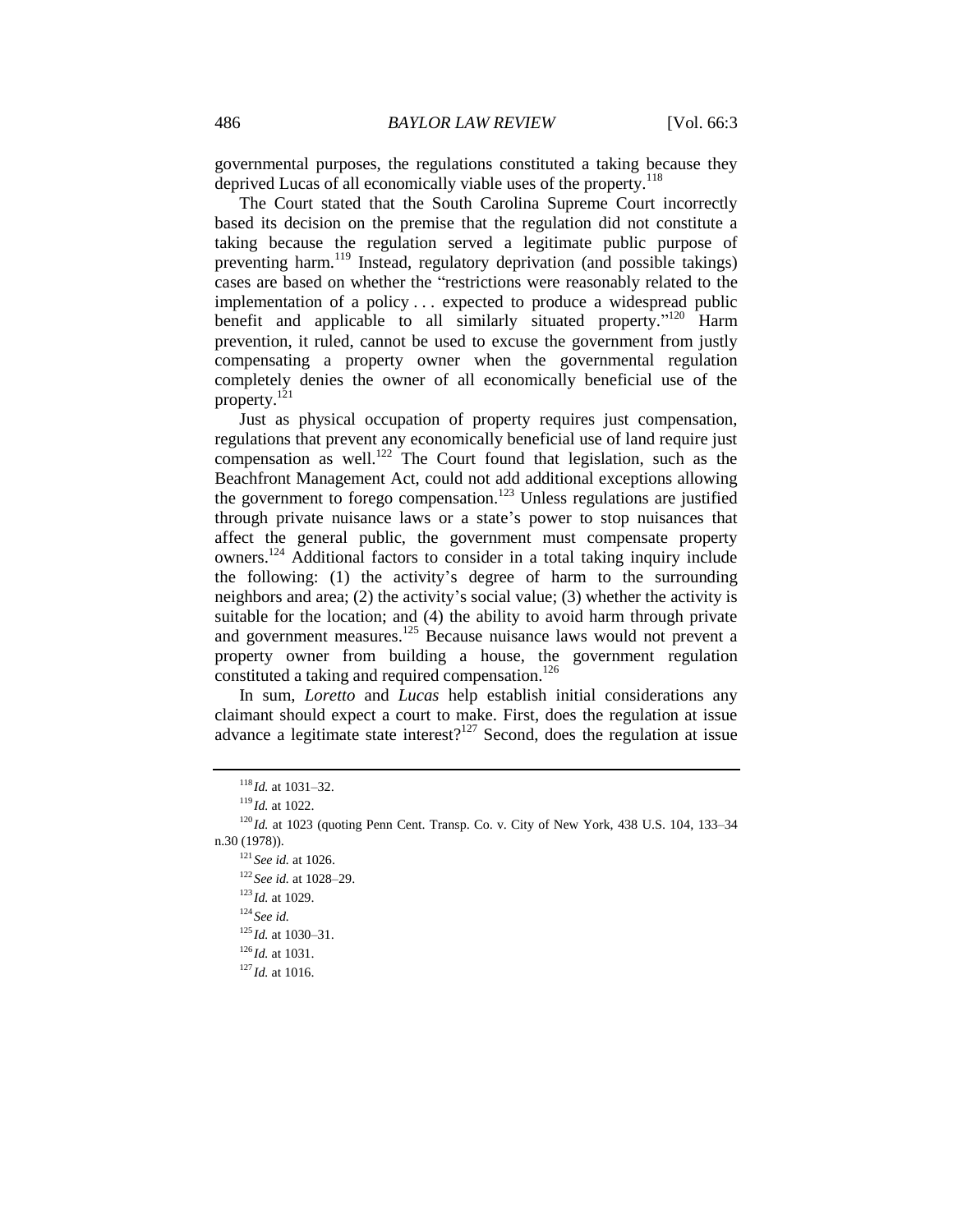result in a *per se* takings?<sup>128</sup> This second step, when applied to mineral or water development, likely invokes the *Lucas* test, which asks whether the regulation denies all economic or productive use of the captioned land.<sup>129</sup> If no takings is yet found because not all economic or productive use has been denied, the takings question becomes more difficult, as discussed next.

### *C.* Penn Central Transportation Co. v. City of New York

Regulations that *partially* prevent beneficial uses of a tract of land are more challenging. In the landmark *Penn Central* case, the owners of Grand Central Station (collectively, Penn Central) in New York City (NYC) wanted to further develop the property by constructing office space above the railroad terminal.<sup>130</sup> NYC's ordinances prohibited substantial alteration of historical structures such as Grand Central Station without prior approval.<sup>131</sup> When Penn Central applied for permission to develop the space above the terminal, the NYC's Landmarks Preservation Commission denied the application and required the terminal to remain as it was. $132$  The owners brought suit against NYC, alleging that, by restricting their developmental rights to the space above the terminal, NYC had taken their property.<sup>133</sup>

Penn Central sued NYC for violation of the Fifth Amendment Takings Clause applied to the states through the Fourteenth Amendment,  $134$  seeking injunctive relief to prevent the city from prohibiting construction and damages for a temporary taking.<sup>135</sup> The trial court granted the sought-after injunctive relief and severed the temporary taking claim.<sup>136</sup> The New York Supreme Court Appellate Division reversed the trial court's finding and stated there was no taking because the regulations served a legitimate public purpose in protecting historical landmarks.<sup>137</sup> The New York Court of Appeals affirmed, holding that there could not be a taking claim without a transfer of control of the property to the city or state. $138$ 

<sup>131</sup> *Id.* at 111–12.

<sup>132</sup> *Id.* at 116–17.

<sup>133</sup> *Id.* at 119.

<sup>134</sup> *Id.*

<sup>135</sup> *Id.*

<sup>136</sup> *Id.*

<sup>137</sup> *Id.*

<sup>138</sup> *Id.* at 120–21.

<sup>128</sup> *Id.* at 1015.

<sup>129</sup> *Id.*

<sup>130</sup>Penn Cent. Transp. Co. v. City of New York, 438 U.S. 104, 116 (1978).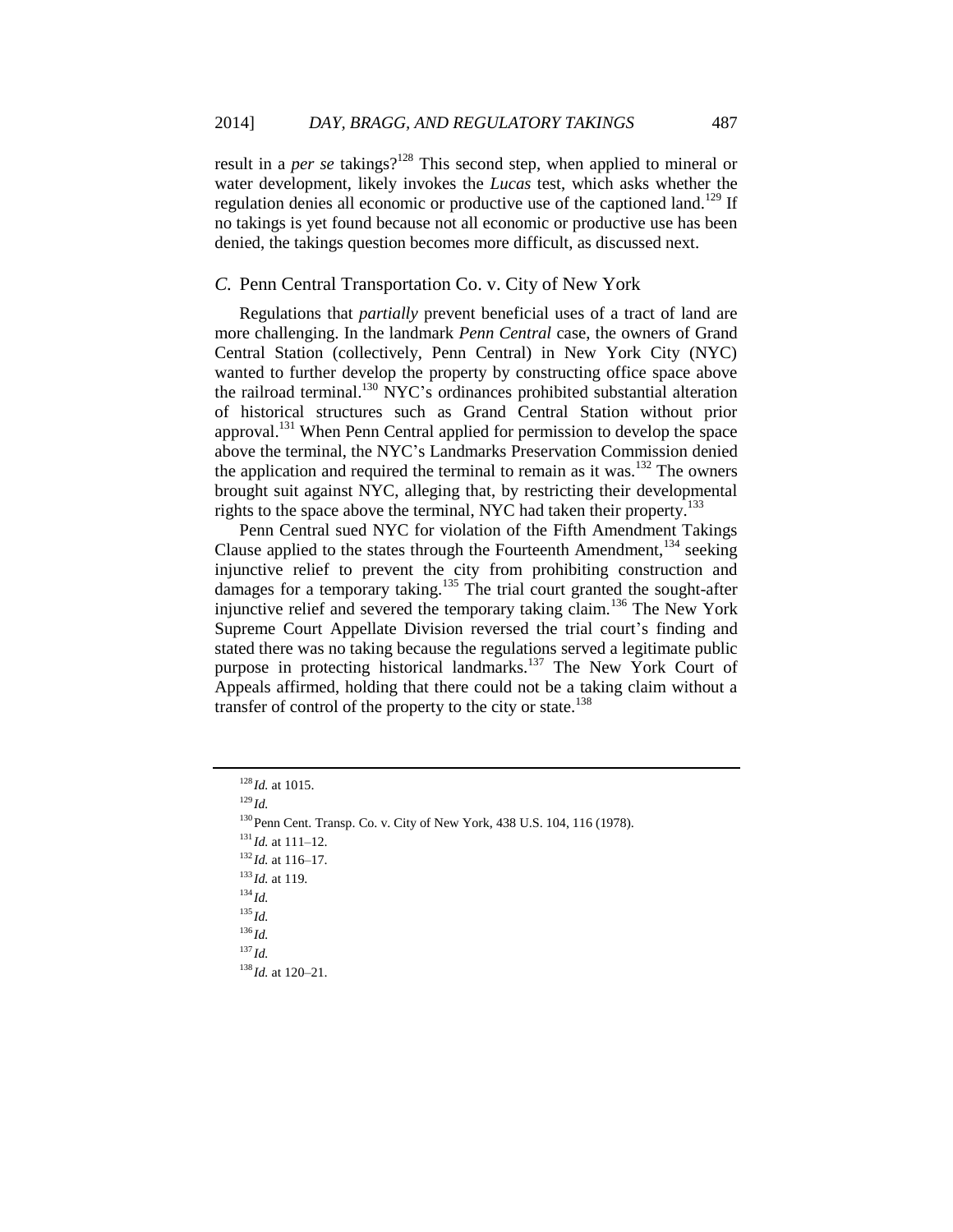The Supreme Court granted certiorari and reviewed the Fifth Amendment taking claim.<sup>139</sup> Previous cases had not established a set formula to determine when government regulations go so far as to constitute a taking.<sup>140</sup> The Court analyzed the circumstances on a case-bycase basis to establish whether compensation was required.<sup>141</sup> It first recognized that "[g]overnment hardly could go on if to some extent values incident to property could not be diminished without paying for every such change in the general law."<sup>142</sup> The Court outlined several historical cases where government regulation did not constitute a taking because either the regulation protected the health, safety, morals, or general welfare of the public or the landowner had a reasonable expectation of regulation.<sup>143</sup> Penn Central argued that the government regulation was so invasive that it constituted an eminent domain action and therefore required just compensation.<sup>144</sup>

The Court noted that there was not, and could not be, any "set formula" for deciding when "justice and fairness" require monetary compensation for regulatory takings for public use.<sup>145</sup> The Court narrowed the question into an analysis of the regulation's impact by applying three factors: (1) the economic impact of the regulation; (2) the interference with investmentbacked expectations of the property owner seeking compensation; and (3) the nature of the governmental action (*e.g.*, does the government action result target a legitimate concern?).<sup>146</sup>

The Court pointed out that while the regulation prevents new development, it did not interfere with both the current and historical use of Grand Central Station.<sup>147</sup> Because Penn Central was able to continue to use the station, the regulation did not interfere with Penn Central's primary use expectation.<sup>148</sup> Penn Central was "not only [able] to profit from the Terminal but also to obtain a 'reasonable return' on its investment." <sup>149</sup> The Court determined that limited economic impact on Penn Central existed

<sup>143</sup> *See id.* at 125–28.

<sup>145</sup> *Id.* at 124.

<sup>147</sup> *See id.* at 136.

<sup>139</sup> *Id.* at 104.

<sup>140</sup> *Id.* at 123–24.

<sup>141</sup> *Id.* at 124.

<sup>&</sup>lt;sup>142</sup> *Id.* (quoting Pa. Coal Co. v. Mahon, 260 U.S. 393, 413 (1922)).

<sup>144</sup> *See id.* at 136.

<sup>146</sup> *See id.* at 124, 136–38.

<sup>148</sup> *Id.*

<sup>149</sup> *Id.*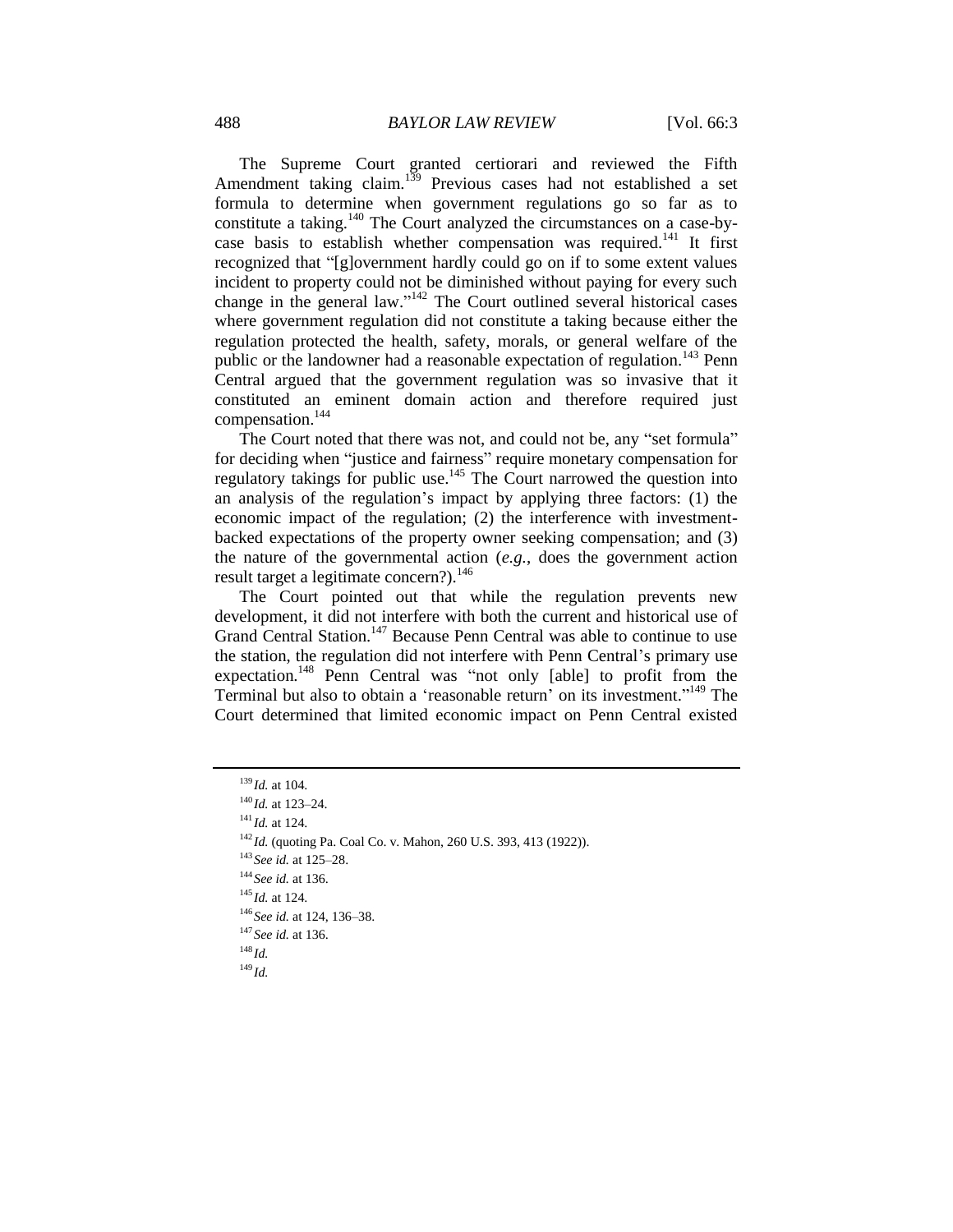because Grand Central Station continued to operate in the same manner as it always had.<sup>150</sup>

Next, the Court highlighted that while Penn Central could not construct the proposed plans, the regulation did not prohibit construction of all portions above Grand Central Station.<sup>151</sup> The Commission's response to the proposed plans stated that construction approval would depend on ability to "harmonize in scale, material, and character with [the Terminal]."<sup>152</sup> In other words, the Commission's denial in this instance did not preclude future applications for additions and modifications to the station and provided some guidelines for what would be considered in future applications.<sup>153</sup>

The Court held that while the regulation interfered with the ownership rights of Penn Central, the regulation did not constitute a taking.<sup>154</sup> The Court did not find any significant economic impact or interference with investment-backed expectations because the Grand Central Station continued to turn a profit and Penn Central maintained the option of moving the development rights to several other buildings.<sup>155</sup>

The Court based the third part of the test on whether the regulation was reasonable in light of the goals and impacts of the regulation.<sup>156</sup> Finally, although not in dispute, the Court found that the regulation was legitimately related to the public welfare.<sup>157</sup>

## V. GENERAL REGULATORY TAKINGS ANALYSIS IN TEXAS

Over time, how federal courts have analyzed the character of a regulation has fluctuated.<sup>158</sup> For example, in *Lucas*, the Supreme Court viewed the result of the regulation to be equivalent to the government physically occupying the property.<sup>159</sup> Accordingly, the Court deemed that the government had taken the property, as opposed to having carried out a regulatory taking.<sup>160</sup> Therefore, if the government imposes a regulation that

<sup>150</sup> *See id.* <sup>151</sup> *Id.* at 136–37. <sup>152</sup> *Id.* at 137. <sup>153</sup> *See id.* <sup>154</sup> *See id.* at 137–38. <sup>155</sup> *See id.* at 136–38. <sup>156</sup> *See id.* at 138. <sup>157</sup> *Id.* <sup>158</sup> *See* Lucas v. S.C. Coastal Council, 505 U.S. 1003, 1028–29 (1992). <sup>159</sup> *See id.* <sup>160</sup> *See id.*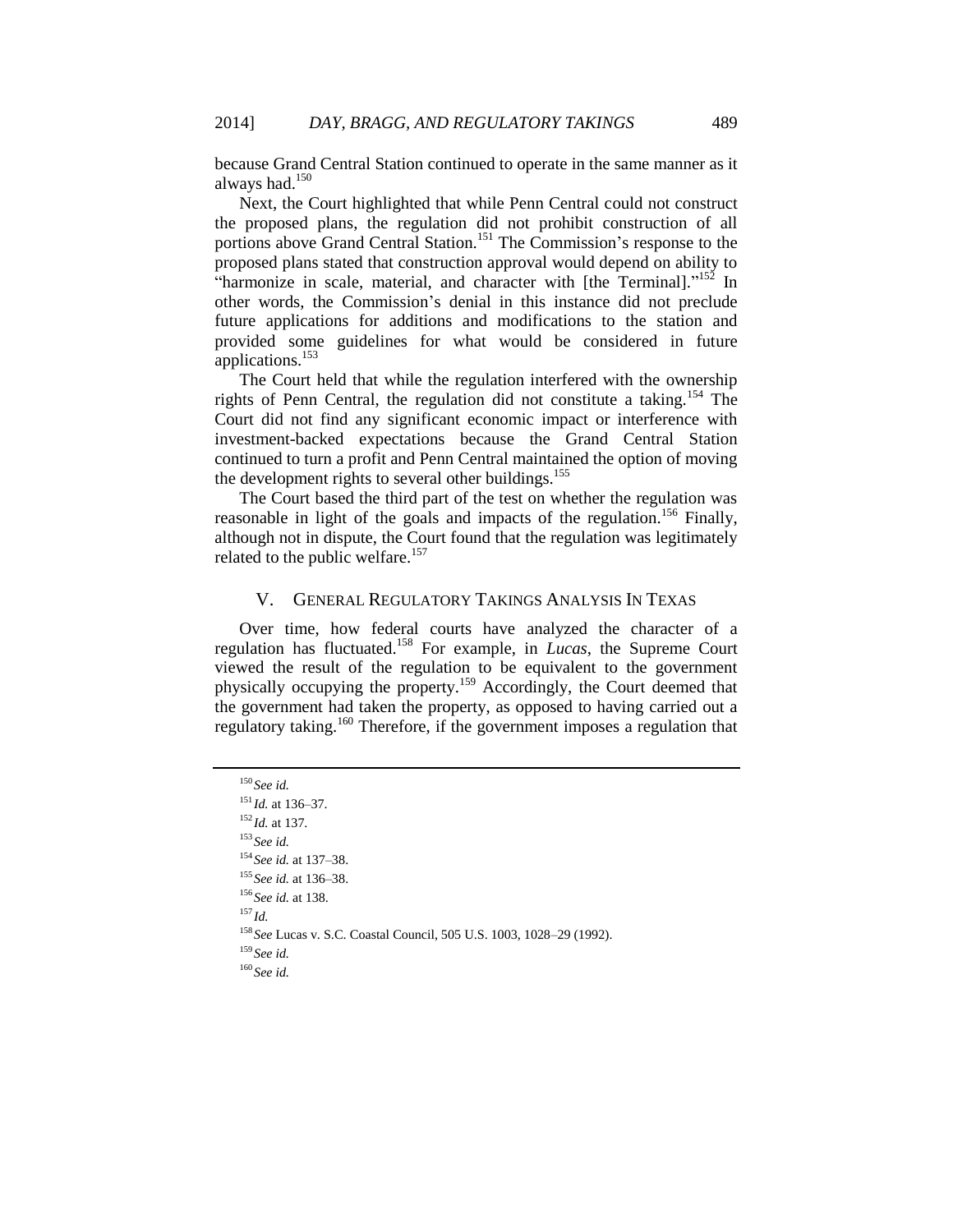is so burdensome that the property is not economically viable to the landowner, the second and third parts of the *Penn Central* test become irrelevant.<sup>161</sup> Texas has looked closely at the federal case law footprints and, as described below, has followed that general jurisprudential framework, if in slightly a different order.

# *A. Compensable Regulatory Takings Generally—*Mayhew v. Town of Sunnyvale

The common law jurisprudence for regulatory takings in Texas is detailed in *Mayhew v. Town of Sunnyvale*. <sup>162</sup> In *Mayhew*, the Texas Supreme Court adopted the analysis that a compensable regulatory taking may occur (i) if a statute or regulation does not substantially advance a legitimate governmental purpose, **or** (ii) if the statute or regulation prevents the landowner from any economic use of the property, **or** (iii) if the statute or regulation *unreasonably interferes* with the landowner's use and enjoyment of the property.<sup>163</sup>

As for the first possibility, the court in *Mayhew* opined that "[t]he standard requires that the ordinance 'substantially advance' the legitimate state interest sought to be achieved rather than merely analyzing whether the government could rationally have decided that the measure achieved a legitimate objective," before reciting several legitimate government purposes that may be advanced by laws and rules, such as "enhancing the quality of life," "protecting a beach system for recreation, tourism, and public health," and "protecting residents from the ill effects of urbanization."<sup>164</sup> This standard has been an easy hurdle for regulators to meet, particularly in oil and gas regulatory jurisprudence.<sup>165</sup>

<span id="page-19-0"></span><sup>161</sup> *See id.*

<sup>&</sup>lt;sup>162</sup> See generally 964 S.W.2d 922 (Tex. 1998). An excellent description of the events of *Mayhew*, a dispute that actually comprised a series of cases leading up to the final Texas Supreme Court case, described above, was presented by attorney Reid C. Wilson in a paper entitled *Practical Tips for Dealing with Local Governments* given to the 27<sup>th</sup> Annual Advanced Real Estate Law Course, Jul. 7-9, 2005, San Antonio, Texas. Reid C. Wilson, *PRACTICAL TIPS FOR*  DEALING WITH LOCAL GOVERNMENTS (WHAT A REAL ESTATE LAWYER NEEDS TO KNOW AND DO), 11–13 (2005), *available at* http://www.wcglaw.net/docs/Practical%20Tips%20for%20Dealing% 20With%20Local%20Goverments.pdf.

<sup>&</sup>lt;sup>163</sup> 964 S.W.2d at 933, 935.

<sup>164</sup> *Id.* at 934 (citing Nollan v. Cal. Coastal Comm'n, 483 U.S. 825, 834 n.3 (1987)).

<sup>165</sup>Dwight Shupe, *Takings Litigation: Compensable Regulatory Takings in Texas*, SPECIAL INSTITUTE ON DEVELOPMENT ISSUES & CONFLICTS IN MODERN GAS AND OIL PLAYS, 7 (2004), *available at* http://www.klgates.com/files/tempFiles/dc7c600d-e892-47e8-9632-185804d08c41/ takingslitigation.pdf.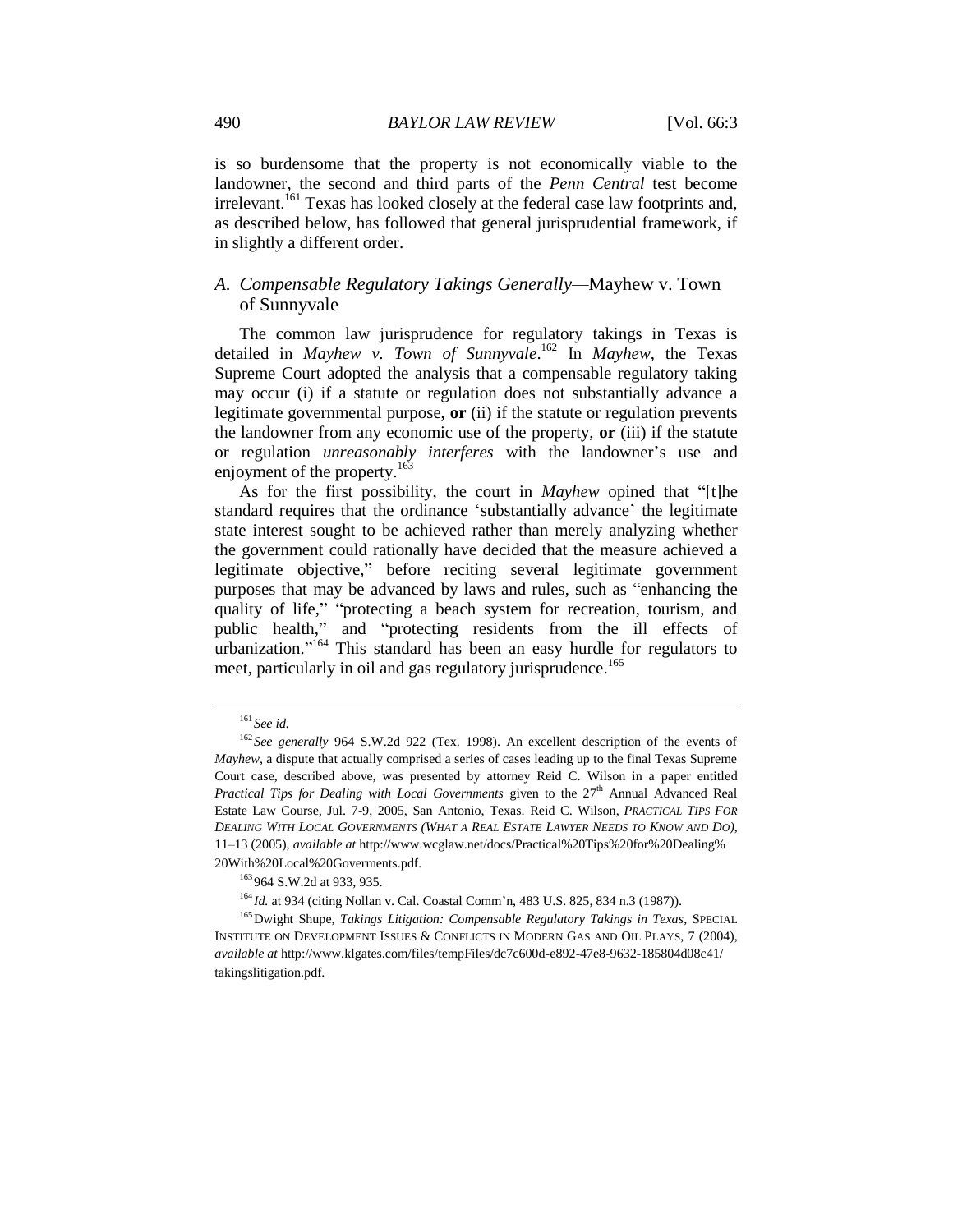Moving to the second criterion, the *Mayhew* court noted that "[a] restriction denies the landowner all economically viable use of the property or totally destroys the value of the property if the restriction renders the property valueless."<sup>166</sup> "Determining whether all economically viable use of a property has been denied entails a relatively simple analysis of whether value remains in the property after the governmental action."<sup>167</sup>

Finally, a taking can occur when governmental restrictions unreasonably interfere with the landowner's use and enjoyment of his property.<sup>168</sup> The *Mayhew* court cited two factors to be considered: (1) the economic impact of the regulation; and (2) the extent to which the regulation interferes with distinct investment-backed expectations.<sup>169</sup> Regarding economic impact, the court broadly opined that this prong "merely compares the value that has been taken from the property with the value that remains in the property," and "[t]he loss of anticipated gains or potential future profits is not usually considered in analyzing this factor."<sup>170</sup> Regarding investment-backed expectations, the court noted that these were generally based only on the existing and permitted uses of the property. $171$  The increased-density development sought by Mayhew having been "officially" rejected, but with Mayhew still endowed with the ability to develop on a one-unit-per-acre basis, was apparently enough for the court to find no takings had taken place.<sup>172</sup>

# *B. Interference with Use and Enjoyment—*Sheffield v. Glenn Heights

Interference with "use and enjoyment" resonated loudly in the next major Texas case that helped define the general analysis to be applied to an alleged partial regulatory taking.<sup>173</sup> In 1986, Glenn Heights zoned a tract of land as Planned Development District 10 (PD 10) that included a provision that restricted the house density level to 5.5 dwellings per acre.<sup>174</sup> In 1995, the city recognized a surplus of high-density dwelling zones and developed the "Future Land Use Plan" that restricted house density levels to four or

<sup>173</sup> See generally Sheffield Dev. Co. v. City of Glenn Heights, 140 S.W.3d 660 (Tex. 2004).

<sup>&</sup>lt;sup>166</sup>964 S.W.2d at 935.

<sup>167</sup> *Id.*

<sup>168</sup> *Id.*

<sup>169</sup> *Id.*

<sup>170</sup> *Id.* at 935–36.

<sup>171</sup> *Id.* at 936.

<sup>172</sup> *See id.* at 938.

 $174$  *Id.* at 664.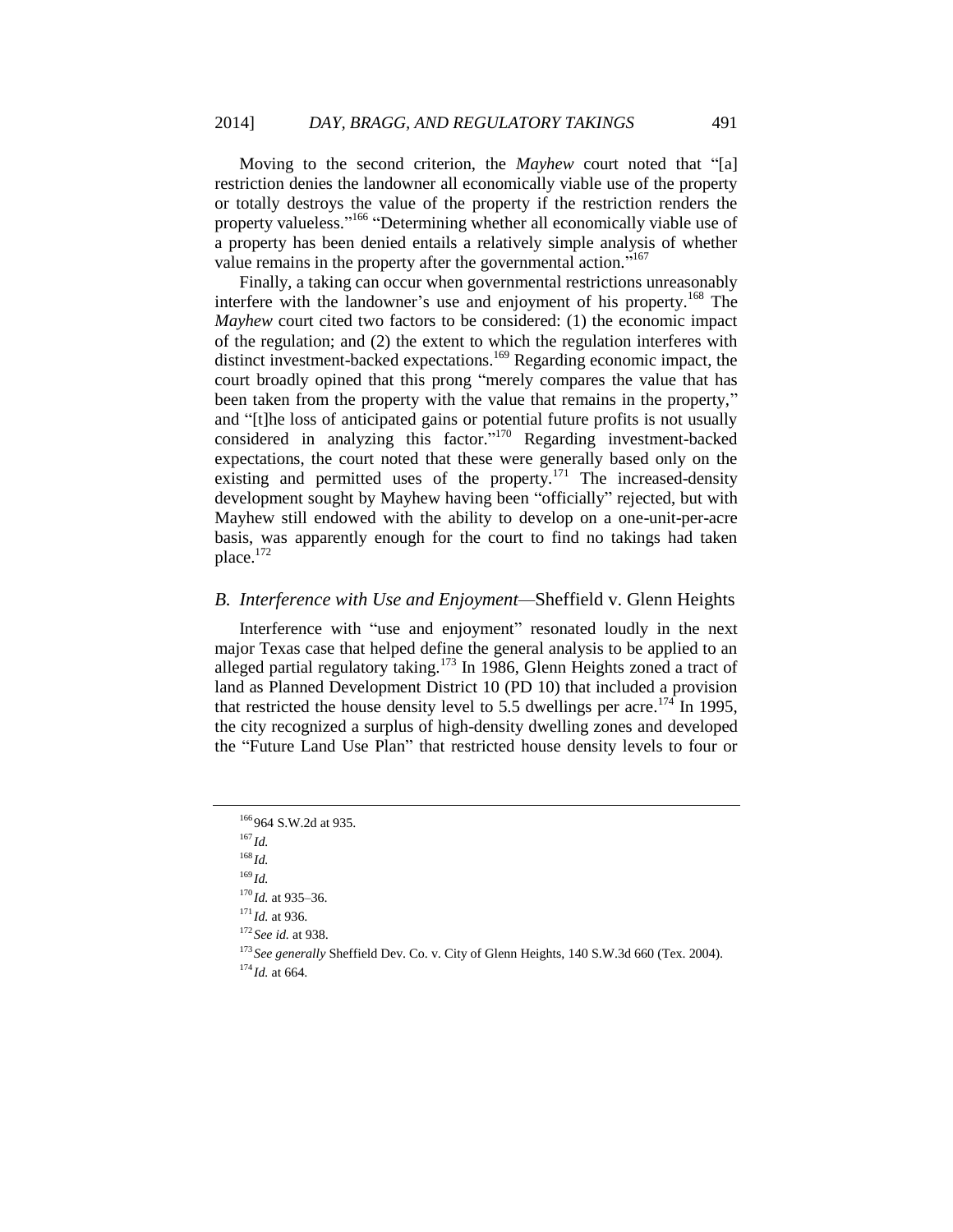five houses per acre.<sup>175</sup> This plan rezoned all property within city limits except for a few planned development districts, including PD 10.<sup>176</sup> In 1996, Sheffield Development Company contracted to buy 194 acres within PD 10 for \$600 an acre (well below market price).<sup>177</sup> Sheffield intended to develop the land into a housing subdivision and met with city officials several times to ensure no zoning limitations existed before the final purchase.<sup>178</sup>

At the same time they were meeting with Sheffield, but without Sheffield's knowledge, the City officials were also conducting private meetings to discuss "downzoning" PD 10.<sup>179</sup> During this time, a "Vested Rights Statute" existed that allowed landowners to file a plat with the City and vest their zoning rights.<sup>180</sup> In other words, a landowner could file a plat to avoid subsequent zoning changes.<sup>181</sup> On January 6, 1997, the City passed a resolution that prevented landowners from filing plats until February 6, 1997, and later extended the moratorium to March 6, 1997.<sup>182</sup> The City claimed the need to conduct a study of the current zoning structure in order to see if it aligned with the comprehensive use plan.<sup>183</sup> On March 11, Sheffield attempted to file a plat with the city to vest the PD 10 zoning regulations.<sup>184</sup> The City Secretary informed Sheffield that the City Manager had continued the moratorium through May 15, 1998.<sup>185</sup> During this time, but after Sheffield's final purchase, the City rezoned PD 10 restricting the number of houses per acre.<sup>186</sup> Sheffield filed suit claiming that both the City's moratorium and rezoning constituted a taking that required just compensation.<sup>187</sup>

<sup>180</sup> *Id.* <sup>181</sup> *See id.*  $182$  *Id.* <sup>183</sup> *Id.*  $184$  *Id.* <sup>185</sup> *Id.* <sup>186</sup> *Id.* at 666. <sup>187</sup> *Id.*

<sup>175</sup> *Id.*

<sup>176</sup> *Id.*

<sup>177</sup> *Id.*

<sup>178</sup> *Id.*

<sup>&</sup>lt;sup>179</sup> *Id.* at 664–65. "Downzoning" is the process by which the number of buildable lots in a zoned tract is lowered by raising the minimum number of contiguous square feet required for an individual lot. In *Sheffield*, the downzoning meant that the minimum lot size went from 6,500 to 12,000 ft<sup>2</sup>. *Id.* at 665.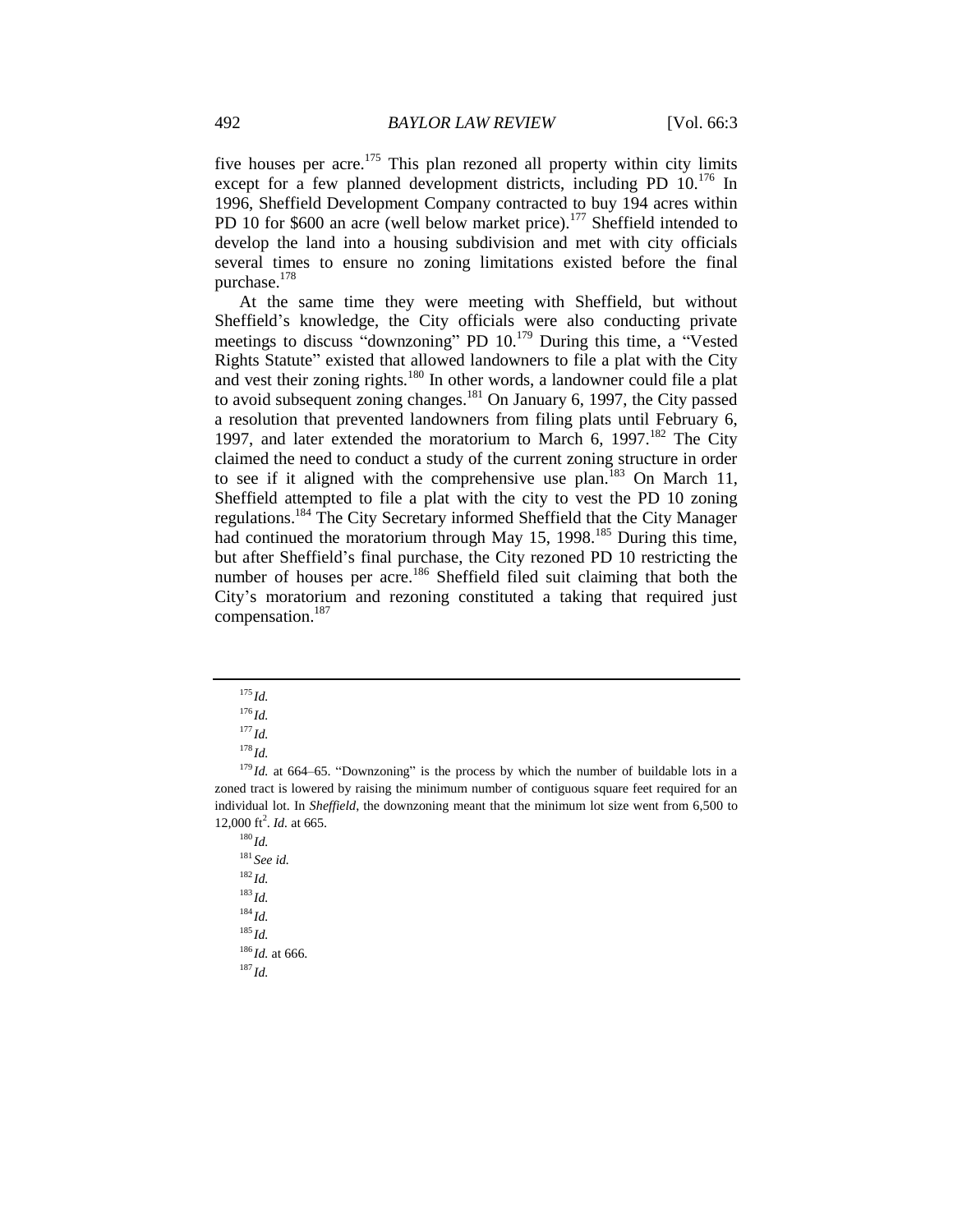The trial court found that the moratorium did not constitute a taking because it "substantially advanced a legitimate governmental interest, [and] did not unreasonably interfere with Sheffield's rights to use and enjoy its property."<sup>188</sup> The court also found that while the rezoning did substantially advance government interests, it severely impacted Sheffield's economic interests, deprived investment-backed expectations, and unreasonably disturbed his use and enjoyment of the property.<sup>189</sup> The court of appeals found that both the moratorium and the rezoning constituted a taking.<sup>190</sup> The Supreme Court of Texas granted certiorari to review the case, and applied federal jurisprudence to determine the issue.<sup>191</sup>

The court outlined three *per se* takings scenarios, including a physical invasion of property, regulations that deny all economically beneficial use of land, and regulations that fail to substantially advance legitimate state interests.<sup>192</sup> It noted that when a situation does not fall within one of these three categories, a question of law then exists whereby a court must balance the public interest against the private owner's interests.<sup>193</sup> The court was therefore compelled to apply the *Penn Central* factors: economic impact; interference with investment-backed expectations; and the character of the governmental action, when balancing the competing interests.<sup>194</sup>

When considering these, the court first determined that the rezoning met the qualifications to constitute a substantial advancement of legitimate governmental interests.<sup>195</sup> In doing this, it noted that a legitimate public use is determined by applying a rational basis test<sup>196</sup> and that a legitimate public use will be found if the regulating entity can conceive any rational reason for protecting the public's interest—a fairly low threshold to meet.<sup>197</sup> The court also found that such a substantial advancement does not have to be proved to the degree of certainty, particularly in situations, such as the present, when the regulation is based on estimates and projections.<sup>198</sup> "The

# <sup>188</sup> *Id.*

<sup>194</sup> *Id.* at 672 (citing Penn Cent. Transp. Co. v. City of New York, 438 U.S. 104, 124 (1978)).

<sup>189</sup> *Id.*

 $190$  *Id.* at 667–68.

<sup>191</sup> *Id.* at 669.

<sup>192</sup> *See id.* at 671.

<sup>193</sup> *Id.* at 671–72.

<sup>195</sup> *Id.* at 677.

<sup>196</sup> *See id.* at 675.

<sup>197</sup> *See id.* at 675–76.

<sup>198</sup> *Id.* at 676.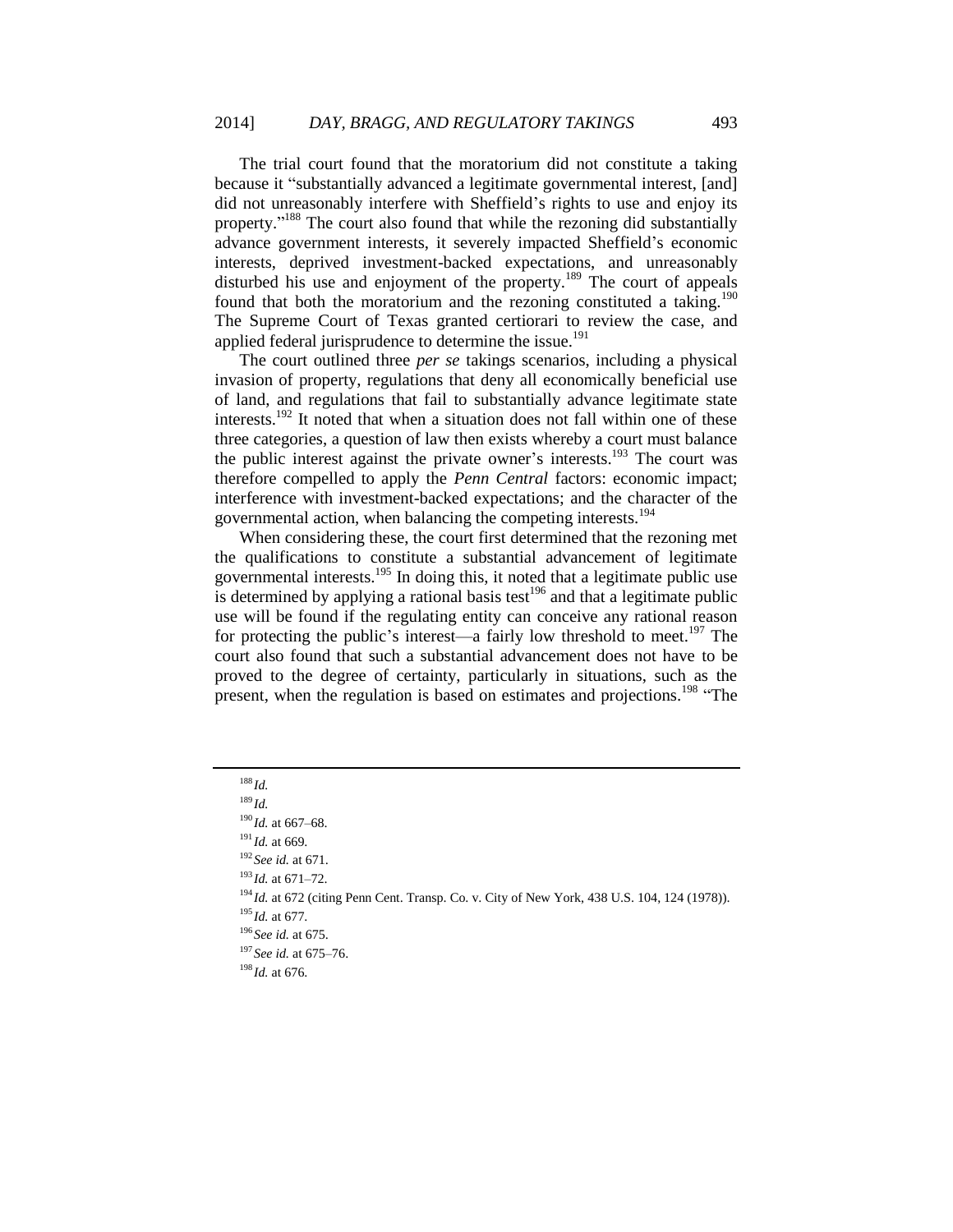City could reasonably conclude that this would substantially advance its legitimate interest in preserving a smaller community environment."<sup>199</sup>

Next, the court considered the *Penn Central* factors of investmentbacked expectations and economic impact.<sup>200</sup> The court stated that lost profits is one of several factors considered when determining the economic impact.<sup>201</sup> In this case, although the regulation had a significant economic impact due to Sheffield's lost profits, the land was still worth substantially more (four times more) than the purchase price. $^{202}$  This investment profit seemed to be the determinant factor in the court's economic impact analysis, mitigating the loss caused by the regulation.<sup>203</sup> The court concluded that, while Sheffield's expectations were reasonable in light of his research of previous zoning laws and his efforts to communicate with the City,<sup>204</sup> that did not mean that the restrictions severely interfered with his investment expectations.<sup>205</sup> The purchase investment was speculative in itself because Sheffield was not guaranteed to successfully develop and sell the housing subdivision.<sup>206</sup> Additionally, the purchase price of the land was small in comparison to the cost to develop it. $^{207}$ 

The court also identified an additional issue not specifically mentioned in *Penn Central* by considering the City's conduct in dealing with Sheffield.<sup>208</sup> The City's decision to rezone and place a moratorium on plat filings did not take effect until *after* Sheffield closed on the property.<sup>209</sup> Although the City's conduct was a cause for concern for the court, it did not take away from the legitimate goals achieved from rezoning.<sup>210</sup> The court therefore determined that while the rezoning and moratorium may have been unreasonable, the City's action did not go so far as to constitute a taking, and therefore Sheffield would take nothing on its takings claim.<sup>211</sup>

This is a harsh outcome, as it appears the city employees were clearly false in their dealings with the developer. As one commentator put it, "[i]f

<sup>199</sup> *Id.* <sup>200</sup> *See id.* at 677–78. <sup>201</sup> *Id.* at 677. <sup>202</sup> *See id.* <sup>203</sup> *See id.* <sup>204</sup> *See id.* at 678. <sup>205</sup> *See id.* <sup>206</sup> *See id.* <sup>207</sup> *Id.* <sup>208</sup> *Id.* <sup>209</sup> *Id.* at 679.  $^{210}$ *Id.* <sup>211</sup> *See id.*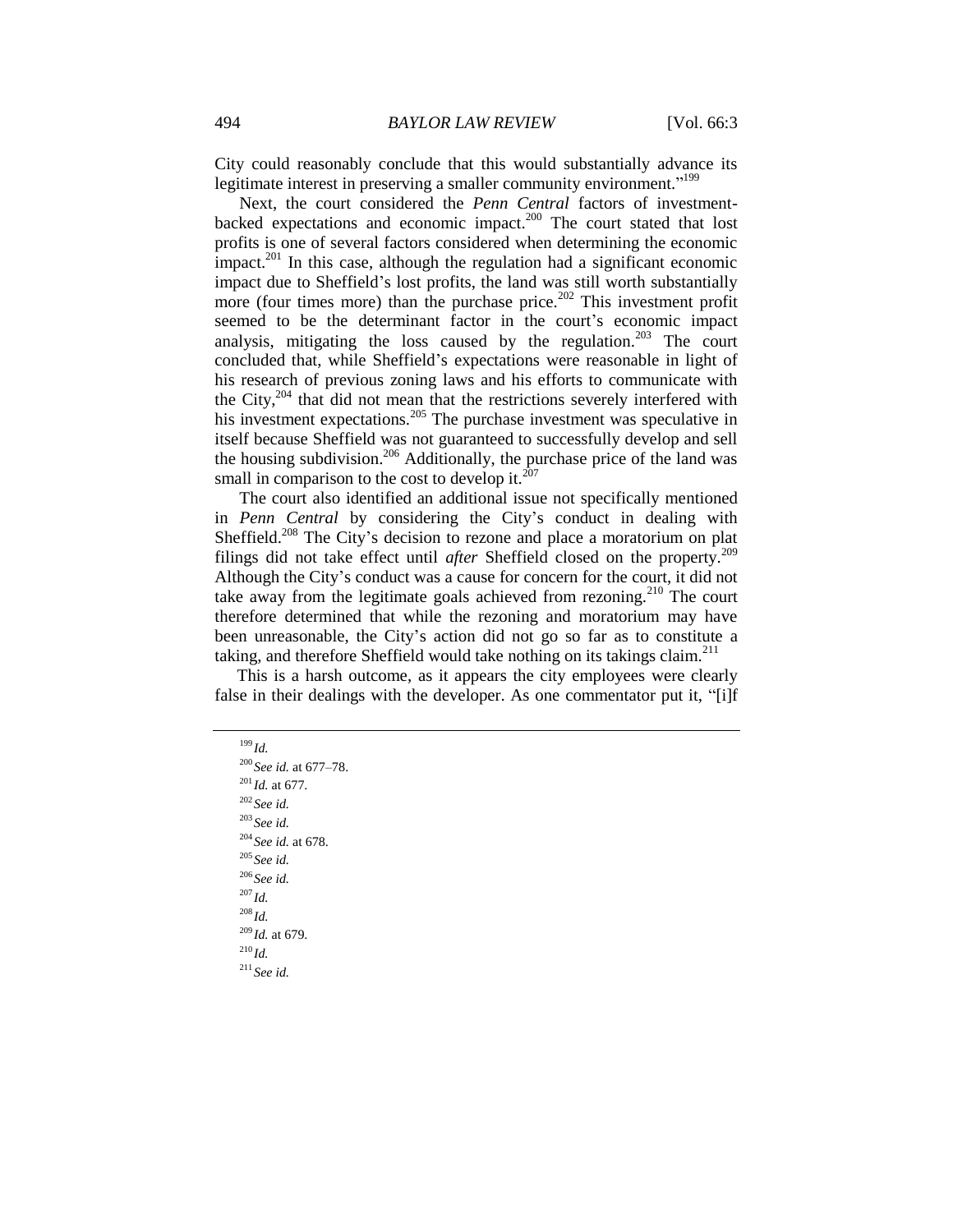the facts in *Sheffield* do not constitute an unreasonable interference with the use and enjoyment of the PD-10 property by . . . Sheffield (meeting both the test of economic impact and interference with investment-backed expectations), then it is difficult for me to imagine a set of facts that would."<sup>212</sup>

## VI. TEXAS WATER REGULATORY TAKINGS LITIGATION BEGINS— *EDWARDS AQUIFER AUTHORITY V. BRAGG*

How will regulatory takings analysis in the water context look in Texas? Once *Day* was released, landowners unhappy with GCD orders curtailing their water production and use quickly filed suit.<sup>213</sup> *Bragg* was the first such case to be considered at the state appellate level.<sup>214</sup> On Nov. 13, 2013, the San Antonio Court of Appeals released its opinion considering whether a GCD's withholding of a water permit from one pecan orchard and the curtailing of another in South Texas were a regulatory taking requiring compensation.<sup>215</sup>

The Braggs owned two tracts over the Edwards Aquifer known as the Home Place Orchard (60 acres) and the D'Hanis Orchard (42 acres) purchased in 1979 and 1983, respectively.<sup>216</sup> After the EAA was established and the EAAA became effective in 1996, the Braggs applied for "Initial Regular Permits" as existing users of groundwater.<sup>217</sup> The applications contained a declaration of maximum annual beneficial use for groundwater in the Home Place Orchard of 228.85 acre-feet of groundwater and 193.12 acre-feet of groundwater for the D'Hanis Orchard.<sup>218</sup> The EAA examined the historical use of water for the two orchards from 1972 to 1993.<sup>219</sup> As a result, the EAA permitted only 120.2 acre-feet of the water for the Home Place Orchard and issued no permit for the D'Hanis Orchard, finding no historical use. $220$ 

<sup>212</sup>Shupe, *supra* note [165,](#page-19-0) at 9.

<sup>213</sup> *See* Jess Davis, *Texas Water Permit Fight May Foster More Takings Claims*, LAW360, August 28, 2013, *available at* http://www.law360.com/articles/468534/texas-water-permit-fightmay-foster-more-takings-claims (subscription required) (last visited Oct. 16, 2014).

<sup>214</sup> 421 S.W.3d 118, 127 (Tex. App.—San Antonio 2013, pet. filed).

<sup>215</sup> *See generally id.*

<sup>216</sup> *Id.* at 124.

<sup>217</sup> *See id.* at 126.

<sup>218</sup> *Id.*

<sup>219</sup> *See id.*

<sup>220</sup> *Id.*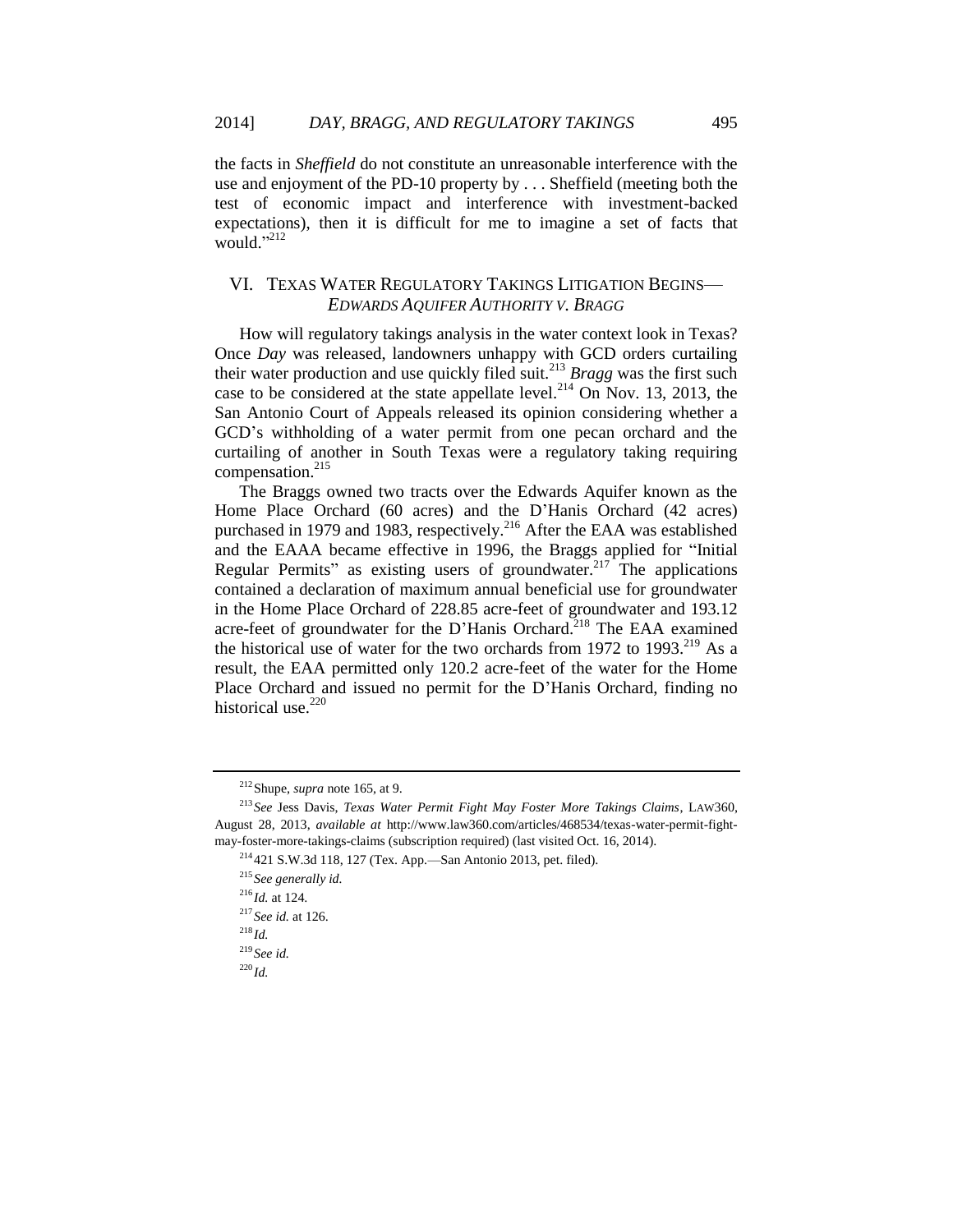In response, the Braggs sued, moving for partial summary judgment on the takings claims.<sup>221</sup> The EAA moved also for summary judgment.<sup>222</sup> The trial court found for the Braggs, granting their motion and concluding the EAA's actions amounted to a regulatory taking.<sup>223</sup> In a subsequent bench trial conducted to determine the compensation due, the judge considered the amount of groundwater to which the Braggs were entitled and the value of that groundwater. $224$  Ultimately, the trial court held that the Braggs did not suffer an actual or *per se* taking of their groundwater real property and that the tracts still had some value without the water use.<sup>225</sup> The court also measured the value of the regulatory taking at \$134,918.20 for the D'Hanis tract and \$597,575.00 for the Home Place tract, holding in effect that the statute of limitations did not bar the Braggs' claim.<sup>226</sup> On appeal from both parties, the Fourth Court of Appeals considered four significant questions.<sup>227</sup>

# *A. Was There a Taking?*

After the trial court found a regulatory takings had occurred, the EAA argued to the court of appeals that the EAAA did not unreasonably interfere with the "use and enjoyment" of the orchards to the extent the tracts were unusable for that purpose.<sup>228</sup> Crafting a rather brazen argument, the EAA claimed its reduction/denial of the water permits *enhanced* the value of the Braggs' tracts because the EAAA conserved/preserved the water in the aquifer so that the Braggs could continue to rely on it in the Home Place tract and/or buy water for the D'Hanis tract, could lease the permit rights received for the Home Place tract, and could now lease the permit rights of other parties to irrigate both tracts to their hearts' content.<sup>229</sup> The EAA claimed all of these ethereal "benefits" were leavened only by the all-tooreal increased irrigation costs.<sup>230</sup>

The court of appeals pierced this ham-fisted salesmanship of government regulation first with admirable understatement: "We believe

<sup>221</sup> *Id.*  $^{222}$ *Id.* <sup>223</sup> *Id.*  $^{224}$ *Id.* <sup>225</sup> *Id.*  $^{226}$ *Id.* <sup>227</sup> *See id.* <sup>228</sup> *Id.* at 137. <sup>229</sup> *See id.* <sup>230</sup> *See id.*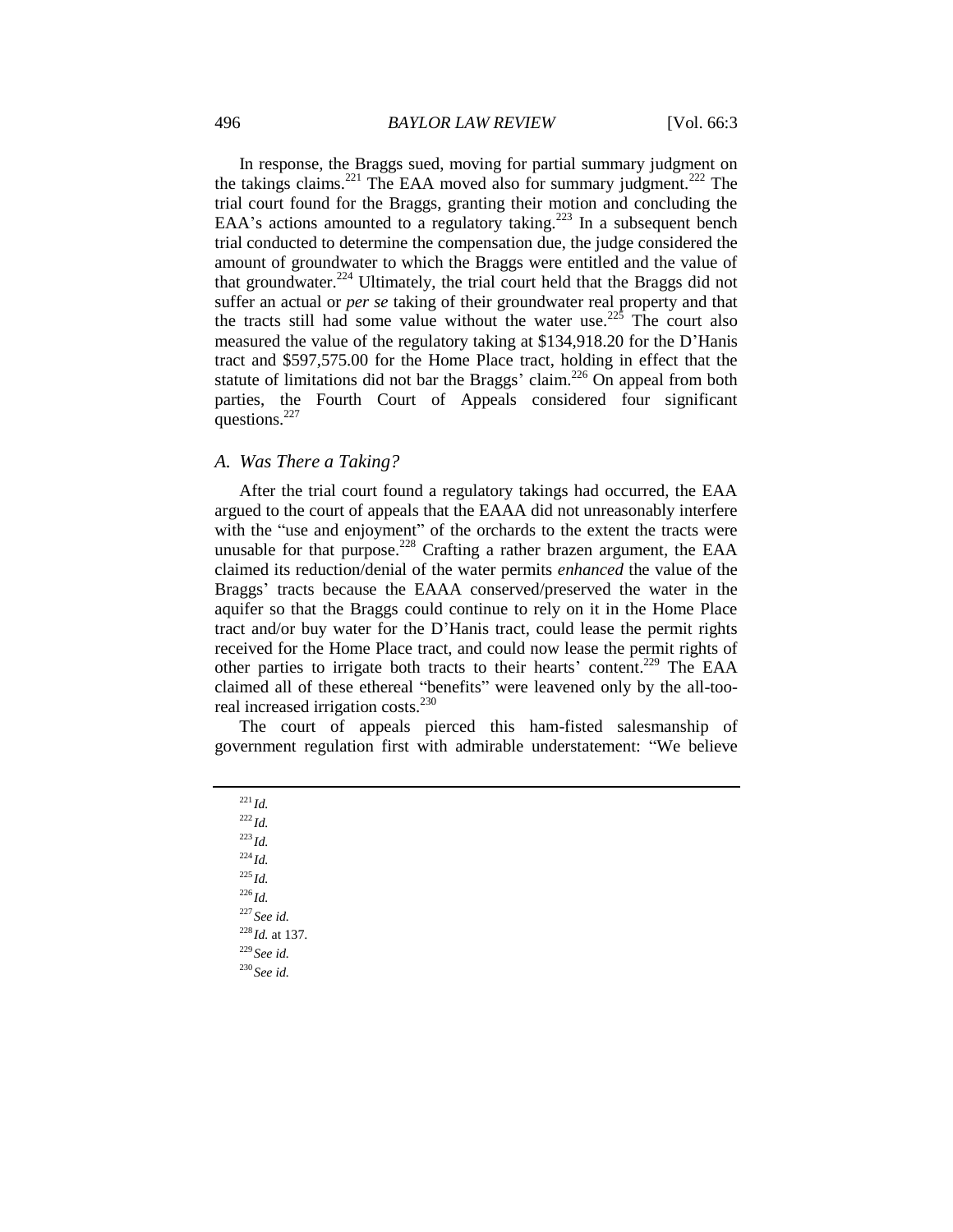[the EAA] misconstrues the nature of the takings claims asserted here and the analysis of whether a taking has occurred.<sup> $\frac{331}{231}$ </sup> Then, the court invoked *Day* for the proposition that since the landowner has absolute title in severalty to the groundwater in place beneath his land, subject only to the state's police power and the common law rule of capture, the issue was not whether the Braggs had been denied their ability to sell or lease their groundwater but rather whether their own use had been hindered by the EAAA to the extent that some or all of the losses inflicted on the Braggs by the restrictions ought to be shouldered by the government.<sup>232</sup> Because the trial court found that the highest and best use of the tracts was as pecan orchards, the court defined its task as determining whether the EAA, through the EAAA, impacted the Braggs' pecan irrigation plans to the extent that a compensable taking occurred.<sup>233</sup>

The court then noted the two circumstances when the U.S. Supreme Court recognizes *per se* takings—first, when a direct, physical invasion has taken place and second, when a regulation "denies all economically beneficial or productive use of the land" $234$ —did not apply to the facts before them.<sup>235</sup> Instead, after admonishing opinion readers that "the three *Penn Central* factors [are not] the only ones relevant in determining whether the burden of regulation ought 'in all fairness and justice' to be borne by the public,"<sup>236</sup> the court hurried to apply the three *Penn Central* factors with little variation in theme from the original piece.<sup>237</sup> Again, these were: (1) the economic impact of the regulation or law upon the property owner; (2) the extent to which the government action affected the property owner's investment-backed expectations; and (3) the nature of the government's action.<sup>238</sup>

As to the economic impact on the Braggs, the court of appeals first noted that a reduction in property value stemming from a prohibitive regulation cannot by itself create a taking because all real property is owned subject to a state's police power.<sup>239</sup> Likewise, the court also opined that

<sup>235</sup> *See id.*

<sup>237</sup> *See id.* at 139–45.

<sup>231</sup> *Id.*

<sup>232</sup> *See id.* at 137–38.

<sup>233</sup> *See id.* at 138.

<sup>234</sup> *Id.* (quoting Lucas v. S.C. Coastal Council, 505 U.S. 1003, 1015–16 (1992)).

<sup>&</sup>lt;sup>236</sup>*Id.* at 139 (quoting Hallco Tex., Inc. v. McMullen Cnty., 221 S.W.3d 50, 75 (Tex. 2006)).

<sup>238</sup> *See id.* at 138–39 (citing Penn Cent. Transp. Co. v. City of New York, 438 U.S. 104, 124 (1977)).

<sup>239</sup> *Id.* at 139.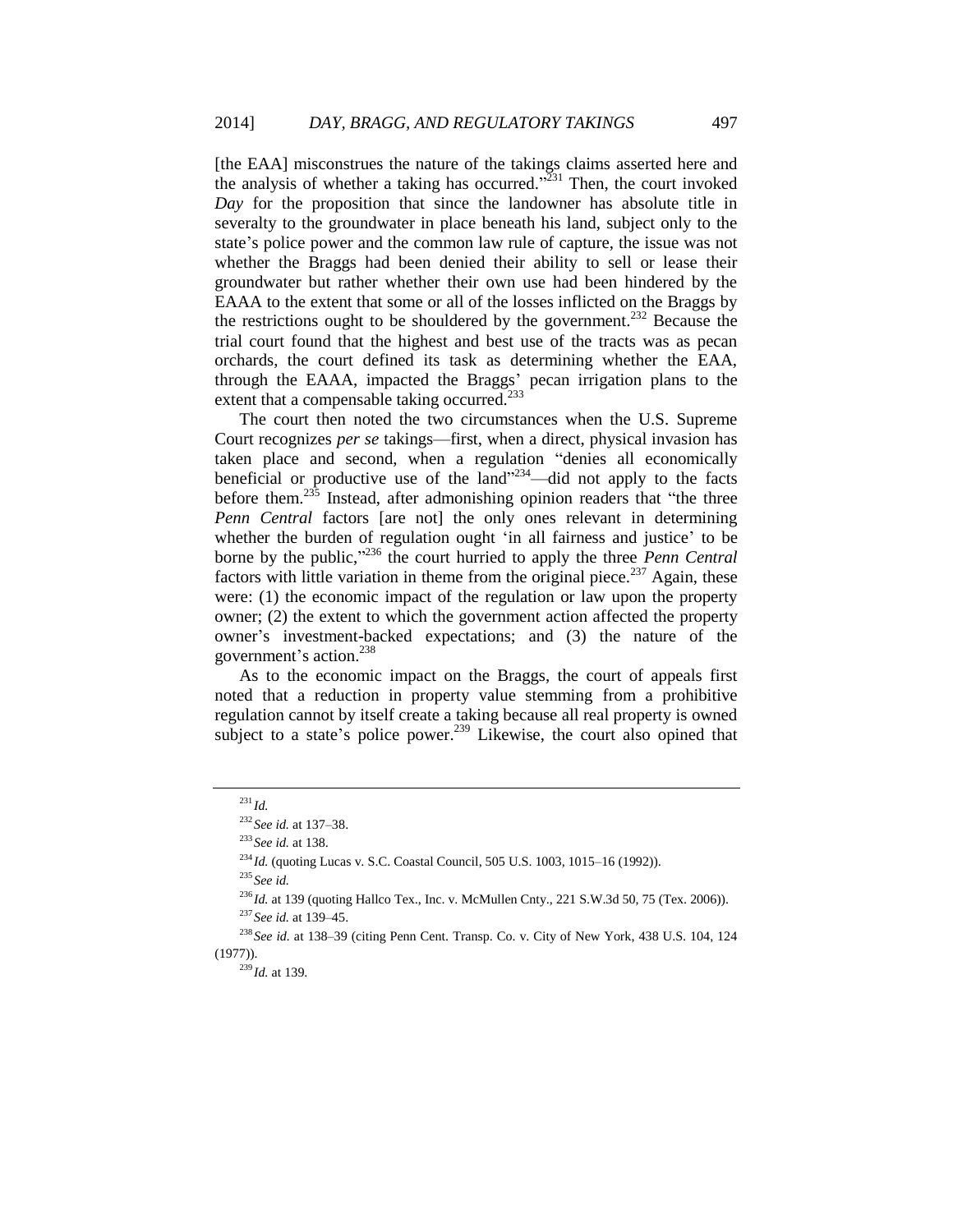even if the single most profitable use of a tract is lost—but others remain a compensable taking may not automatically be incurred. $240$ 

Then the court examined the record describing the actual impact on the Braggs' operations caused by the EAA's action on the permits, finding that the Braggs would now have to purchase or lease water under the EAA's permit scheme.<sup>241</sup> The EAA claimed that the impact on the pecan operations would only amount to a ten percent increase in irrigation costs.<sup>242</sup> The court did not consider even this increase, if true, as just an "incidental diminution in value," but rather a significant impact that would force the Braggs to purchase or lease what they had before the EAA's action on their permit requests, being an unrestricted right to use the groundwater on their tracts.<sup>243</sup> Thus, the first *Penn Central* factor went in the Braggs' favor.<sup>244</sup>

Second, the court considered whether or not there existed among the Braggs an investment-backed expectation of profit from the activities that were later curtailed by the permitting activities of the EAA.<sup>245</sup> Acknowledging that applying this prong to groundwater use is difficult because of all the potential uses of groundwater, the court noted that historical, existing, and permitted uses of the captioned tracts comprise the "primary expectation" of the affected groundwater owner.<sup>246</sup> In addition, whether the regulations existed at the time of the purchase by claimants, and whether the claimants knew of the existing regulation—or should have known—are also to be considered. $247$ 

In *Bragg*, the claimants easily jumped this evidentiary hurdle, with the court commenting on the claimants' long-held and demonstrable intent to use the tracts as pecan orchards, their purchase of pumps and other irrigation equipment, and their expectation that they could use as much groundwater as they liked to irrigate the trees. $^{248}$  Further, the court quoted Mr. Bragg as saying the Braggs would never have bought the land if they knew they would be unable to use the Edwards Aquifer to their liking.<sup>249</sup>

<sup>240</sup> *See id.* <sup>241</sup> *See id.* at 141. <sup>242</sup> *See id.* <sup>243</sup> *See id.* <sup>244</sup> *Id.* <sup>245</sup> *See id.* at 142–44. <sup>246</sup> See id. at 142 (quoting Mayhew v. Town of Sunnyvale, 964 S.W.2d 922, 936–37 (Tex. 1998)). <sup>247</sup> *Id.* <sup>248</sup> *See id.* at 142–43.

<sup>249</sup> *See id.* at 143.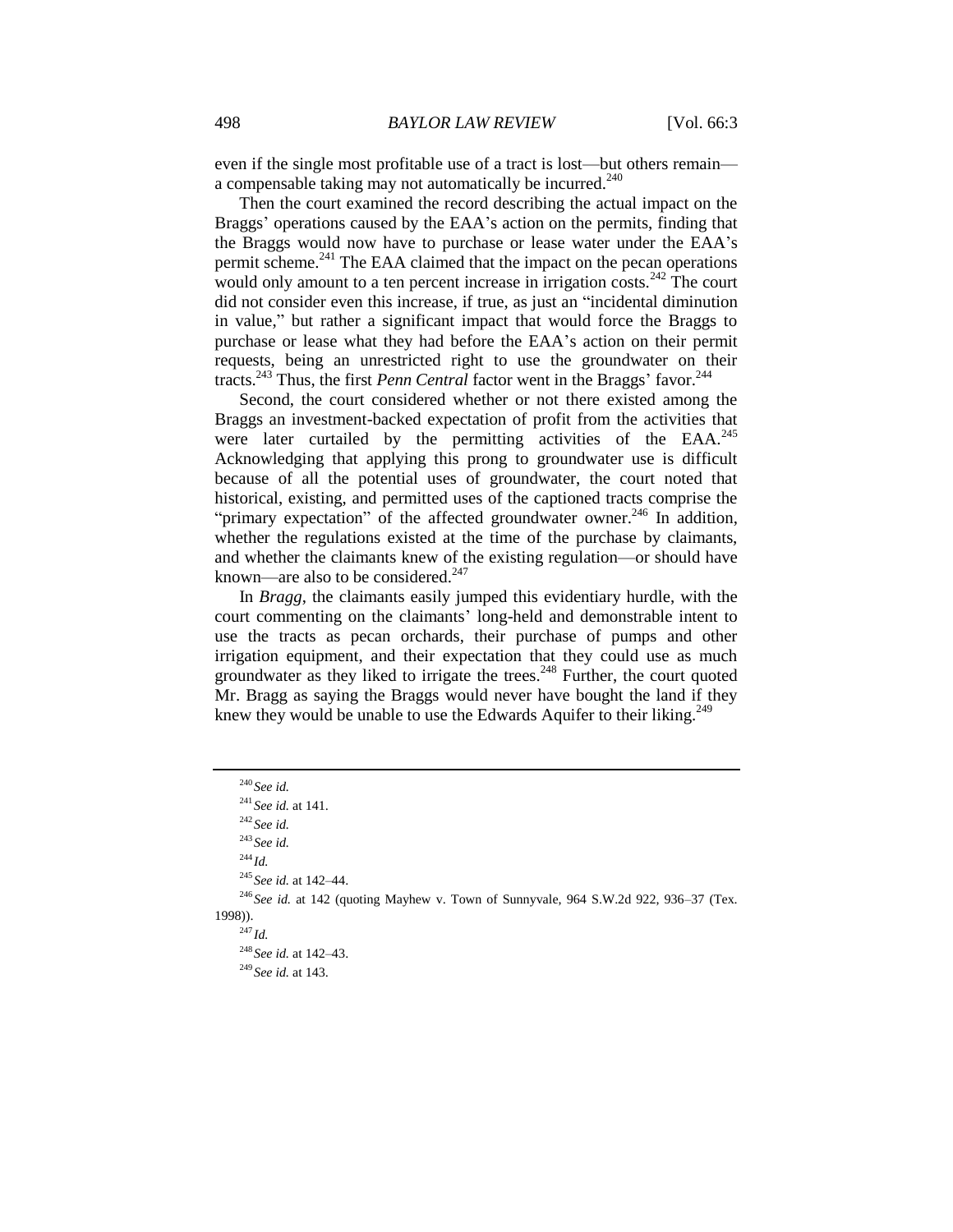On the other side of the ledger, the court also noted that when the Braggs were planning to sink a water well on the D'Hanis tract in 1993, they *did* know of the recently-passed EAAA (that was then delayed by litigation that lasted until  $1996$ .<sup>250</sup> More broadly, the court noted that investment-backed expectations must be reasonable and allowed that the claimants certainly had no reasonable investment-backed expectation that regulatory curtailment of groundwater use could *never* happen in the future. $^{251}$ 

After a description of Bragg's extensive experience in agriculture generally, and pecan production specifically, <sup>252</sup> the court highlighted a test for the reasonableness of expectations, taken from *Appolo Fuels, Inc. v. United States*: (1) whether the claimant operated in a "highly regulated field" and should have expected close regulatory control; (2) whether the claimant was aware of the issue(s) that triggered the need for the regulation at the time it purchased the captioned land; and (3) whether the claimant could have "'reasonably anticipated' the possibility of such regulation in light of the 'regulatory environment' at the time of purchase."<sup>253</sup> The Braggs were found to have met all three criteria, and therefore prevailed on the second prong.<sup>254</sup>

Third, the court considered the nature of the regulation and, basically, whether the regulators had a good reason to be concerned about the activity and whether the regulation was reasonably directed toward mitigating/ preventing the possible harm to the aquifer.<sup>255</sup> Not surprisingly, the court found that this prong augured against a finding of a compensable taking.<sup>256</sup>

In the end, the court found that a compensable taking existed because two prongs went in favor of the Braggs while only one was found in favor of the EAA. $^{257}$ 

### *B. Who Pays—the State of Texas or the Edwards Aquifer Authority?*

One unexpected question arose on appeal: who pays the compensation taking—the GCD or the state?<sup>258</sup> Since the trial court found that the EAA

<sup>250</sup> *See id.* at 143–44.

<sup>251</sup> *See id.* at 143.

<sup>252</sup> *See id.* at 143–44.

<sup>253</sup> *Id.* at 144 (citing 381 F.3d 1338, 1349 (5th Cir. 2004)).

<sup>254</sup> *See id.* at 144.

<sup>255</sup> *See id.* at 144–45.

<sup>256</sup> *Id.* at 145.

<sup>257</sup> *See id.* at 146.

<sup>258</sup> *See id.* at 126–27.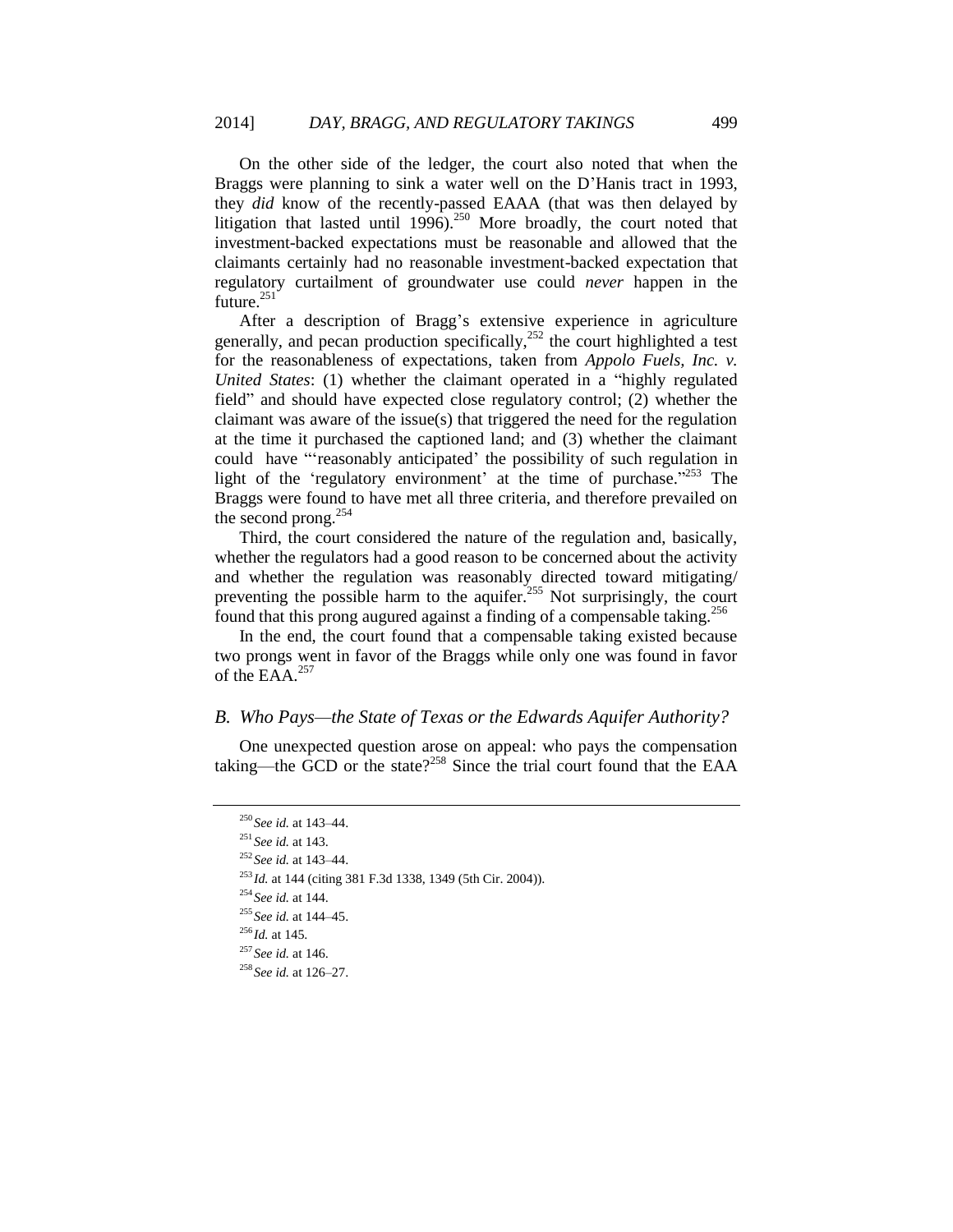acted without discretion and as mandated by the state, on appeal the EAA argued that this conclusion could only mean that the state, as opposed to the EAA, should pay the takings liability.<sup>259</sup> Therefore, the EAA argued, the Braggs should have sued the state on their taking claim.<sup>260</sup> The Braggs countered that the EAA is the regulatory agency that promulgated the actions that led to the takings and should therefore bear responsibility for the compensation, whether or not the state could also be a proper  $defendant.<sup>261</sup>$ 

The EAA cited *Barshop v. Medina County Underground Water Conservation Dist*., a case that arose from the genesis of the EAAA, that claimed the language in § 1.07 of the EAAA meant that "[b]ased on this provision in the [EAAA], we must assume that the Legislature intends to compensate Plaintiffs for any taking that occurs."<sup>262</sup>

The court of appeals responded that, while the EAA was correct, *Barshop* also noted that "the [Edwards Aquifer] Authority may constitutionally take property as long as *it* provides adequate compensation" so that *Barshop* is not dispositive about who—the EAA or the state should pay takings compensation.<sup>263</sup> After addressing some other federal and Texas cases produced by the EAA that the court acknowledged as being supportive of the argument that when an agency lacks discretion whether or not to "enforce a state law that may be characterized as the effectuation of the policy of the State of Texas embodied in that statute, it is the State that is liable," the court distinguished the current case in that it involved a state actor enforcing a state law and not a county employee enforcing a state  $law.<sup>264</sup>$ 

In *Day*, the EAA claimed that, like the Braggs, most landowners in its jurisdiction could not show the historical use proof necessary for a permit and that since the EAA was required to shrink the permitted amounts according to the historical use proven, or deny them altogether, a "disastrous" wave of litigation and liability was to come.<sup>265</sup> And as in *Day*, the court of appeals in *Bragg* largely shrugged at this concern, opining instead that the state legislature certainly must have known the potential impact of EAA liability for takings claims when it passed the enabling

<sup>264</sup> *See id.* at 130.

<sup>259</sup> *See id.*

<sup>260</sup> *Id.* at 127.

<sup>261</sup> *Id.*

<sup>262</sup> *Id.* (quoting 925 S.W.2d 618, 631 (Tex. 1996)).

<sup>&</sup>lt;sup>263</sup>*Id.* (quoting 925 S.W.2d at 628).

<sup>265</sup> *See* 369 S.W.3d 814, 843 (Tex. 2012).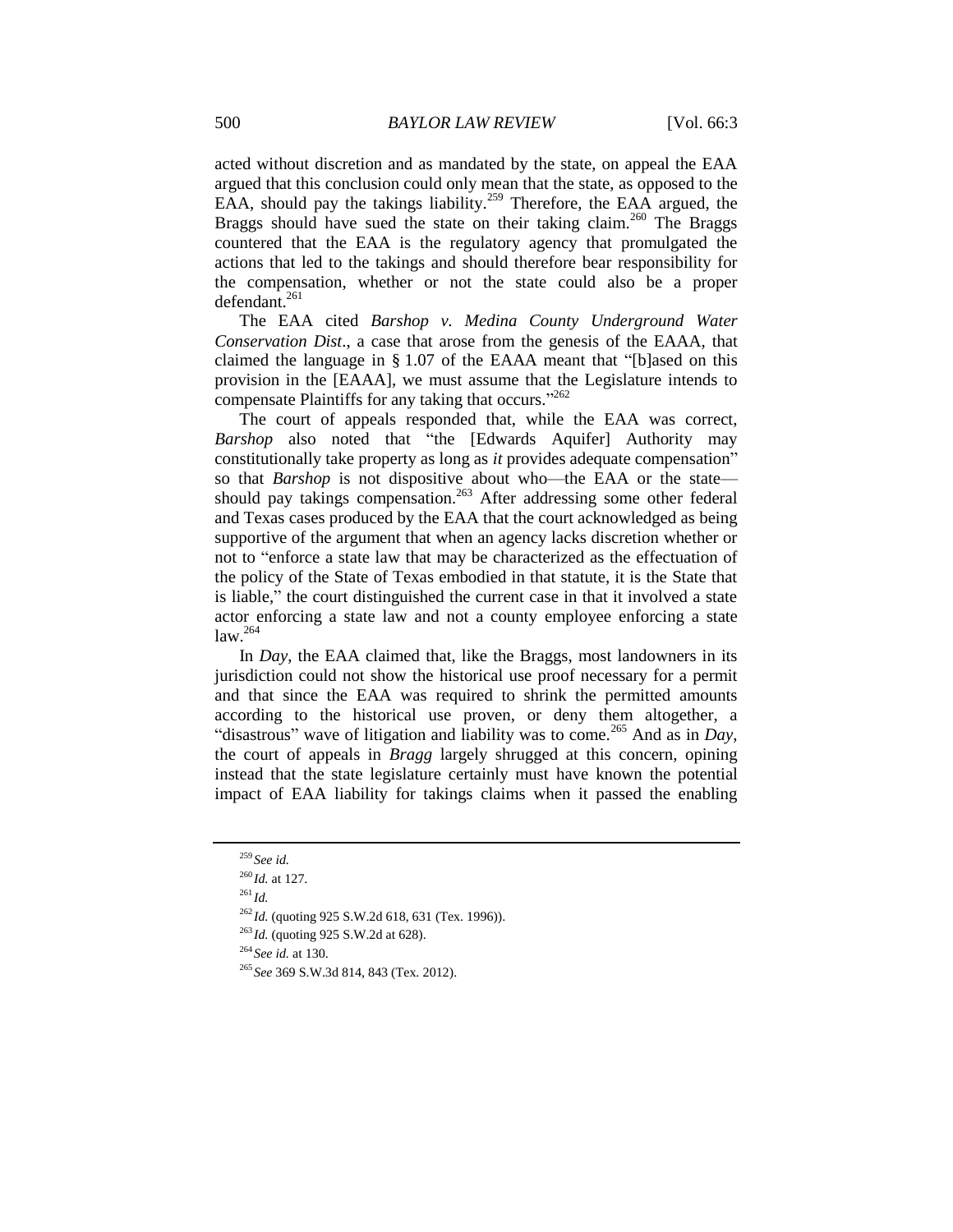legislation calling for the EAAA.<sup>266</sup> In any event, the court finally held that, "[a]though the [EAA]'s actions in this case may not have been discretionary and even if the State might be a proper party, we conclude the [EAA] also is a proper party to a takings lawsuit instituted under the [EAAA]."<sup>267</sup>

## *C. Application of the Statute of Limitations*

The parties disputed whether or not the ten-year statute of limitations applied.<sup>268</sup> The EAA argued that the statute of limitations began to run with the final activation of the EAAA in 1996, and thus the Braggs had until 2006 to bring an action.<sup>269</sup> The Braggs countered that the statute was triggered at the time of the application of the regulatory scheme to their tracts—in 2004 and 2005—and that since the EAA had previously argued in federal court the very same thing (in an effort to counter due-process claims), they were judicially estopped from claiming otherwise.<sup>270</sup> The trial court held for the Braggs.<sup>271</sup>

After dismissing the Braggs' judicial estoppel argument and establishing that the ten-year statute of limitations period applied, the court of appeals found that the statute of limitations began to run on the dates that the permits were granted or denied, in 2004 and 2005, respectively.<sup>272</sup> First, the court noted the difference between physical invasions and regulatory takings and that it is often inappropriate to apply the analysis of one type of case to the facts belonging to the other variety, but that generally a cause of action accrues the moment an activity invokes liability.<sup>273</sup> The court then noted that in Texas, "[w]hen . . . there has been no 'entry' on land, but rather an interference with the right to use the property, limitations must begin when that interference first occurs."<sup>274</sup> Drawing on that entry syllogism, the court held that the Braggs' cause of action "did not accrue, until the [EAA] made its final decisions regarding the application of the [EAAA] to the Braggs' permit applications.... As to the Braggs, the

<sup>266</sup> *See* 421 S.W.3d at 131.

<sup>267</sup> *Id.*

<sup>268</sup> *See id.*

<sup>269</sup> *See id.*

<sup>270</sup> *Id.* at 131–32.

<sup>271</sup> *Id.* at 131.

<sup>272</sup> *See id.* at 133–34, 136–37.

<sup>273</sup> *Id.* at 134–35.

<sup>&</sup>lt;sup>274</sup> *Id.* at 135 (quoting Trail Enters., Inc. v. City of Hous., 957 S.W.2d 625, 631 (Tex. App.— Houston [14th Dist.] 1997, pet. denied)).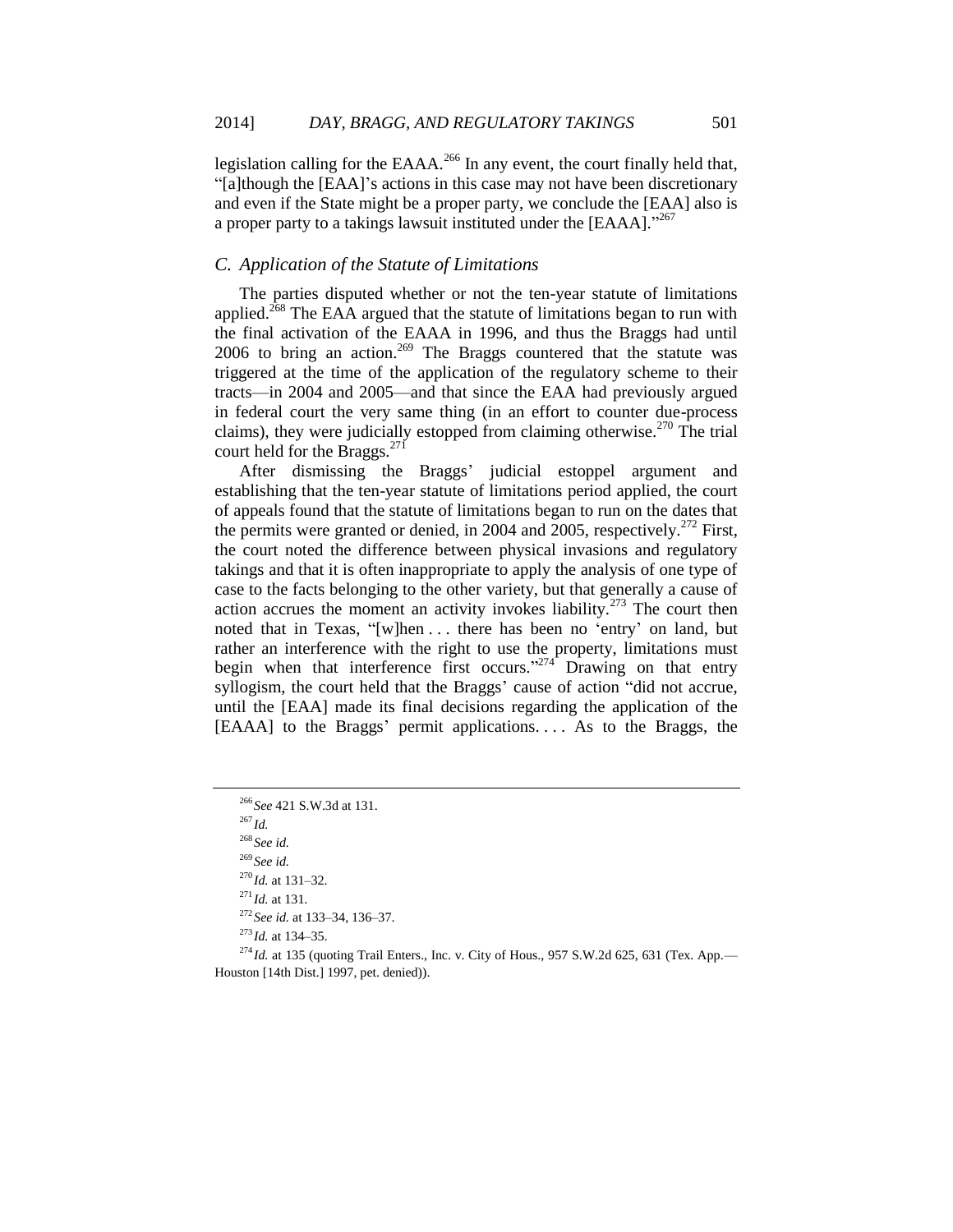provisions of the [EAAA] were not implemented or applied until 2004 and  $2005$ ."<sup>275</sup>

## *D. How Much Compensation Is Due and When Is It Measured?*

Finally, the court turned to the measure of compensation.<sup>276</sup> As for the Home Place Orchard, the trial court calculated the takings damages as the difference between the market value of the tract if the requested permit had been issued and the market value of the tract with the lessened permitted amount actually received. $277$  In essence, the trial court measured the value of the land by valuing the lost water at the time of trial.<sup>278</sup> Since the water rights in the orchard were found to have a market value of \$5,500 per acrefeet of water, and the permit was for 108.65 acre-feet less than the amount requested, the trial court held that the product of the two was the correct measure of compensation, being \$597,575.<sup>279</sup> As for the D'Hanis Orchard, where the water permit had been denied, the trial court looked at the value of irrigated farmland vs. unirrigated farmland in the county and multiplied the difference by the acreage of the D'Hanis Orchard to arrive at \$134,918 as the correct measure of compensation.<sup>280</sup> As a result of the differences in damage measurement methodology (loss of value for diminished water rights per acre vs. difference in value per acre for irrigated farmland vs. unirrigated farmland), even though the Home Place Orchard was less than 50% larger than the D'Hanis Orchard and did have some water rights associated with it approved by the EAAA, the takings compensation was over four times greater for the Home Place Orchard than the D'Hanis Orchard.<sup>281</sup>

The court considered two questions—what is the correct methodology to calculate the takings compensation and what is the correct time to measure the values associated with calculating the correct measure of compensation.<sup>282</sup> The EAA argued that the correct measure of compensation associated with a restriction that merely interferes with "use and enjoyment" should have been the difference between the value of the orchards immediately before and after the date of the regulation that

<sup>277</sup> *See id.* <sup>278</sup> *See id.*

- <sup>279</sup> *Id.*
- <sup>280</sup> *See id.*
- <sup>281</sup> *See id.*
- $^{282}$ *Id.*

<sup>275</sup> *Id.* at 136–37.

<sup>276</sup> *See id.* at 146.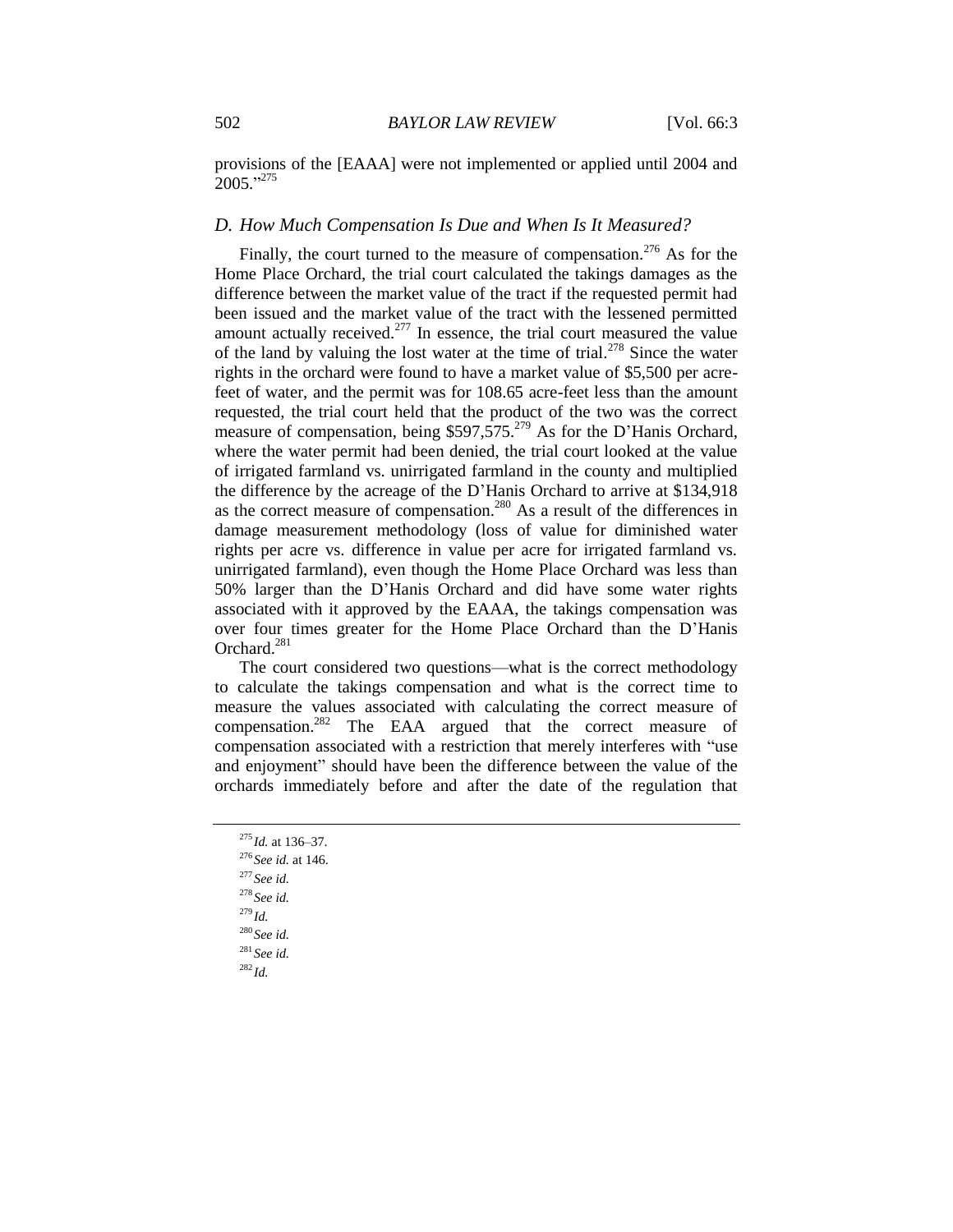incurred the takings compensation.<sup>283</sup> Thus, the EAA argued that the market value takings measurements should have arisen in either May 1993, when the EAAA was enacted, or in June 1996, when the EAAA became effective after various legal challenges.<sup>284</sup> The Braggs countered that the date of the takings was when the EAA issued/denied the permits but, citing § 21.0421 of the Texas Property Code (the portion of the code covering condemnation proceedings initiated by state or local regulatory entities), that the value of the property should have been calculated at trial and not the date of the takings.<sup>285</sup>

The court of appeals agreed with the Braggs that the takings liability was incurred when the EAAA's stipulations impacted the two tracts but disagreed that the values of the tracts should be determined at trial, holding instead the value should have been determined at the time the EAA's final permitting incurred takings compensation.<sup>286</sup> The court of appeals noted that § 21 of the Texas Property Code does not apply to inverse condemnation suits—the takings at issue in *Bragg*—and that cases of inverse condemnation that require takings compensation assess damages either when the regulation is enacted or, as in *Bragg*, when the regulation is implemented.<sup>287</sup>

Turning to the question of how to value the takings compensation, the court of appeals noted the difficulty in defining what "property" was actually taken—was it the groundwater that was taken, or a portion of the surface estate?<sup>288</sup> The court also noted that Texas takings jurisprudence recognizes that cases requiring the valuation of subsurface estates fall into two general categories: (1) cases involving property taken in a condemnation/eminent domain context that require valuation of the subsurface estate as a component of the whole land estate<sup>289</sup> and  $(2)$  cases involving taking all or a component of the sub-surface where the subsurface estate must be valued as property separate from the land.<sup>290</sup> The bifurcation of the two types of cases hinges upon whether the mineral estate is being taken along with the rest of the fee estate and is a separate

<sup>283</sup> *Id.* at 146–47.

<sup>284</sup> *Id.* at 147.

<sup>285</sup> *Id.*

<sup>286</sup> *Id.*

 $287$  *Id.* at 148. "An inverse condemnation may occur when the government physically appropriates or invades the property. . . such as by restricting access or denying a permit for development." Westgate, Ltd. v. State, 843 S.W.2d 448, 452 (Tex. 1992).

<sup>288</sup>*Bragg*, 421 S.W.3d at 150–51.

<sup>289</sup> *Id.* at 150.

 $^{290}$ *Id.* at 150–51.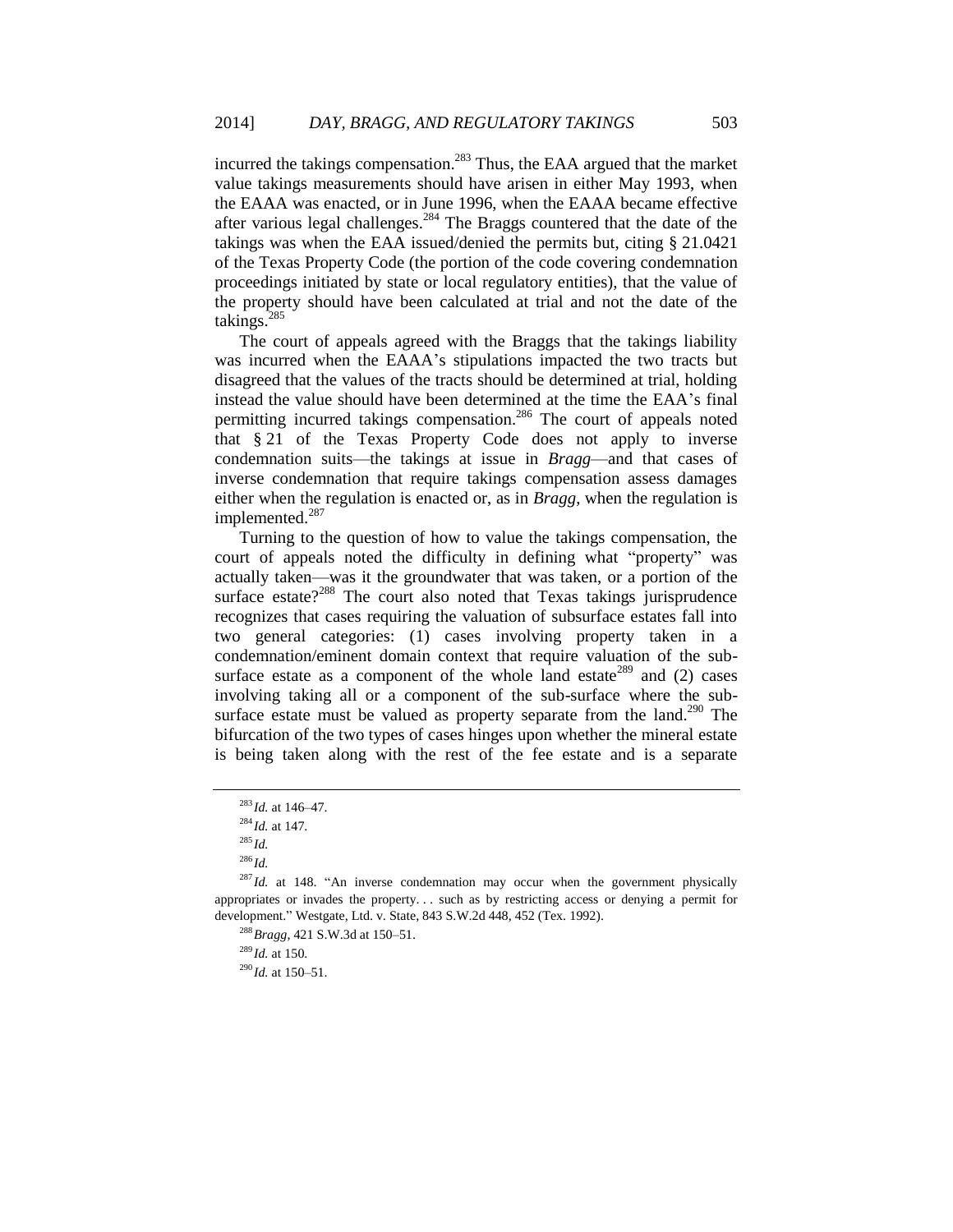component of the value of the entire fee estate (the first variety) or is being taken as a separate component alone (the second variety).<sup>291</sup> The proper measure of compensation due in the first strain of cases is the market value of the total fee estate as it was enhanced by the minerals actually taken.<sup>292</sup> The proper measure of compensation due in the second is the loss of value of the mineral estate itself.<sup>293</sup>

While *Bragg* does not neatly fit into either category, the appeals court noted that a common thread in such cases is that the sub-surface estate consisted of "property" or a "commodity" that comprised the business of the plaintiffs.<sup>294</sup> In *Bragg*, the water itself was not the commodity being sold, but rather was a component necessary for operation of another concern—growing pecans.<sup>295</sup> Therefore, the court determined that the "property" taken was the amount of irrigation water necessary to maintain the Braggs' enterprise and therefore the value of that "property" was the value of the pecan orchards right before and right after the application provisions of the EAAA were implemented and affected the orchards in 2004 and 2005—in other words, the difference between the value of the land as a commercial orchard with unlimited access to the Edwards Aquifer and the value of the land as an orchard with the permitted amount of water.<sup>296</sup>

#### VII. TEXAS OIL & GAS REGULATORY TAKING JURISPRUDENCE

With only two Texas water takings cases released (as of the time of this writing) and the court of appeals' admittance that such cases will largely be determined not by application of a rote jurisprudential formula but instead will entail fact-specific analysis, and with the obvious analogous qualities between hydrocarbons and water, one way to help predict how Texas water takings jurisprudence may develop for groundwater generally and, more specifically, for water produced and used for oil and gas operations, is to consider recent Texas regulatory takings jurisprudence in the realm of oil and gas.

<sup>291</sup> *See id.* <sup>292</sup> *See id.* at 150. <sup>293</sup> *See id.* at 151. <sup>294</sup> *Id.* <sup>295</sup> *Id.* <sup>296</sup> *Id.* at 152.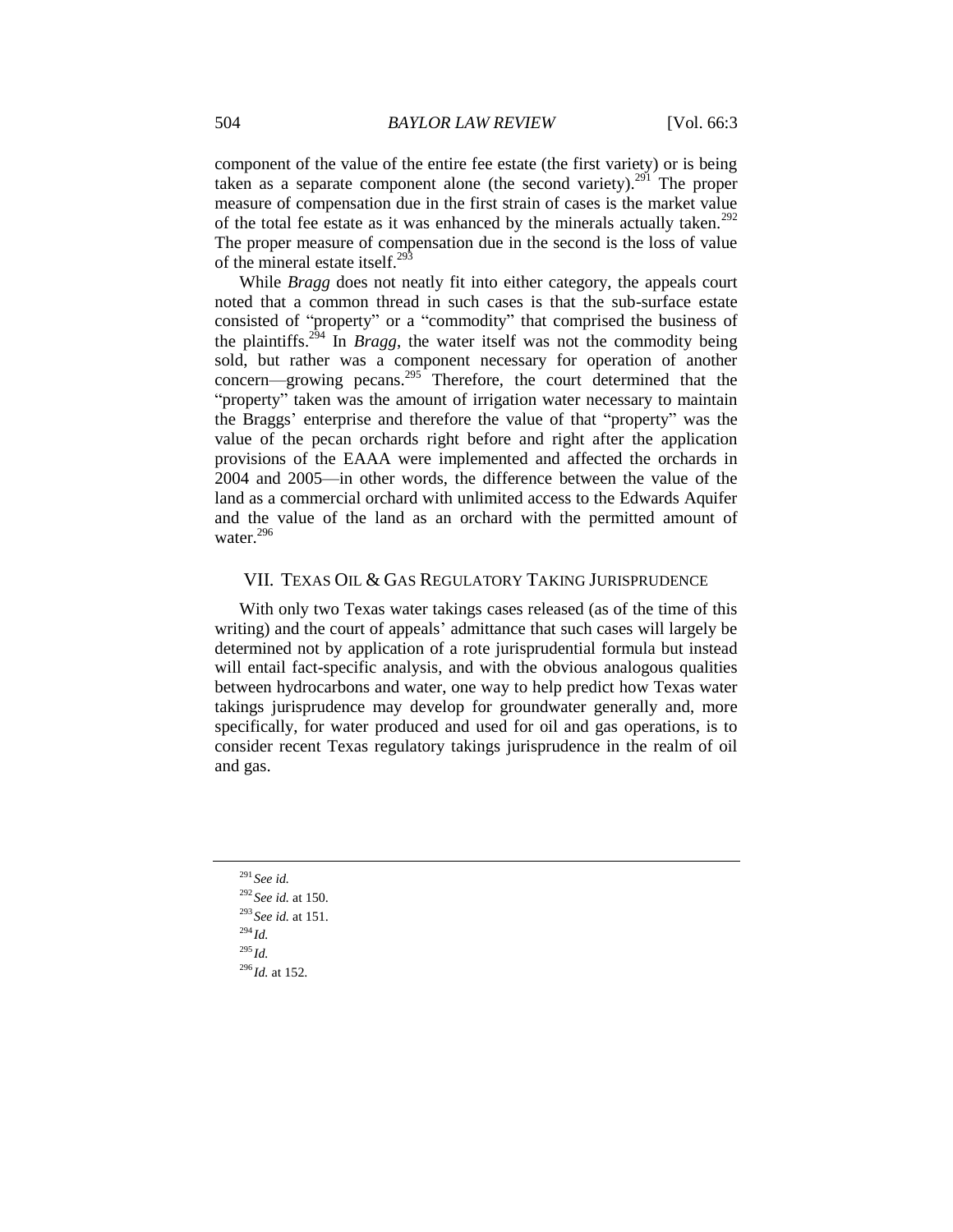#### *A. Denial of All Economical Use*

The mineral estate is considered dominant over the surface estate, and absent development restrictions in the severance, fee mineral ownership comes freighted with the ability to exclusively enter the mineral estate—and the surface estate above it within the same fee tract or leasehold as reasonably necessary—and to explore, produce, develop, and take away the minerals, and any other necessary incidents that will allow same.<sup>297</sup> Courts long ago noted that without this right of development over the resistance of the surface owner, the mineral estate would be worthless.<sup>298</sup>

But can a city or state agency by regulation prevent groundwater development for use in operations for oil and gas development? If they do, is compensation forthcoming? The answers after *Day* and *Bragg* are now "yes" and "maybe," respectively.<sup>299</sup> For example, the City of Grand Prairie, located on the eastern boundary of the Barnett Shale in (primarily) Dallas County, Texas, became in August 2011 the first municipality in Texas to ban the use of city water for fracing.<sup>300</sup>

<span id="page-34-0"></span>With only two Texas opinions released considering a taking related to groundwater use—and that not for oil and gas development—little guiding jurisprudence yet exists in Texas for a groundwater owner who seeks taking compensation for regulations like that found in Grand Prairie. For those hoping to find analogous case law in oil and gas jurisprudence, there is also a legal lacuna of cases in Texas that rule that a statute or regulation that prevents—or *effectively* prevents—hydrocarbon development establishes a claim for a compensable regulatory taking.

Like a federal claimant, a property owner facing regulations that deny him the beneficial use of *all* his property faces a less difficult path in Texas, but to go down the relatively easy path of *Lucas* requires that a landowner establish that the statute and/or rule in question nullifies the value of the property.<sup>301</sup> With the advent of *Day*, the owner of land now has title to the groundwater in that land, just as the owner of oil and gas in Texas has title

<sup>297</sup> *See* Harris v. Currie, 176 S.W.2d 302, 305 (Tex. 1943). These rights have been recognized for at least 150 years in Texas. *See* Cowan v. Hardeman, 26 Tex. 217, 222 (1862).

<sup>298</sup>*Harris*, 176 S.W.2d at 305.

<sup>299</sup> *See* Edwards Aquifer Auth. v. Day, 369 S.W.3d 814, 843 (Tex. 2012); *Bragg*, 421 S.W.3d at 146.

<sup>300</sup>Mike Lee, *Parched Texans Impose Water-Use Limits for Fracking Gas Wells*, BLOOMBERG BUSINESSWEEK (Oct. 6, 2011), http://www.businessweek.com/news/2011-1006/ parched-texans-impose-water-use-limits-for-fracking-gas-wells.html.

<sup>301</sup> *See* Mayhew v. Town of Sunnyvale, 964 S.W.2d 922, 936 (Tex. 1998).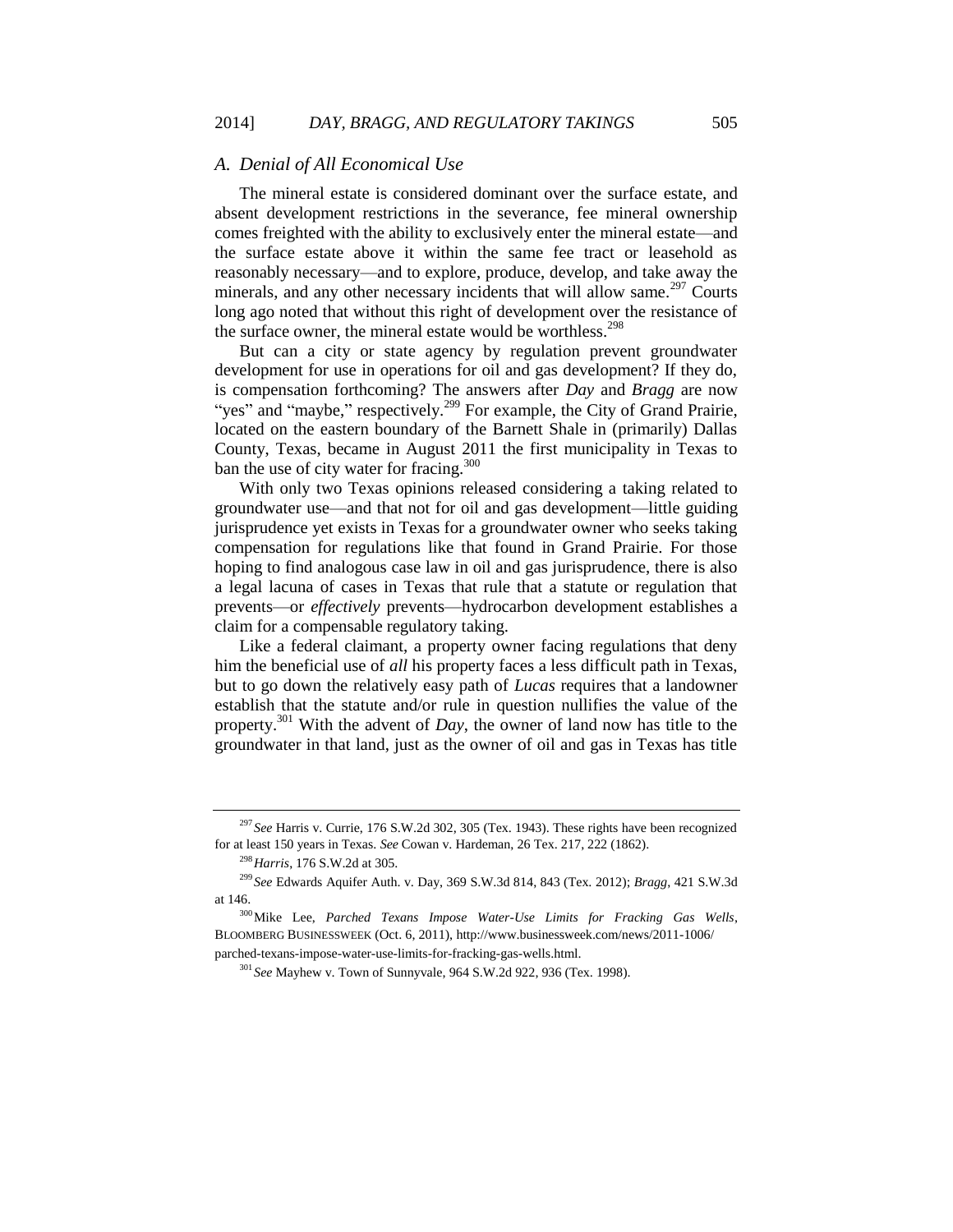in severalty to the unproduced hydrocarbons in place.<sup>302</sup> In Texas, development of that oil and gas is subject the police power of the state  $303$  as manifested by the regulations of the RRC.<sup>304</sup>

*Lucas*, and situations where it or the state case law equivalent are invoked, are generally more favorable to mineral owning taking claimants than situations where some economic use may remain.<sup>305</sup> Mineral owners generally fail in their claims when they fail to conclusively show either economic impact,<sup>306</sup> that the activity regulated may be curtailed through public or private nuisance  $\text{law}^{307}$  or that the mineral right still had some value. $308$ 

Another question touched upon in *Lucas* and that could greatly affect water-for-hydrocarbon-development taking claims is: what is the relevant piece of land when determining whether the landowner has been deprived of all beneficial use of his property right?<sup>309</sup> For example, if a landowner owns groundwater rights on two contiguous tracts and a permit for water use is denied for one, has that denial eliminated all beneficial use of the groundwater right for that tract, leading to a *Lucas* analysis, or is such a limitation considered only a partial taking, as groundwater use of the other tract was not obviated, and leading to a *Penn Central* analysis?

The *Lucas* Court provides little guidance in answering this question, but does helpfully acknowledge in a footnote that the right definition of a property right is a "difficult question."<sup>310</sup> The Court did provide that courts should not take into consideration all the tracts that a claimant owns when the tracts are noncontiguous and/or unrelated, $311$  before theorizing somewhat vaguely that:

> [t]he answer to this difficult question may lie in how the owner's reasonable expectations have been shaped by the

<sup>306</sup> *See, e.g.*, Goldblatt v. Town of Hempstead, 369 U.S. 590, 595 (1962).

<sup>302</sup>Elliff v. Texon Drilling, 210 S.W.2d 558, 561 (Tex. 1948).

<sup>303</sup> *Id.*

<sup>304</sup>*Oil & Gas*, RAILROAD COMMISSION OF TEXAS, http://www.rrc.state.tx.us/oil-gas/ (last visited Oct. 17, 2014).

<sup>305</sup> *See* Thompson, *supra* not[e 87,](#page-12-0) at 8-5.

<sup>307</sup> *See* Lucas v. S.C. Coastal Council, 505 U.S. 1003, 1022–23 (1992).

<sup>308</sup> *See, e.g.*, Keystone Bituminous Coal Ass'n v. DeBenedictis, 480 U.S. 470, 506 (1987) (upholding a Pennsylvania law requiring that an underground coal mine owner leave 50% of the coal in place even if surface owners have waived their rights to support).

<sup>309</sup> *See* 505 U.S. at 1016–17 n.7.

 $310$  *Id.* 

<sup>311</sup> *See id.* at 1030–31.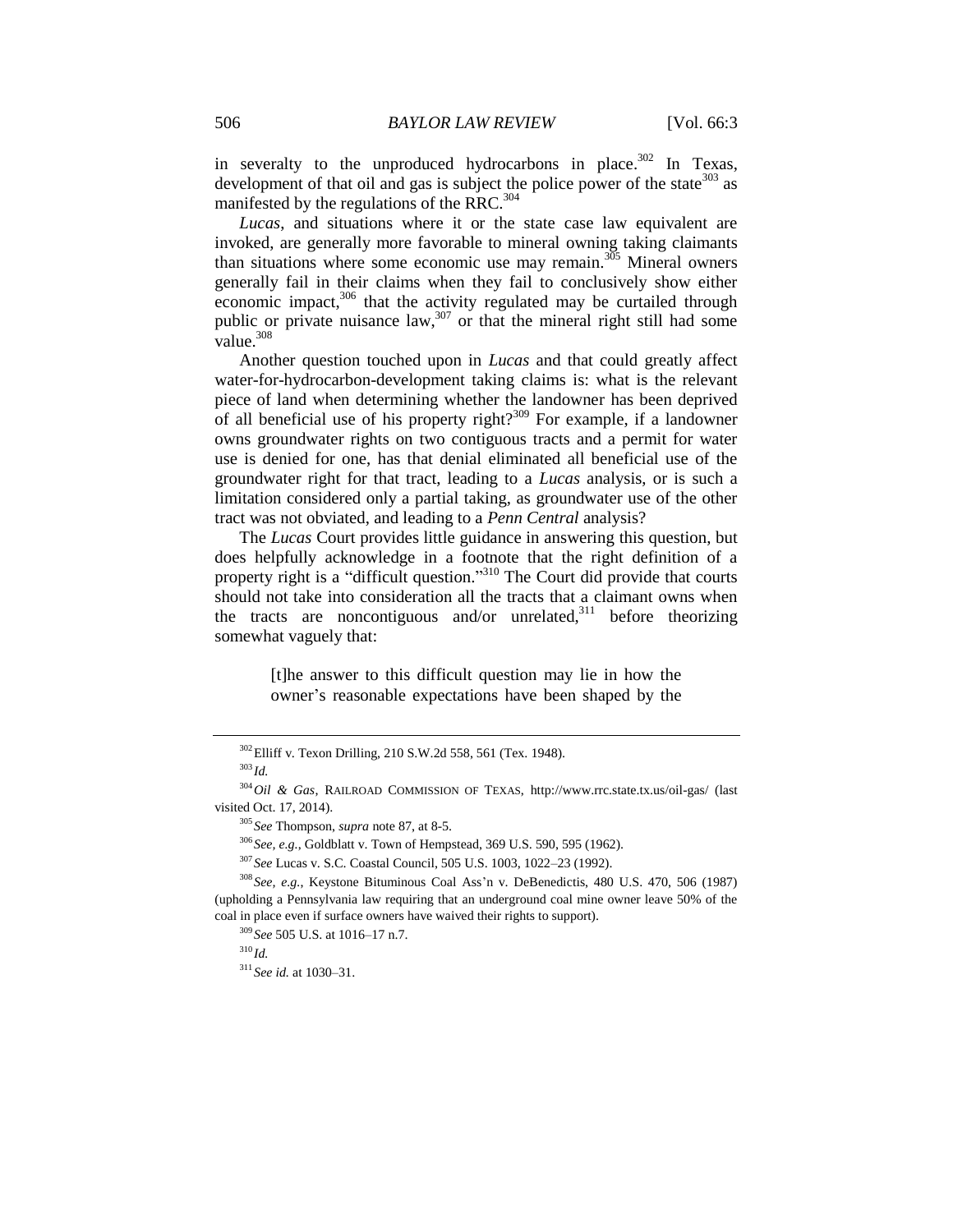State's law of property—*i.e.*, whether and to what degree [that] [s]tate's law has accorded legal recognition and protection to the particular interest in land with respect to which the takings claimant alleges a diminution in (or elimination of) value. $312$ 

Since *Lucas*, state and lower federal courts have carried the ball on the question of determining the relevant piece of land to consider when determining whether the landowner has been deprived of all beneficial use of his or her property right. Contiguousness remains a primary tension, as was shown in *Loveladies Harbor, Inc. v. U.S.*, wherein the federal authorities argued that a claim by a landowner that a law preventing development on wetlands did not constitute a taking because the landowner had several noncontiguous tracts that were still available for development and because all the captioned tracts had originally been purchased as one large tract before subdivision.<sup>313</sup> The court of claims appears to have split the difference in its opinion.<sup>314</sup> First, focusing only on the location of the wetlands and not tract contiguousness, the court found a taking had occurred.<sup>315</sup> But then, since all the tracts had been acquired together as one original tract, the court considered the entire original tract when considering the value lost.<sup>316</sup> The court highlighted several considerations that should go into deciding the correct size of a tract to value, such as purchase history, proximity of the tracts and their contiguousness, whether or not the tracts have been considered a single unit in the past, and whether the restrictions actually raise the value of the unrestricted tracts.<sup>317</sup>

Ultimately, however, in the groundwater realm, and particularly for groundwater used for new oil and gas operations, denial of *all* possible economic use of a tract's groundwater will likely be very difficult to prove, particularly if the contemplated use is for a relatively new process such as hydraulic fracturing. Water may be used in many profitable enterprises

<sup>317</sup> *See id*. at 391*.*

 $^{312}$ *Id.* at 1016–17 n.7.

<sup>313</sup> *See* 15 Cl. Ct. 381, 391–92 (1988).

<sup>314</sup> *See id.* at 391–93.

<sup>315</sup> *See id.*

<sup>316</sup> *See id.* at 393*.* This can lower the potential compensation because if the entire original tract is considered and only a portion of the tract cannot be developed, that can lead a fact finder to determine that the loss is relatively small as large tracts are often not entirely developed anyway even without regulatory curtailment. On the other hand, if just the smaller tract is considered whereon no development is possible at all, then the tendency is to find more compensation is due because the owner can do nothing.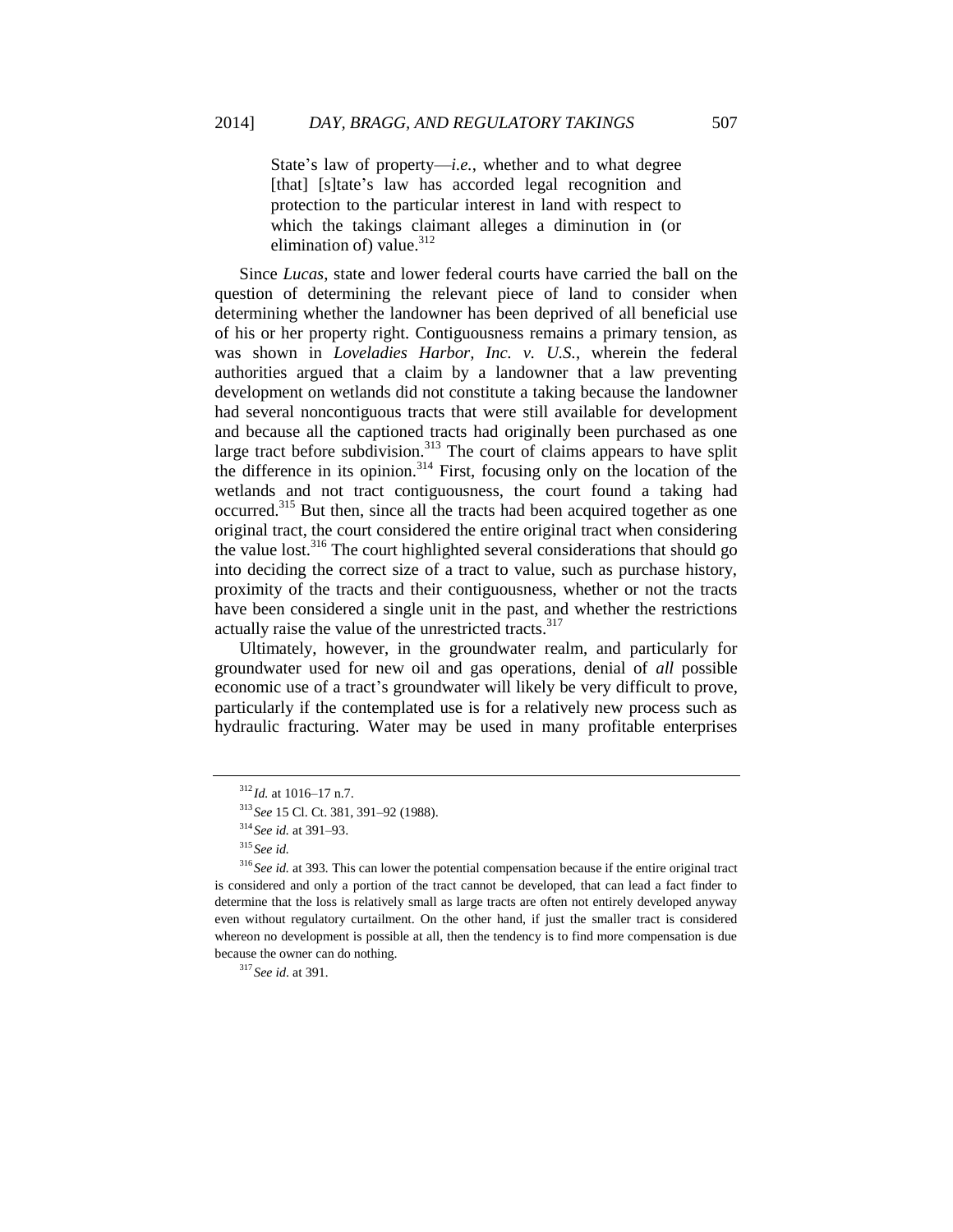outside of oil and gas operations.<sup>318</sup> Only when the best possible uses are interfered with to an unreasonable degree are compensable takings to be found.<sup>319</sup>

#### *B. Unreasonable Interference with Use and Enjoyment*

Instead of claims rooted in allegations that a regulation has removed all possible use of groundwater, it is much more likely in the groundwater taking realm to find claims that the regulation curtailing groundwater use is an unreasonable interference with the use and enjoyment of the captioned tract.<sup>320</sup> Under traditional land use/zoning regulatory takings law, in the absence of a total taking or a physical invasion, a federal court would apply the tri-partite *Penn Central* test to determine if there is a taking.<sup>321</sup> A court applying Texas law would apply basically the same analysis as that outlined in *Sheffield*. <sup>322</sup> In the context of groundwater, *Bragg* is the only modern taking case in Texas.<sup>323</sup> Such takings have, however, been considered in the oil and gas context.<sup>324</sup>

## 1. *City of Houston v. Maguire Oil Co.*

One such case was the two-decade litigation marathon of *City of Houston v. Maguire Oil Co.* ("*Maguire*"). <sup>325</sup> On May 7, 1991, the City of Houston issued Maguire Oil a drilling permit for one well within the city limits proper.<sup>326</sup> On May 22, 1991, the City ratified a modified version of the permit.<sup>327</sup> On Aug. 5, 1991, the City extended the permit.<sup>328</sup> On Halloween later that year, however, the City delivered a trick in the form of a stop work order, shortly followed by a written declaration that the drilling permit had been revoked due to a 1967 City ordinance that prohibited

<sup>318</sup> *See* Edwards Aquifer Auth. v. Bragg, 421 S.W.3d 118, 124 (Tex. App.—San Antonio 2013, pet. filed).

<sup>319</sup> *See Loveladies*, 15 Cl. Ct. at 388.

<sup>320</sup> *See* City of Dall. v. Blanton, 200 S.W.3d 266, 272 (Tex. App.—Dallas 2006, no pet.).

<sup>321</sup> *See* Penn Cent. Transp. Co. v. City of New York, 438 U.S. 104, 124 (1978).

<sup>322</sup> *See* Sheffield Dev. Co. v. City of Glenn Heights, 140 S.W.3d 660, 672–73 (Tex. 2004).

<sup>323</sup> *See generally* 421 S.W.3d 118.

<sup>324</sup> *See generally* City of Hous. v. Maguire Oil Co., 342 S.W.3d 726 (Tex. App.—Houston [14th Dist.] 2011, pet. denied).

<sup>325</sup> *See generally id.*

<sup>326</sup> *Id.* at 729.

<sup>327</sup> *Id.*

<sup>328</sup> *Id.*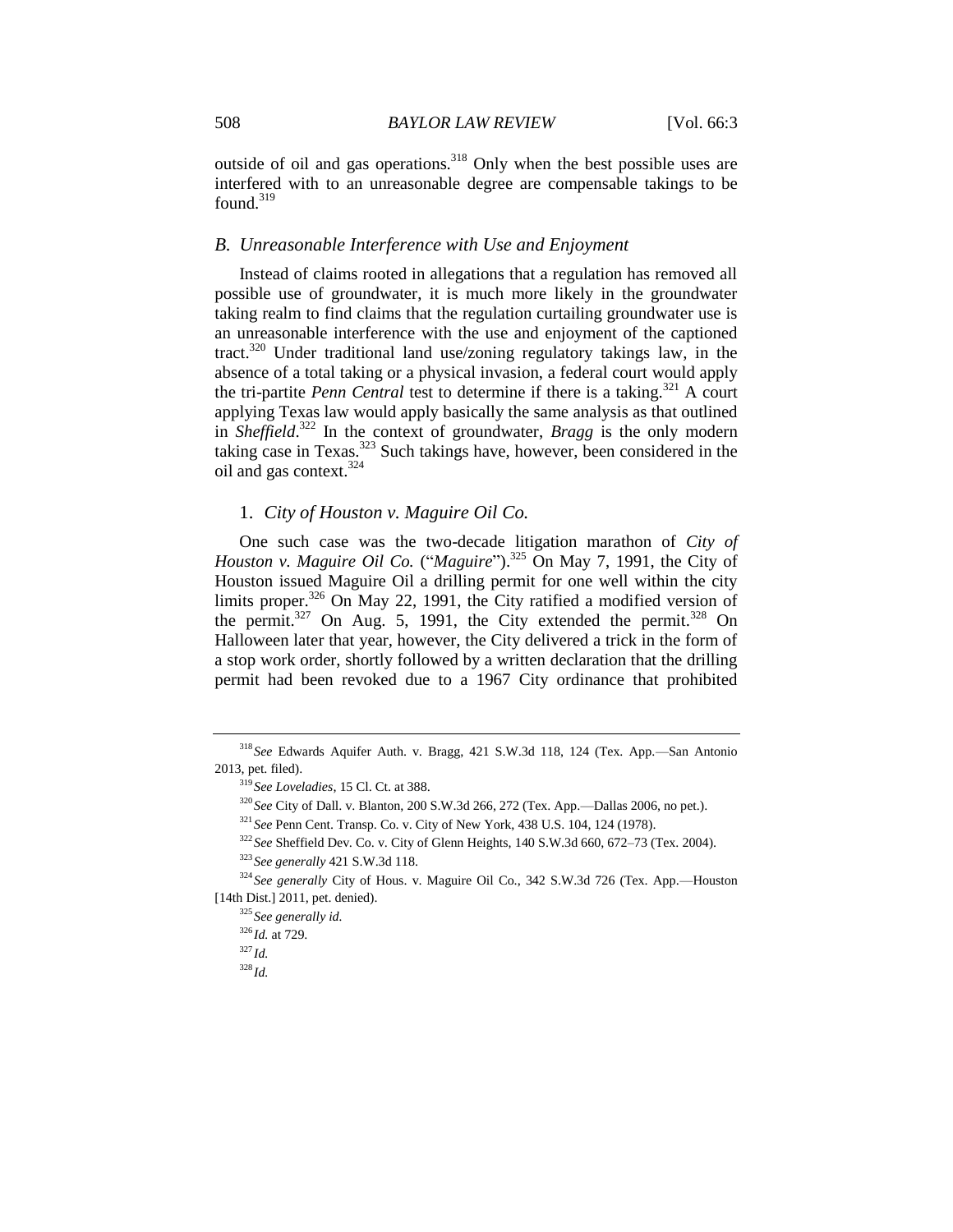drilling in the City's extraterritorial jurisdiction and within 1,000 feet of Lake Houston.<sup>329</sup>

Relying on the May permit, Maguire Oil had spent at least \$250,000 by Oct. 31, 1991 preparing the drilling site for operations.<sup>330</sup> After mediation attempts by Maguire failed.<sup>331</sup> the company filed suit, both seeking to recover its sunk costs and arguing that the City's prevention of its drilling was a regulatory taking effectively depriving it of all economically viable use of its mineral property.<sup>332</sup> The company sought recompense measured at the alleged value of the oil and gas in place. $333$  The City riposted, arguing that Maguire Oil's action was blocked by the 10-year statute of limitations and that the company had produced no evidence to substantiate its damages.<sup>334</sup>

A procedural dogfight ensued. First, the City removed the case to the U.S. District Court.<sup>335</sup> The trial court held in favor of the City, granting its motion for summary judgment on all claims.<sup>336</sup> The federal court, however, then determined that it did not have jurisdiction after all and sent the case back to a Harris County district court.<sup>337</sup> In 2002, the state district court in Harris County held for the City, and Maguire appealed.<sup>338</sup> The court of appeals both affirmed and remanded, rejecting the city's argument that Maguire's claim was barred by the statute of limitations on the grounds that Maguire's lease was in the city limits of Houston and not in the its halo of extraterritorial jurisdiction.<sup>339</sup> Maguire then reasserted its inverse

<sup>332</sup>*Maguire*, 342 S.W.3d at 730–31.

<sup>333</sup> *Id.* at 731.

<sup>334</sup> *Id.*

<sup>335</sup> *Id.*

<sup>336</sup> *Id.*

<sup>337</sup> *Id.*

<sup>338</sup> *Id.*

 $339$  *Id.* The Extraterritorial Jurisdiction halo—often referred to by practitioners as the "ETJ" is the area outside of a municipality that restricts the area that the municipality may annex and may impose various police power regulations, including zoning and planning regulations, in that area.

<sup>&</sup>lt;sup>329</sup> *Id.* at 730. A city's zone of extraterritorial jurisdiction was established by the State to allow cities to "designate certain areas as the extraterritorial jurisdiction of municipalities to promote and protect the general health, safety, and welfare of persons residing in and adjacent to the municipalities." TEX. LOC. GOV'T CODE ANN. § 42.001 (West 2008).

<sup>330</sup>*Maguire*, 342 S.W.3d at 729.

<sup>331</sup>Alex Mills, *Drawn-out Houston Drilling Case Judged in Oil Company's Favor*, TIMES RECORD NEWS (Nov. 18, 2012), http://www.timesrecordnews.com/news/2012/nov/18/drawn-outhouston-drilling-case-judged-in-oil/?print=1.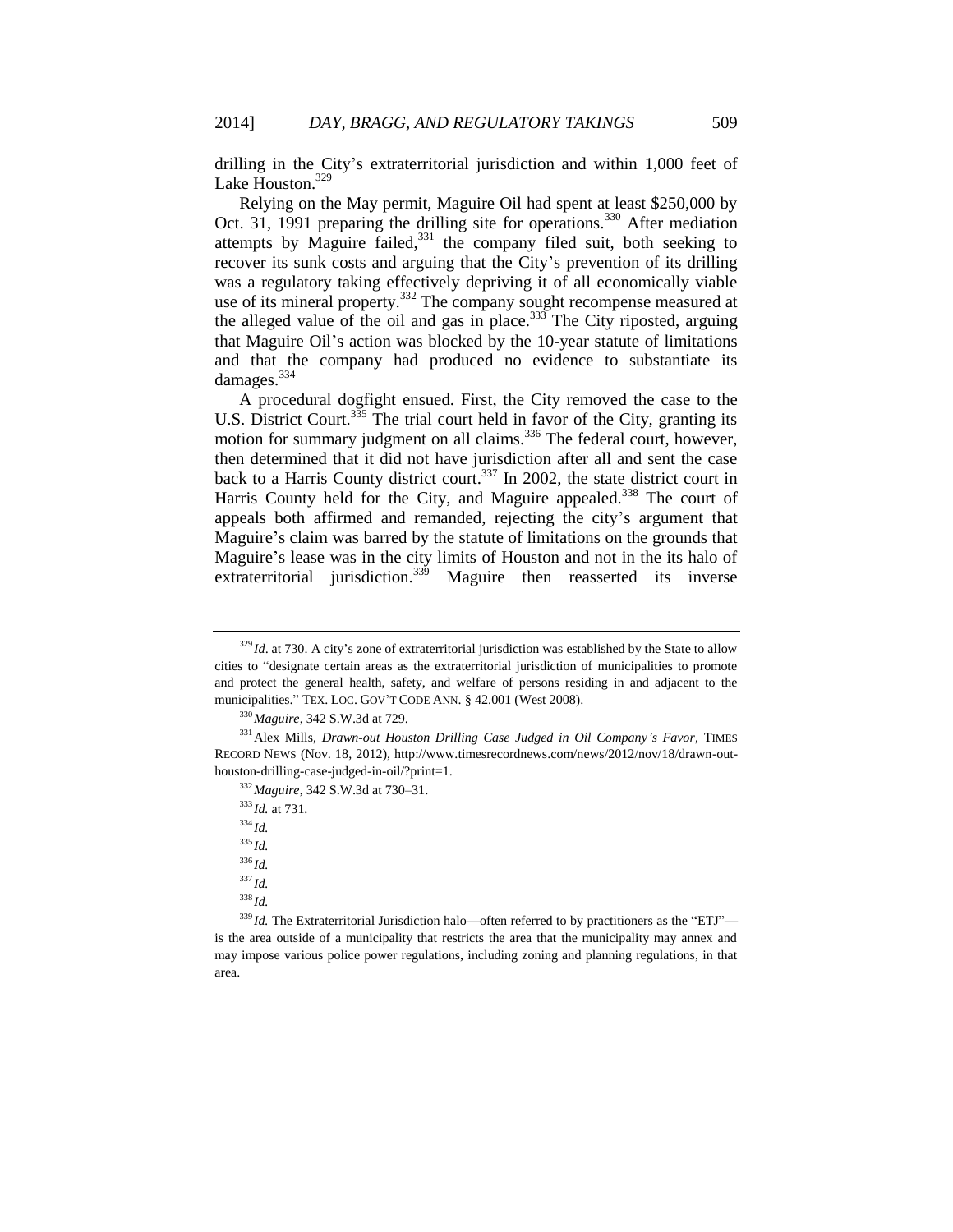condemnation claim in the district county.<sup>340</sup> The court then dismissed the claim on Nov. 29, 2005, but the  $14<sup>th</sup>$  District Court of Appeals reversed and remanded.<sup>341</sup> The City appealed up to the Texas Supreme Court, but its appeal was denied.<sup>342</sup>

When a jury finally considered the question of a regulatory takings and damages on March 16, 2009, Maguire was found to have suffered a regulatory taking and was awarded two million dollars.<sup>343</sup> The City appealed, but the court of appeals upheld the trial court's finding of a taking and the award, citing both the Fifth Amendment of the U.S. Constitution and the Texas Constitution.<sup>344</sup>

*Maguire*, however, may prove to be an outlier because of the nature of what constituted the taking. Maguire's finding of a compensable partial regulatory taking did not turn on the no-drilling ordinance *per se*—it was not the prohibition itself that caused the taking—but rather on the application of the ordinance to property interests not covered by the geographic coverage of the ordinance—on its face the ordinance did not geographically apply to the permitted Maguire wells.<sup>345</sup>

*Maguire* does offer an important precedent for the measure of damages in an oil and gas takings context. The court of appeals noted "the primacy of comparable sales evidence to determine market value of property taken. However . . . when comparable sales figures are lacking or the method is otherwise inadequate as a measure of fair market value, other methods of determining market value can be applied." <sup>346</sup> The developer in *Maguire* provided petroleum geology and engineering data estimating there was 47,304,000 mcf of recoverable natural gas under the captioned lease, with a potential value estimated to be at least  $$33,586,000$ .<sup>347</sup> The claimant's geoscience expert admitted, however, that "he had no opinion concerning the price a willing buyer would pay a willing seller for the gas. In fact, he expressed doubt that a willing buyer would pay \$33,586,000 for the mineral prospect."<sup>348</sup> The court agreed that "evidence of comparable sales of mineral interests would provide a superior measure of market value, given

<sup>348</sup> *Id.*

<sup>340</sup> *Id.* at 732.

<sup>341</sup> *Id.*

<sup>342</sup> *Id.* at 733*.*

<sup>343</sup> *Id.*

<sup>344</sup> *Id.* at 735.

<sup>345</sup> *See id.* at 738.

<sup>346</sup>Maguire Oil Co. v. City of Hous., 69 S.W.3d 350, 363 (Tex. App.—Texarkana 2002, pet. denied) (citation omitted).

<sup>347</sup> *Id.* at 361.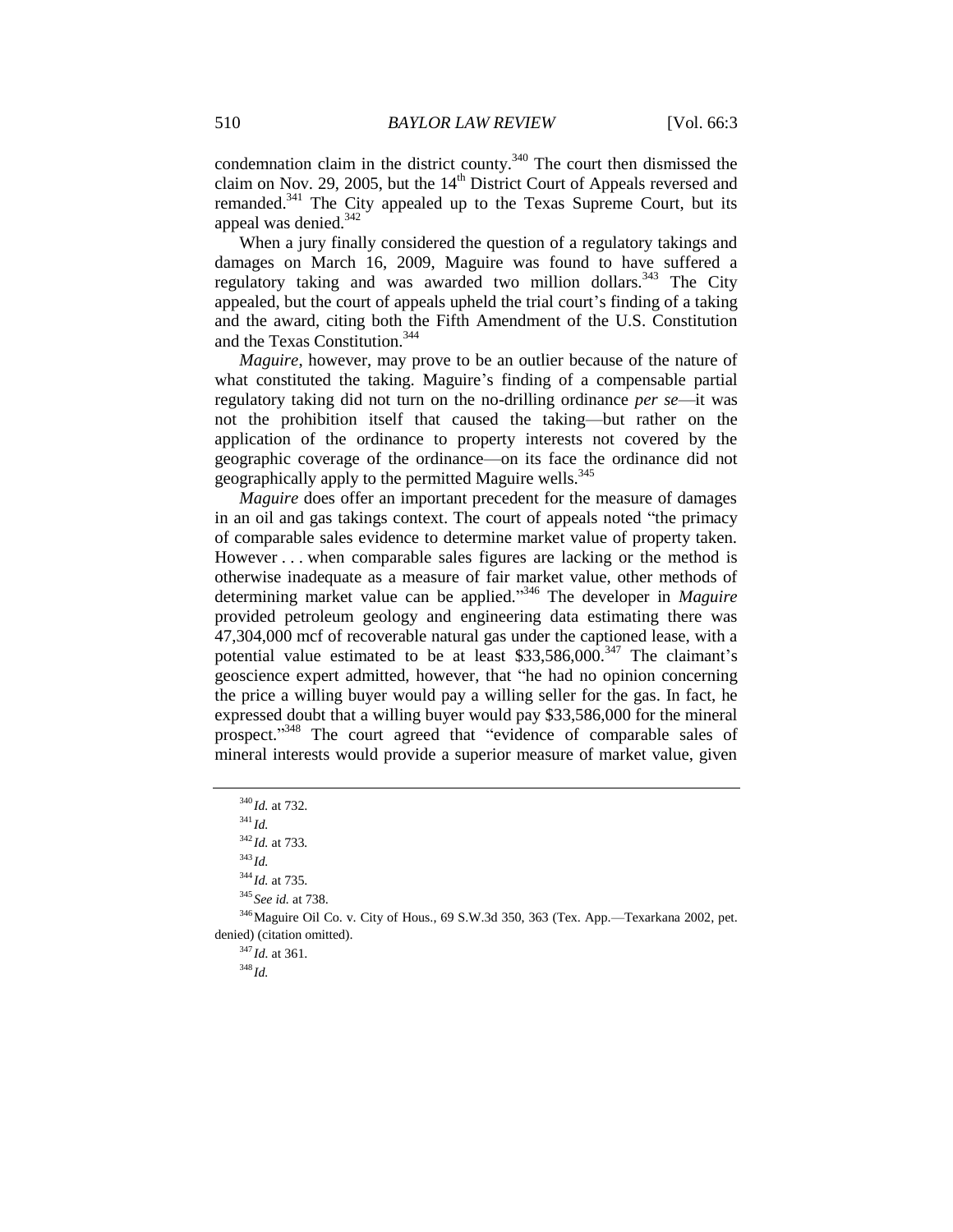that the existence of recoverable gas under Maguire's lease is as yet unproven."<sup>349</sup> In addition, in reversing the trial court's summary judgment in favor of the City, the court of appeals noted that if adequate comparable sales data could be produced, the party or parties obtaining same should possess the opportunity to present it at trial and the court must "admit it to the exclusion of any other valuation evidence."350

Would such analysis apply to groundwater? Obviously, permit denial such as the EAA imposed on the Braggs would not result in a physical invasion.<sup>351</sup> Since groundwater is typically owned by the surface owners, there is neither denial of all economic use (a "total taking") since the entire property interest—groundwater and all the other uses—would be considered under the majority view of the regulatory takings analysis.<sup>352</sup>

### 2. *City of Houston v. Trail Enterprises, Inc.*

Another such case was presented recently when the Texas Fourteenth Court of Appeals handed down its opinion in *City of Houston v. Trail Enterprises, Inc.*, delivered on August 9, 2012, potentially deciding a longstanding dispute between mineral interest owners and the City of Houston regarding the City's alleged inverse condemnation of the fee mineral interests in and around the Lake Houston watershed. <sup>353</sup> Specifically, the owners' 2003 suit against Houston claimed that restrictions on oil and gas drilling dating from 1995 amendments to an ordinance dating originally from 1967 constituted a compensable taking of their property rights under the Texas State Constitution.<sup>354</sup>

In 2005, the court, in a bench trial, found in favor of the mineral owners, with a subsequently convened jury calculating damages at \$19,046,700, being the diminution of value of the mineral property before and after application of the drilling restrictions.<sup>355</sup> The City appealed, challenging the verdict on ripeness grounds in that the mineral owners had not exhausted their administrative remedies because they had not filed a formal application for new drilling permits during a period in 1997 when the

<sup>349</sup> *Id.* at 364.

<sup>350</sup> *Id.*

<sup>351</sup> *See* Edwards Aquifer Auth. v. Bragg, 421 S.W.3d 118, 126 (Tex. App.—San Antonio 2013, pet. filed).

<sup>352</sup> *See* Palazzolo v. Rhode Island, 533 U.S. 606, 617 (2001).

<sup>353</sup> *See generally* 377 S.W.3d 873 (Tex. App.—Houston [14th Dist.] 2012, pet. denied).

<sup>354</sup> *Id.* at 876.

<sup>355</sup> *Id.* at 877.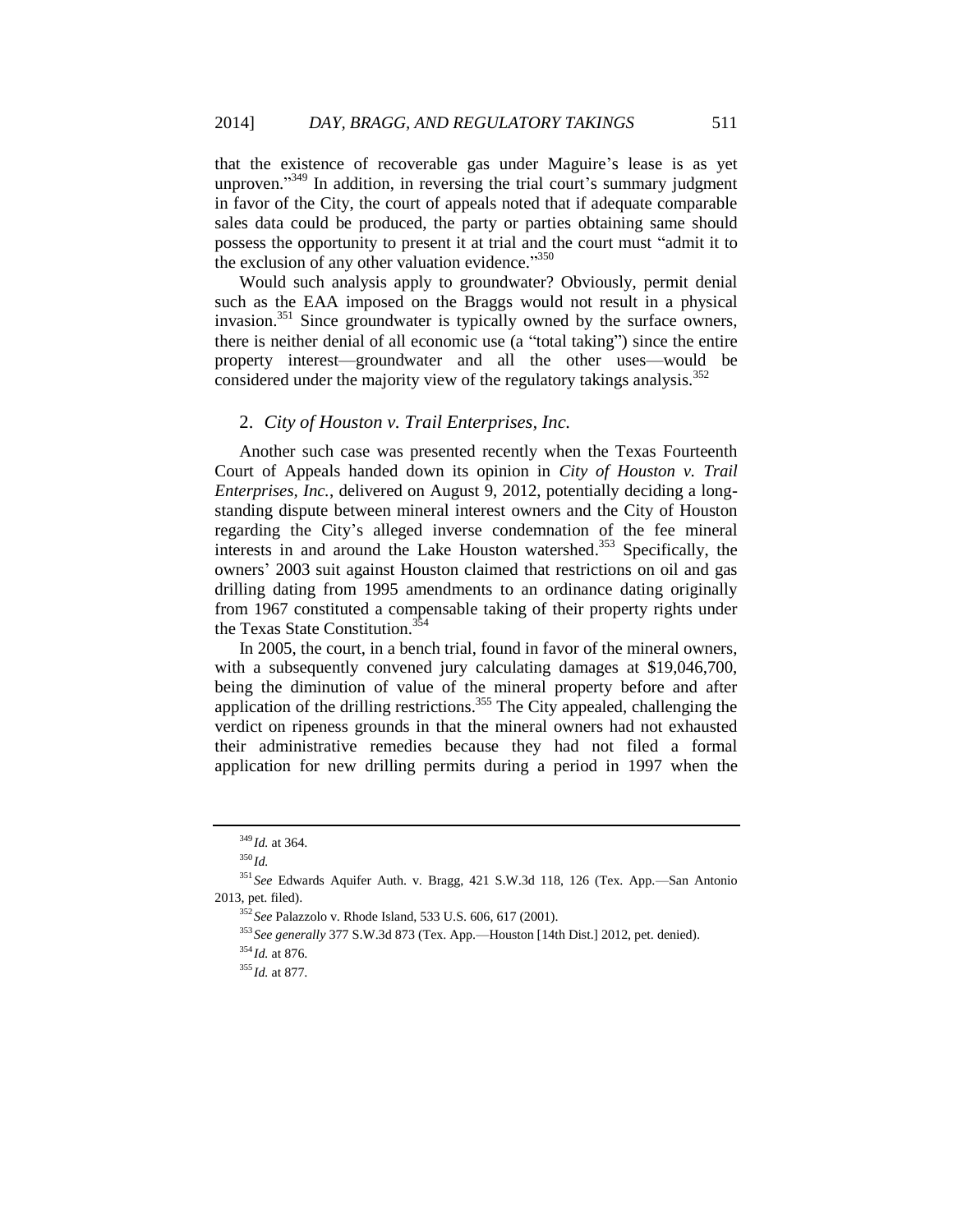drilling ban was temporarily abated.<sup>356</sup> After the Texas Supreme Court found that the claim was ripe,<sup>357</sup> the court again found that a compensable taking had occurred.<sup>358</sup> This time, the trial court entered a judgment for the mineral owners of \$17,000,000 and awarded the City the oil and gas not recoverable from the wells that already existed on the field.<sup>359</sup> Both parties appealed, with the City challenging the takings and the mineral owners appealing the transfer of the mineral interests to Houston.<sup>360</sup>

Considering only Houston's argument that the claimants had not established that a taking had occurred as dispositive and therefore only considering that claim in its opinion, the court of appeals reversed.<sup>361</sup> Relying on *Sheffield Development Company*, <sup>362</sup> which, as seen above, largely incorporated the analysis of the U.S. Supreme Court in *Penn Central*, <sup>363</sup> the court considered the same three factors described in those cases—and in *Bragg*—for balancing of the public's interest vis-à-vis the real property owner's private interest.<sup>364</sup>

The court first found that, since the stated purpose of the drilling ban was to protect the drinking water of Houston—an important goal that could be compromised by drilling near the source of Lake Houston—the first factor leaned heavily in favor of the city. $365$  The court next found that, since the landowners had largely failed to prove any investment-back expectations of profit from their estate because they could point to no investments that they made or put at risk to develop the property, the second factor also leaned heavily in favor of the City.<sup>366</sup> Finally, the court considered the economic impact of the regulation on the mineral owners, considering especially the diminution of value of the mineral estate. $367$ While the court found significant loss of value to the mineral estate, this loss was partially ameliorated by the facts that some wells were producing from the restricted estate already and that the restriction did not deny all economically beneficial use of the property as the regulations did not

<sup>359</sup> *Id.*

<sup>360</sup> *Id.*

<sup>356</sup> *See id.*

<sup>357</sup>City of Hous. v. Trail Enters., Inc., 300 S.W.3d 736, 737 (Tex. 2009).

<sup>358</sup>*Trail Enters., Inc.*, 377 S.W.3d at 877.

<sup>361</sup> *Id.* at 877, 885*.*

<sup>362</sup> *See generally* Sheffield Dev. Co. v. City of Glenn Heights, 140 S.W.3d 660 (Tex. 2004).

<sup>363</sup> *See generally* Penn Cent. Transp. Co. v. City of New York, 438 U.S. 104 (1978).

<sup>364</sup>*Trail Enters., Inc*., 377 S.W.3d at 879.

<sup>365</sup> *Id.* at 879–80.

<sup>366</sup> *Id.* at 883.

<sup>367</sup> *Id.*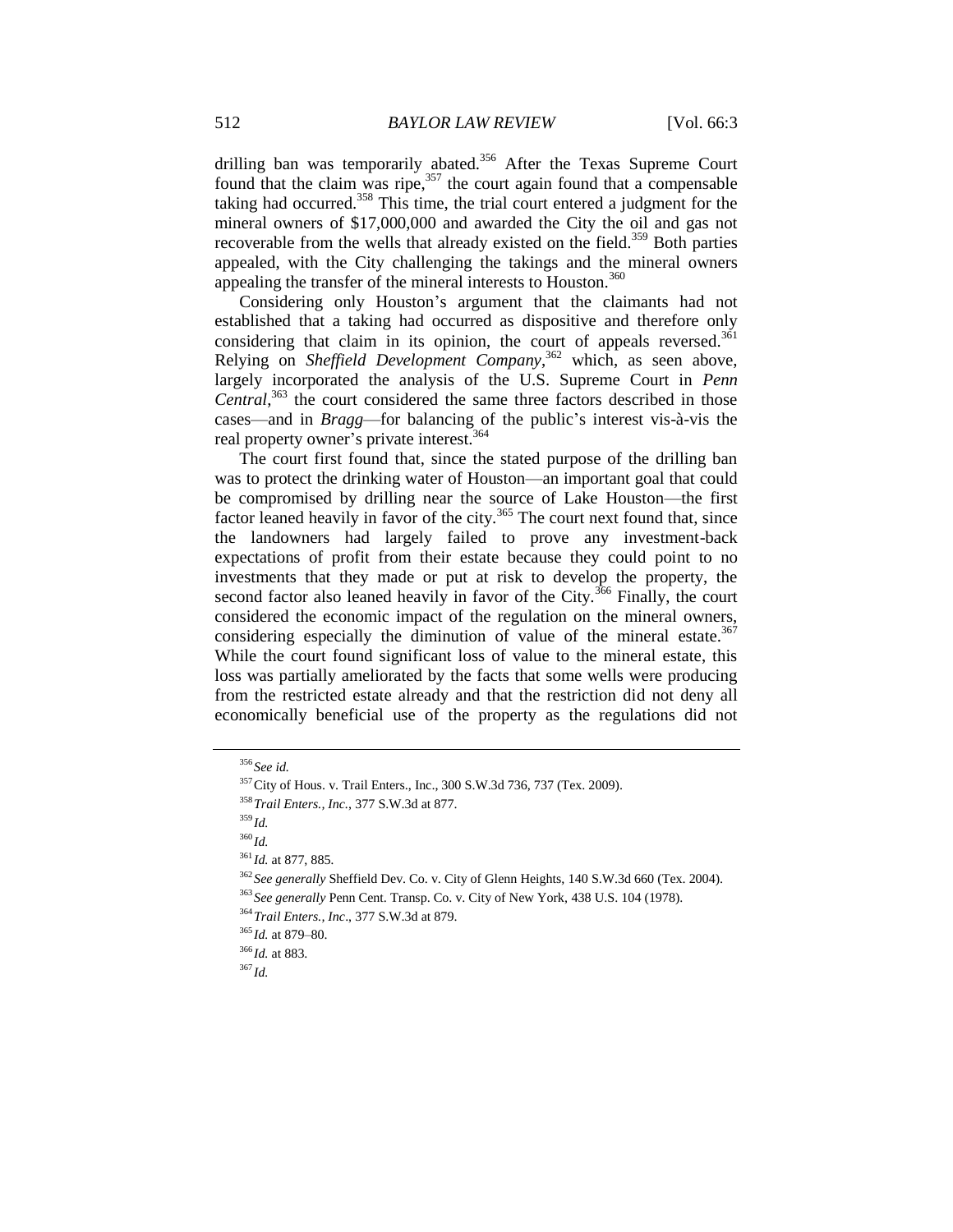prevent drilling of new wells on 70-75% of the total mineral property of the mineral owners.<sup>368</sup>

Considering the three *Penn Central/Sheffield* factors *in toto*, the court ultimately found that while the anti-drilling regulations did significantly affect the value of the mineral estate of the landowners, the combination of the other two factors outweighed the first, and ruled that the landowners should take nothing.<sup>369</sup>

# VIII. PREDICTIONS ON FUTURE "UNREASONABLE INTERFERENCE" GROUNDWATER JURISPRUDENCE

#### *A. Balancing of the Factors*

*Penn Central* begat *Sheffield* that begat the Texas analysis that steered *Trail Enterprises* in the oil and gas context and *Bragg* in the groundwater context.<sup>370</sup> The analysis under this jurisprudence looks at three factors, sometimes called prongs, with the party carrying the majority of factors being the winner.<sup>371</sup> *Trail Enterprise* and *Bragg* suggest a pattern, however, with the "government interest" prong being more easily claimed by the regulatory agency and the "economic impact" prong being more easily won by the claimant.<sup>372</sup> The tiebreaker is the "reasonable investment-backed" expectation" prong.<sup>373</sup>

### 1. Legitimate Government Interest

Regarding the judicial scrutiny of the "government interest" prong and the government's regulatory means to a desired end, "rational basis" review is the most lenient form of judicial review for questions of equal protection and due process.  $374$  Rational basis analysis is far less rigorous, for example,

<sup>372</sup> *See Trail Enters., Inc*., 377 S.W.3d at 880; *Bragg*, 421 S.W.3d at 141.

<sup>373</sup> *See Bragg*, 421 S.W.3d at 142–44.

<sup>374</sup> *See* Neelum J. Wadhwani, *Rational Reviews, Irrational Results*, 84 TEX. L. REV. 801, 805– 06 (2006) (indicating that rational basis review is typically utilized in cases where no fundamental rights or suspect classifications are at issue).

<sup>368</sup> *Id.* at 883–84.

<sup>369</sup> *Id.* 884–85.

<sup>370</sup> *See* Penn Cent. Transp. Co. v. City of New York, 438 U.S. 104, 124 (1978); Sheffield Dev. Co. v. City of Glenn Heights, 140 S.W.3d 660, 672–73 (Tex. 2004); *Trail Enters., Inc*., 377 S.W.3d at 879; Edwards Aquifer Auth. v. Bragg, 421 S.W.3d 118, 138–39 (Tex. App.—San Antonio 2013, pet. filed).

<sup>371</sup> *See Penn*, 438 U.S. at 124; *Sheffield*, 140 S.W.3d at 672–73; *Trail Enters., Inc*., 377 S.W.3d at 879; *Bragg*, 421 S.W.3d at 138–39.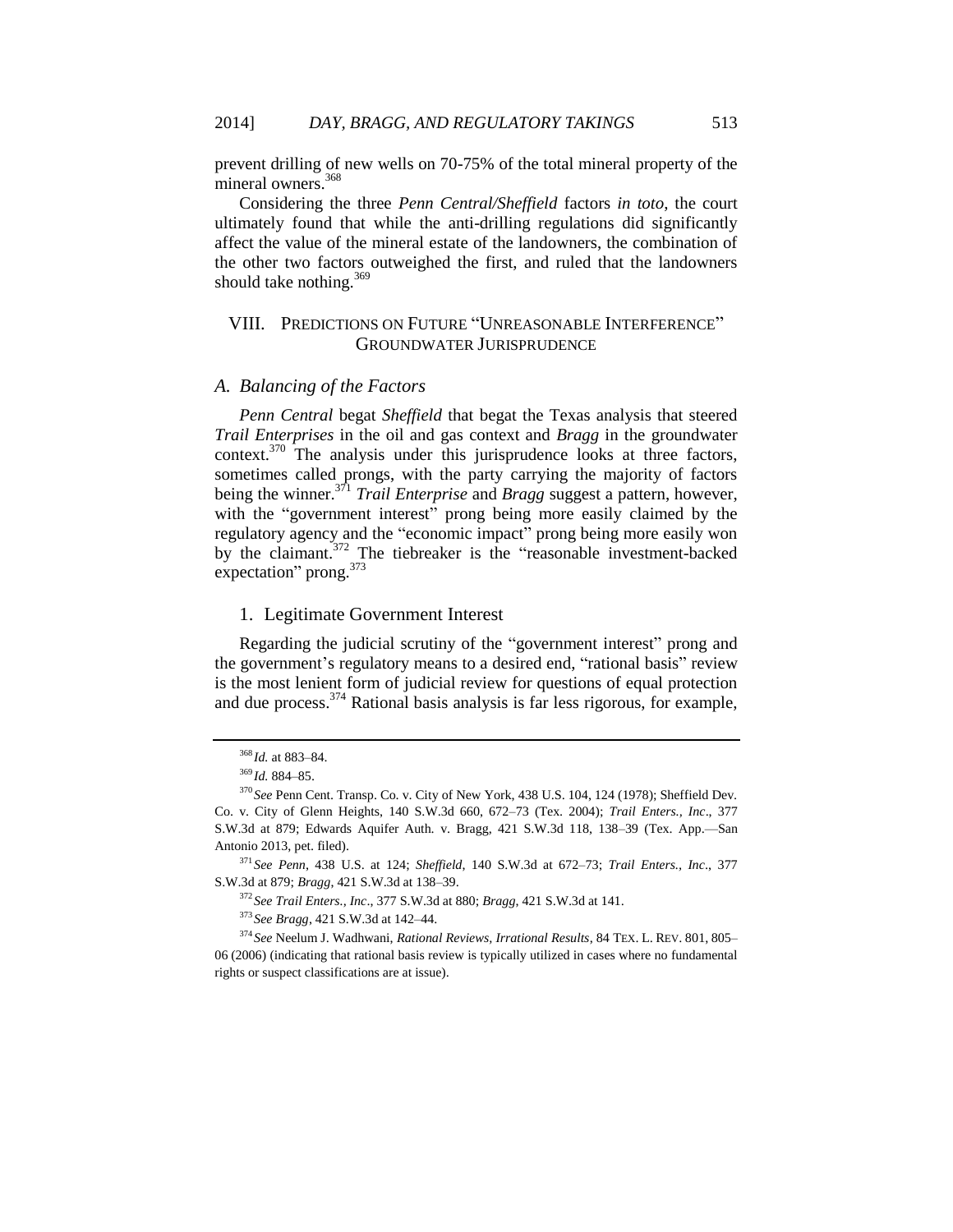than that found in cases requiring strict scrutiny or intermediate scrutiny, and so this analysis generally is decided favorably for the regulating agency as courts have set the bar low for government actors to show the challenged law is rationally related to a legitimate government interest.<sup>375</sup> For takings cases, however, the U.S. Supreme Court has worded the government interest prong so that a taking has occurred if the regulation at hand does not "substantially advance legitimate state interests."<sup>376</sup> Thus, as the Court has opined, analysis of a state's interest in making a regulation is different—and the scrutiny level is a little higher—in the takings realm than in due process or equal protection claims.<sup> $377$ </sup> Still, despite the slightly higher level of scrutiny afforded state action in takings cases, if the regulation at issue is a reasonably-worded rule purported to be in the interest of public health, safety, and the environment—as most regulations affecting groundwater can easily be argued to be—the regulator will prevail as to the "government's interest" prong more often than not.<sup>378</sup>

Indeed, with the exception of the U.S. Supreme Court in *Nollan*, federal and state courts have been hesitant to increase the level of scrutiny they afford to the underlying legislative motivations for land use regulations.<sup>379</sup> While a couple of decisions have appeared in lower courts that invalidate a land use regulation that is ruled to have no close connection or substantial relationship between the purported goals of the statute and the curtailed use by the property owner,  $380$  few cases have followed the Court's distinguishing comments in *Nollan* regarding heightened scrutiny for takings cases.<sup>381</sup> In fact, courts strongly favor regulations on mineral (including oil and gas) development designed to protect health, safety, tax bases, land values, and even historical preservation.<sup>382</sup>

In both *Trail Enterprises* and *Bragg*, the opinions quickly found the regulation of oil and gas production near public sources of water and the

<sup>375</sup> *See id.*

<sup>&</sup>lt;sup>376</sup>Nollan v. Cal. Coastal Comm'n, 483 U.S. 825, 834 (1987).

<sup>&</sup>lt;sup>377</sup>*Id*. n.3. ("We have required that the regulation 'substantially advance' the 'legitimate state interest' sought to be achieved, not that 'the State '*could rationally have decided*' that the measure adopted might achieve the State's objective.'").

<sup>378</sup> *See id.*

<sup>379</sup>Thompson, *supra* not[e 87,](#page-12-0) at 8-14.

<sup>380</sup> *See, e.g.*, Surfside Colony, Ltd. v. Cal. Coastal Comm'n, 277 Cal. Rptr. 371, 373 (Cal. Ct. App. 1991) (holding that state authorities cannot mandate public access to a beach as a condition for granting permission to construct a seawall).

<sup>&</sup>lt;sup>381</sup> 483 U.S. at 834 n.3. This may have been read narrowly by other courts, perhaps due to the questionable procedural maneuvering by the regulating entity in the case.

<sup>382</sup>Thompson, *supra* not[e 87,](#page-12-0) at 8-18.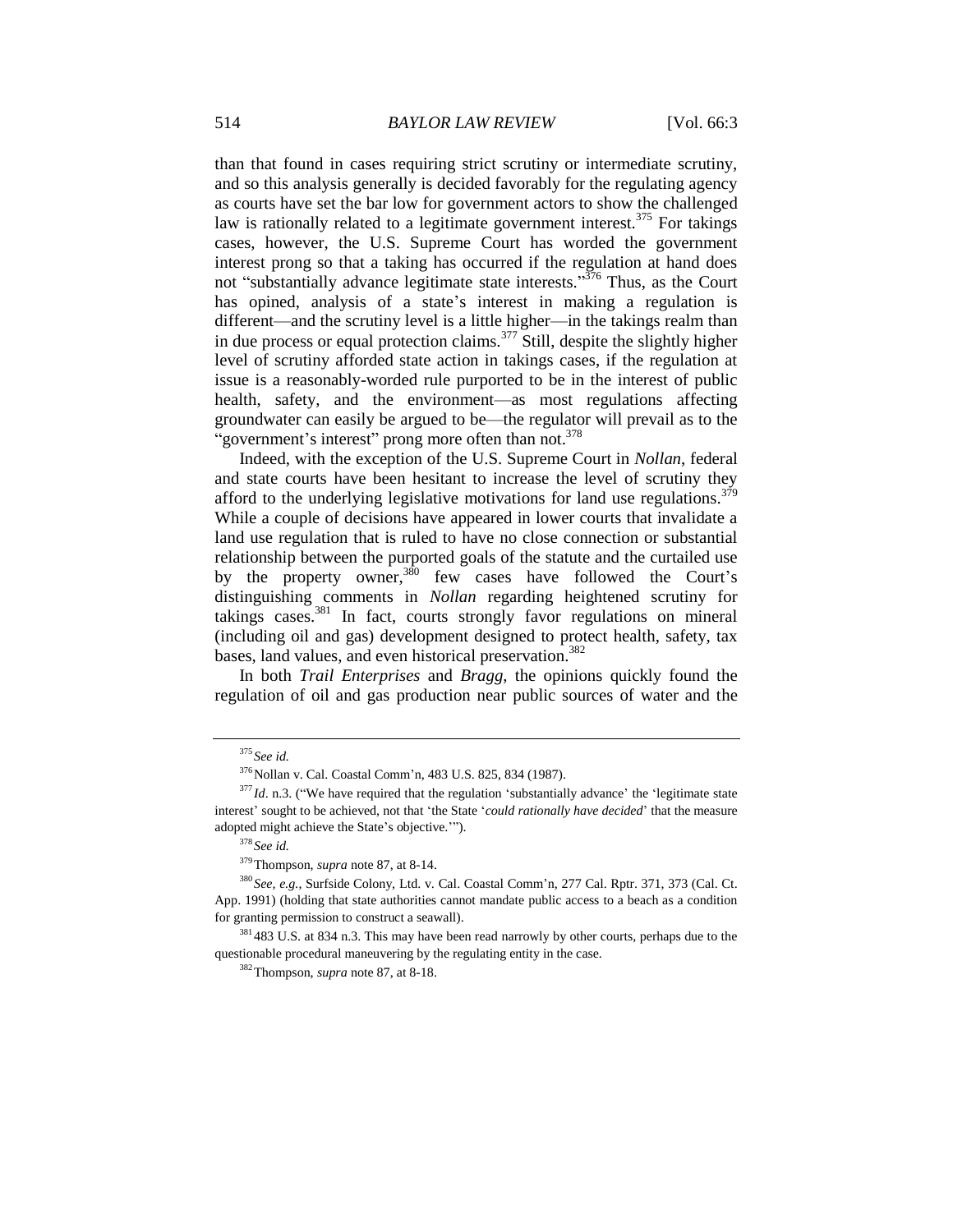permitting schemes that may quantitatively curtail or even block the use of groundwater, respectively, to both be easily within the scope of legitimate areas for government regulation.<sup>383</sup>

### 2. Economic Impact of the Regulation

The third prong discussed in *Trail Enterprises* requires examination of the economic impact of the regulation on the claimant.<sup>384</sup> Here, although the claimed loss may be attenuated by evidence of other profit possibilities, such as other minable minerals if development of one mineral is partially occluded by regulation, or pre-existing profit centers such as productive wells grandfathered before the regulation, the claimant can still often be found to have suffered a significant economic impact, as in *Trail Enterprises*. <sup>385</sup> The finding of a significant economic impact in *Bragg*, where the cost of irrigation of the pecan orchards allegedly went up only 10%, helps illustrate that total occlusion of the best economic use is not necessary for a groundwater owner to prevail on the "economic impact" prong.<sup>386</sup>

<span id="page-44-1"></span>Partial regulatory takings cases, however, also turn on whether the claimant can make a profit from other activities in the captioned land.<sup>387</sup> Simple commercial differences exist between water and hydrocarbons.<sup>388</sup> Water, known by chemists as the "universal solvent,"<sup>389</sup> may be both more easily produced and stored.<sup>390</sup> Potable or livestock grade groundwater is found in a much different environment than almost all commercial-grade hydrocarbons, existing in aquifers generally found within a couple of hundred feet of the surface. $391$  Commercial hydrocarbons, in contrast, are

<sup>383</sup> *See* City of Hous. v. Trail Enters., Inc., 377 S.W.3d 873, 880 (Tex. App.—Houston [14th Dist.] 2012, pet denied); Edwards Aquifer Auth. v. Bragg, 421 S.W.3d 118, 145 (Tex. App.—San Antonio 2013, pet. filed).

<span id="page-44-0"></span><sup>384</sup> 377 S.W.3d at 883.

<sup>385</sup> *See id.*

<sup>386</sup> *See* 421 S.W.3d at 141.

<sup>387</sup> *See id.* at 140.

<sup>388</sup> *See* Edwards Aquifer Auth. v. Day, 369 S.W.3d 814, 831 (Tex. 2012).

<sup>389</sup>Anne Marie Helmenstine, *Why Is Water the Universal Solvent?*, ABOUT.COM, http://chemistry.about.com/od/waterchemistry/f/Why-Is-Water-The-Universal-Solvent.htm (last visited Oct. 18, 2014).

<sup>390</sup> *See* Bruce Lesikar et al., *Questions about Groundwater Conservation Districts in Texas,*  TEXAS WATER RESOURCES INSTITUTE 5 (2002), http://twri.tamu.edu/reports/2002/2002036/ 2002-036\_questions-dist.pdf.

<sup>391</sup>*Groundwater and Aquifers*, FRACFOCUS.ORG, http://fracfocus.org/water-protection/ groundwater-aquifers (last visited Oct. 18, 2014).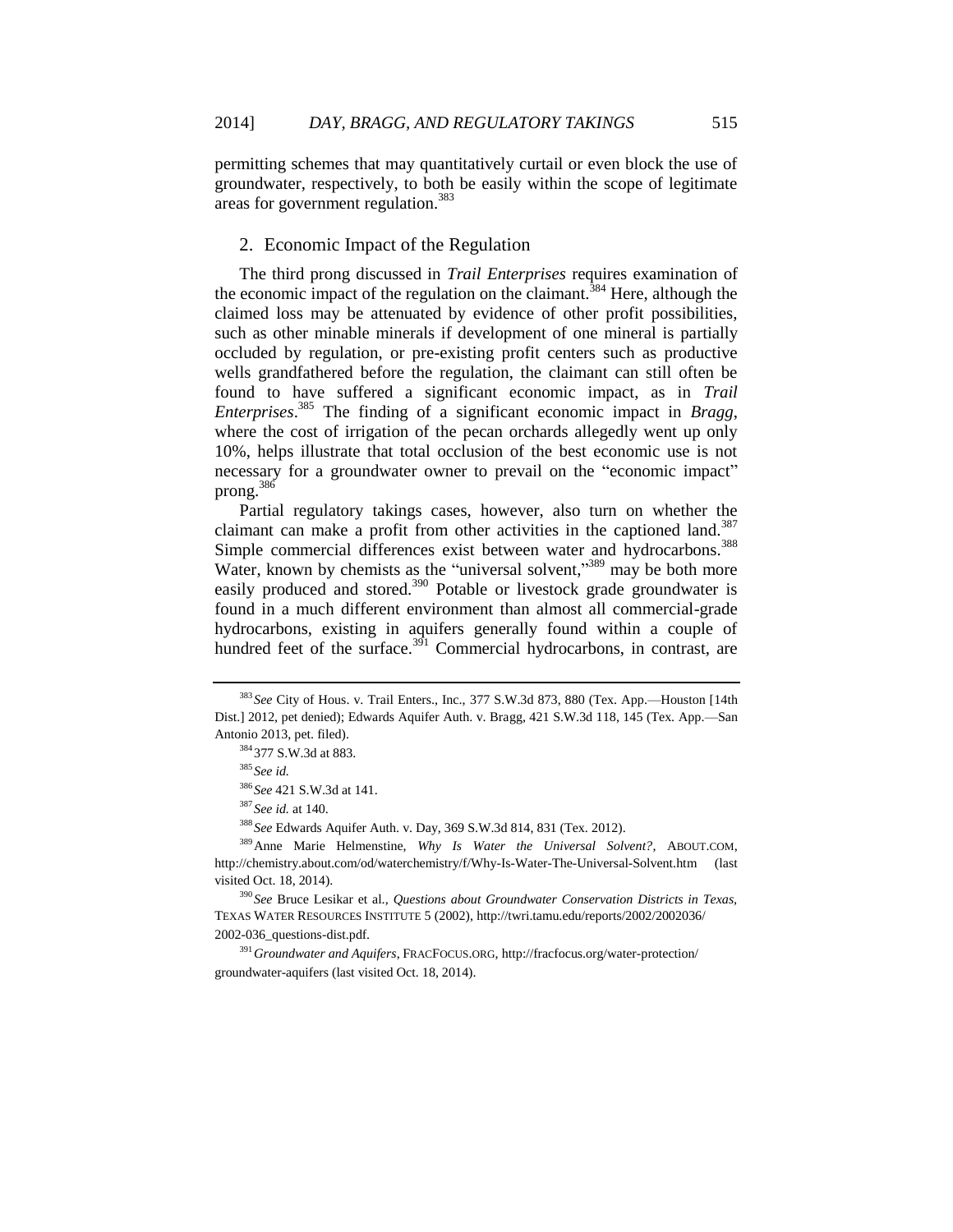<span id="page-45-0"></span>typically found thousands of feet below ground.<sup>392</sup> Therefore, potable groundwater aquifers are much more easily tapped than most hydrocarbon deposits.<sup>393</sup> Water is not flammable or poisonous and requires none of the often elaborate processing methods needed for hydrocarbons.<sup>394</sup>

Although *Bragg* suggests that the "best possible use" is the benchmark for groundwater takings cases in Texas, and that any possible use other than that so decreed as the "best possible use" that may happen to use less water—say, for example, grazing instead of irrigation farming—would not count as another use that might eliminate the necessity of compensation, more general takings jurisprudence suggests that the ability to use the tract for another use could eliminate the necessity of compensation.<sup>395</sup> In addition, a use other than the "best possible use" would presumably be of lesser value to the landowner, otherwise the landowner would be doing it already, but this may not always be so.

Given that the category of parties that can develop and use groundwater is so much broader than those that can develop and use hydrocarbons, combined with the fact that groundwater has so many more uses than hydrocarbons, regulations that curtail or prevent groundwater use for oil and gas operations still allow the groundwater to be used for other purposes.<sup>396</sup> It follows that courts not following *Bragg* and the "best possible use" may rule these other uses may alleviate the economic impact on the groundwater owner, hindering a takings recovery even if the most lucrative use of the groundwater is to sell it for use in oil and gas operations.

Texas regulation does not, in general, favor transfer of surface water,  $397$ and regulation of groundwater that is removed from an aquifer or GCD jurisdiction has increased.<sup>398</sup> Groundwater drawn from oil and gas exempted wells and then transported outside the district is subject to

<sup>392</sup>*Hydraulic Fracturing: The Process*, FRACFOCUS.ORG, http://fracfocus.org/hydraulicfracturing-how-it-works/hydraulic-fracturing-process (last visited Oct. 18, 2014).

<sup>393</sup> *See Groundwater and Aquifers*, *supra* note [391;](#page-44-0) *Hydraulic Fracturing: The Process*, *supra* note [392.](#page-45-0)

<sup>394</sup> *See* Len Fisher, *If Water Contains Hydrogen, Which is Flammable, Why Doesn't It Burn?*, SCIENCEFOCUS.COM (July 22, 2009), http://sciencefocus.com/qa/if-water-contains-hydrogenwhich-flammable-why-doesnt-it-burn.

<sup>395</sup> *See* Agins v. City of Tiburon, 447 U.S. 255, 260 (1980) (holding that land use regulation can effect a taking if it "does not substantially advance legitimate state interests, or denies an owner economically viable use of his land.") (citations omitted).

<sup>396</sup> *See id.*

<sup>397</sup>Mary Sahs, *Water Law*, 76 TEX. B.J. 733, 736 (2013).

<sup>398</sup> *See* Lesikar, *supra* not[e 390,](#page-44-1) at 11.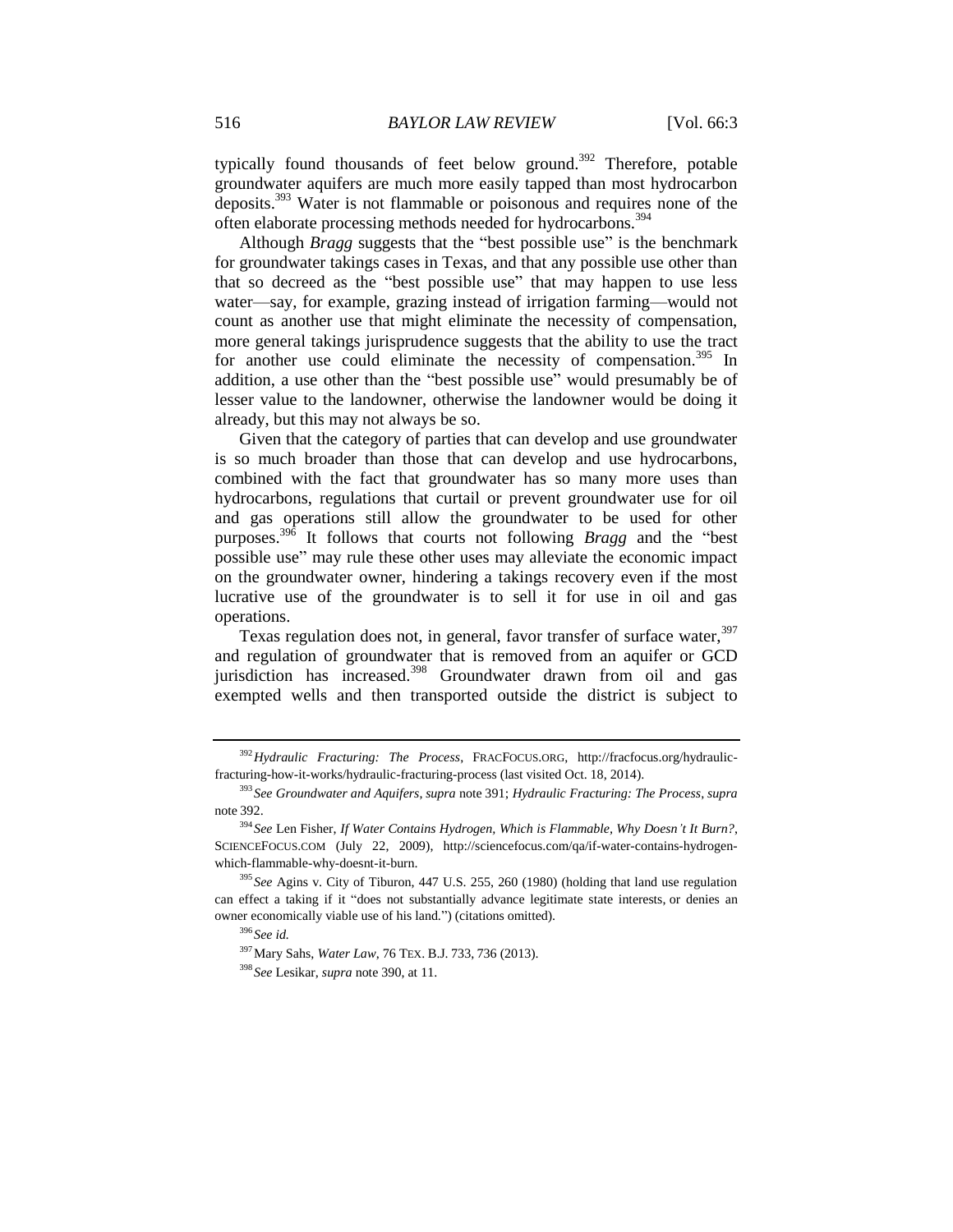applicable production and export fees.<sup>399</sup> In addition, exempted wells still require registration with the appropriate GCD, and like non-exempt wells must be maintained, both to prevent the migration communication of groundwater from an aquifer to a non-aquifer as well as to generally prevent groundwater contamination.<sup>400</sup> GCDs often track new well permits issued by the RRC in their jurisdictions and are aware that water wells used initially for frac water are often turned over to other parties after fracing ceases.<sup>401</sup> These new well owners may then use the groundwater for purposes clearly not exempted from GCD permitting requirements, hence the GCDs' interest in gathering information regarding such wells, through either permits or required forms.<sup>402</sup>

#### 3. Investment-Backed Expectations

Since the nature of the first and third *Trail Enterprise* prongs discussed above are such that they will often be split among the litigants one-to-one, a tiebreaker will often be needed.<sup>403</sup> This leaves the second prong discussed in *Trail Enterprises*, the "reasonable investment-backed expectations" of the mineral owning claimant prong.<sup>404</sup> Namely, did the parties claiming compensation believe that, given the state of regulation at the time of purchase, investments could be made (or actually were made) in the property with the reasonable expectation that new development could go forward?<sup>405</sup> This limitation was established to prevent a party entitling itself to a windfall compensation by procuring a mineral interest in a property where extraction of the minerals was prohibited before the purchase. $406$ 

Here, in the context of oil and gas development, the identity of the mineral claimant—depending on whether it is an energy company or a party

 $399$  TEX. WATER CODE ANN. § 36.117(k) (West 2008 & Supp. 2014).

<sup>400</sup> *Id.* § 36.117(h)(1)–(2).

<sup>&</sup>lt;sup>401</sup>Telephone Interview with Jim Conkwright, Director, High Plains Underground Water Conservation District No. 1, Lubbock, Texas (Dec. 5, 2012).

 $402$  *Id.* 

<sup>403</sup> *See* 377 S.W.3d 873, 880, 884 (Tex. App.—Houston [14th Dist.] 2012, pet denied).

<sup>404</sup> *See id.* at 883.

<sup>405</sup> *See id.*

<sup>&</sup>lt;sup>406</sup> *Id.* at 882 ("The purpose of consideration of plaintiffs' investment-backed expectations . . . is to limit recoveries to property owners who can demonstrate that they bought their property in reliance on a state of affairs that did not include the challenged regulatory regime.") (internal quotation marks omitted); Sheffield Dev. Co., Inc. v. City of Glenn Heights, 140 S.W.3d 660, 677 n.88 (Tex. 2004) (quoting Mayhew v. Town of Sunnyvale, 964 S.W.2d 922, 937 (Tex. 1998)). Such a purchase would likely be made at a nominal sum as the seller may not believe that mineral development can take place and therefore the minerals are valueless.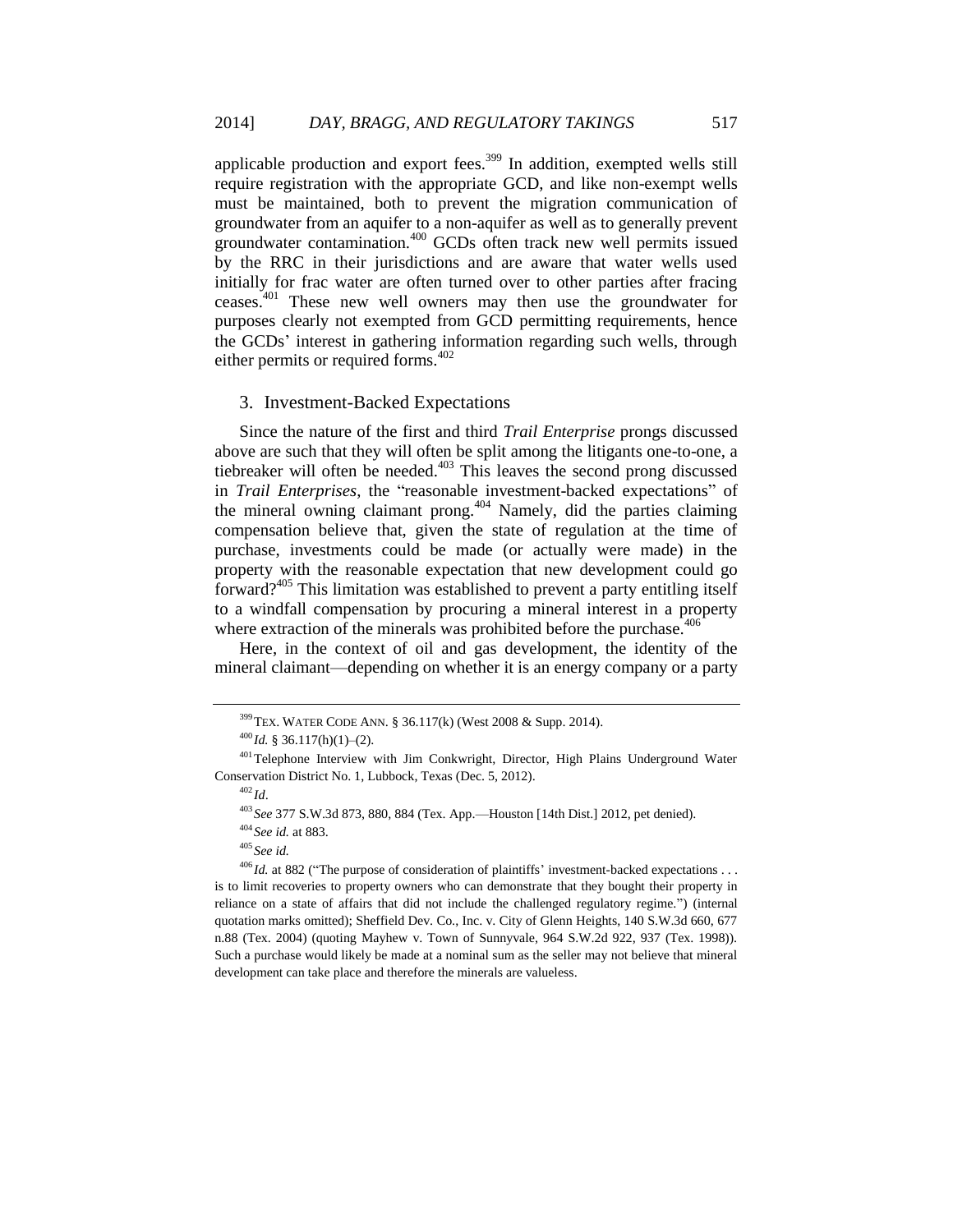unable to develop the minerals that acquired and owned the property independent of a specific profit motive in mineral development—can make a significant difference. $407$  Put more simply, energy companies can much more easily argue that they had an initial and continuing interest in profiting from mineral development (as well as the ability to self-develop those same minerals) than a farmer who does not know where or how to drill and who did not purchase the land with the initial intention to develop minerals.<sup>408</sup> Energy companies would therefore seem to be at an advantage when considering the investment-backed expectation prong in cases like *Trail Enterprises* when considering hydrocarbon development.

Assuming that the above prediction holds, it follows that in regulatory takings cases involving water, Texas and other courts may attempt to apply the takings analysis found in oil and gas cases to groundwater development where the water would be used for oil and gas development. After all, the Texas Supreme Court looked to oil and gas jurisprudence in *Day*. <sup>409</sup> Stark differences exist, however, in the uses of water when compared to oil and gas and the differing methodologies of their development.<sup>410</sup> With that in mind, a closer examination of the application of the reasonable investmentbacked expectation prong in *Trail Enterprise* and *Bragg* is warranted.

In *Trail Enterprises*, the City of Houston alleged no evidence existed that the landowners made any investment in the property with the expectation that new oil or gas wells would be drilled. $411$  To support this premise, the City investigated and presented evidence of how each landowner came to own its mineral interest, highlighting that only one landowner had received part of his interest during the period before the regulations preventing development were in place. $4\overline{12}$  The evidence presented by the City further showed that most landowners had "never expended any money on drilling or potential drilling activities."<sup>413</sup> While this may be true, however, the value of minerals is capitalized and paid for by landowners who acquire the property right after the value of the minerals is made apparent, so post-"value discovery" landowners are paying for the minerals when they purchase the property—the seller would raise the price

<sup>408</sup> *See id.*

<sup>410</sup> *See id.*

<sup>407</sup> *See Trail Enters., Inc.*, 377 S.W.3d at 880-83.

<sup>409</sup>Edwards Aquifer Auth. v. Day, 369 S.W.3d 814, 831 (Tex. 2012).

<sup>411</sup> 377 S.W.3d at 881.

 $^{412}$ *Id.* 

<sup>413</sup> *Id.*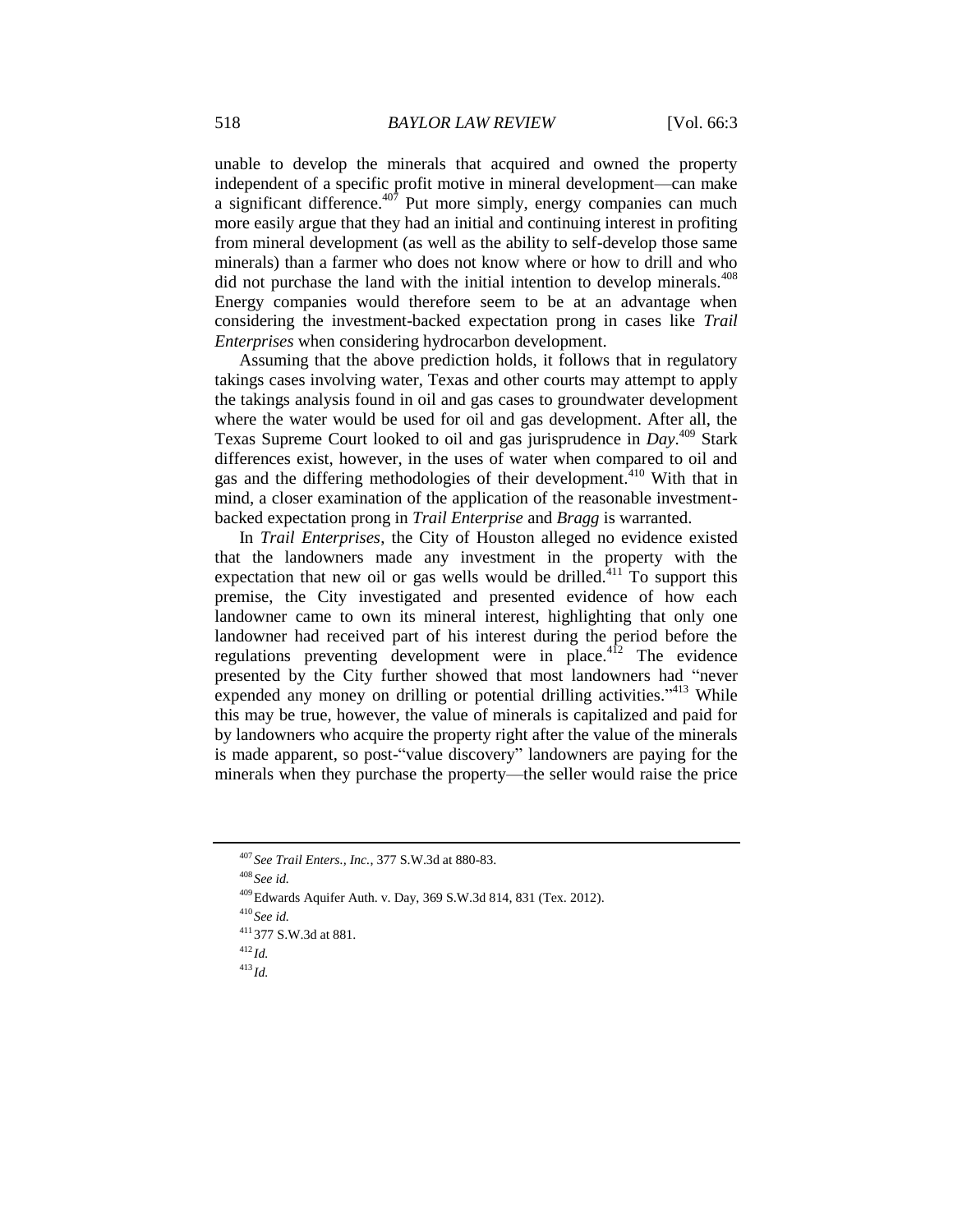accordingly.<sup>414</sup>

The City of Houston cited *Mayhew v. Town of Sunnyvale*, wherein the Texas Supreme Court held that a regulation existing at the time a property interest is acquired must be considered when deciding whether the property owner ever had a reasonable investment-backed expectation of profit from mineral development. <sup>415</sup> The City argued that the landowners had never shown any investment-backed anticipation of drilling.<sup>416</sup>

The landowners reposted *Mayhew* with the well-known federal case *Palazzolo v. Rhode Island*, wherein the U.S. Supreme Court ruled that a takings regulation claim is not barred just because the captioned property was purchased or inherited after the regulation was in effect.<sup>417</sup> Using *Palazzolo* as authority, the landowners argued that receiving the interest after the curtailing regulation had taken effect "should not preclude consideration of evidence of their reasonable investment-backed expectations."<sup>418</sup>

In their analysis, the court of appeals first largely brushed off the use of *Palazzolo*, believing instead that while *Palazzolo* allowed that takings claims could be considered if the claimants got the captioned property after the curtailing regulation became effective, it did not provide that courts can never consider development-curtailing regulations in effect at the time of the conveyance. $419$  The court expressed a policy concern that disallowing consideration of when a regulation was enacted relative to the conveyance to the claimant could then mean that a party could purchase, perhaps for a nominal fee, a mineral interest with the express purpose of seeking compensation for not being able to develop that mineral interest which, in fact, it never really intended to develop at all.<sup>420</sup> Then the court made its definitive statement of the purpose of the requirement and whom it covers:

> [T]he purpose of the investment-backed expectation requirement is to assess whether the landowner ha[d] taken legitimate risks with the reasonable expectation of being able to use the property, which, in fairness and justice,

<sup>414</sup>See Edwards Aquifer Auth. v. Bragg, 421 S.W.3d 118, 143 (Tex. App.—San Antonio 2013, pet. filed).

<sup>415</sup> 964 S.W.2d 922, 937 (Tex. 1998).

<sup>416</sup> *Id.* at 936.

<sup>417</sup> 533 U.S. 606, 632 (2001).

<sup>418</sup>*Trail Enters., Inc.*, 377 S.W.3d at 881.

<sup>419</sup> *Id.* at 882.

 $^{420}$ *Id.*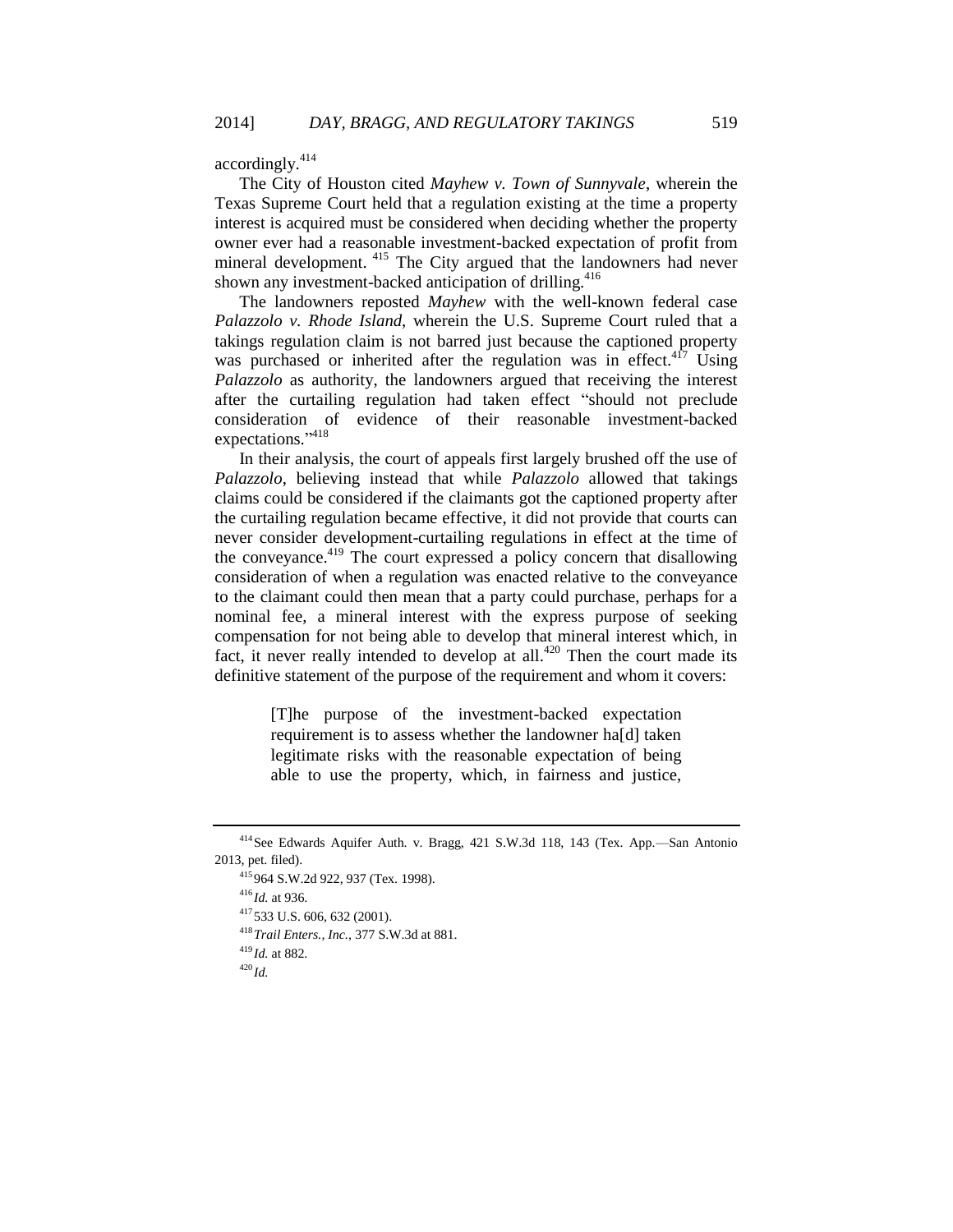would entitled him or her to compensation. This is true *regardless of the nature of the property interest owned*. 421

Applying the above rule, the court found that since the property owners had "failed to demonstrate that investments were made (*i.e*., put at risk) in the property with the reasonable expectation that new wells could be drilled, concepts of fairness and justice do not militate in favor of compensation." 422 Since almost all the "investment" *(i.e.*, purchases and inheritances) took place after imposition of the anti-drilling laws, the court relied on *Sheffield*, *Mayhew*, and similar cases to find the investment expectation prong lay with the City of Houston, cinching for it victory in the case. $423$ 

Notice should also be given to the words chosen by the court that lurk at the end of the quote from *Trail Enterprises*, ". . .regardless of the nature of the property interest owned."<sup>424</sup> The investment-backed expectation prong therefore applies to all types of underground wealth, be it hydrocarbons, groundwater, or kryptonite.<sup>425</sup> *Bragg* demonstrates this, with the court closely analyzing the investment in the orchards and the professional history of the Braggs and, upon finding a long record of investment and pecan-producing prowess, awarding the prong to them.<sup>426</sup> Again, however, the value of minerals is capitalized and paid for by landowners who acquire the property after the value of the minerals is made apparent.<sup> $427$ </sup> The court does not address why this expected value could not be discounted, measured, and considered as an investment-based expectation.<sup>428</sup>

While *Bragg* suggests that groundwater owners who can point to an existing and longstanding activity supported by their groundwater will be successful in seeking a measure of compensation, particularly if that activity has been deemed the best economic use of the groundwater/land,<sup>429</sup> landowners who cannot do so face a more difficult battle. This scrutiny into the material investment and professional history of groundwater owners is especially worrisome for owners who want to use or sell groundwater for use with new oil and gas operations. Such new operations will not have the historical use record that long-lasting agricultural practices such as the

<sup>423</sup> *Id.*

 $424$  *Id.* 

<sup>425</sup> *See id.*

<sup>426</sup> 421 S.W.3d 118, 143–44 (Tex. App.—San Antonio 2013, pet. filed).

<sup>427</sup> *See id.* at 143.

<sup>428</sup> *See id.* at 143–44.

<sup>429</sup> *See id.* at 143.

<sup>421</sup> *Id*. at 883 (emphasis added) (citations omitted).

<sup>422</sup> *Id.*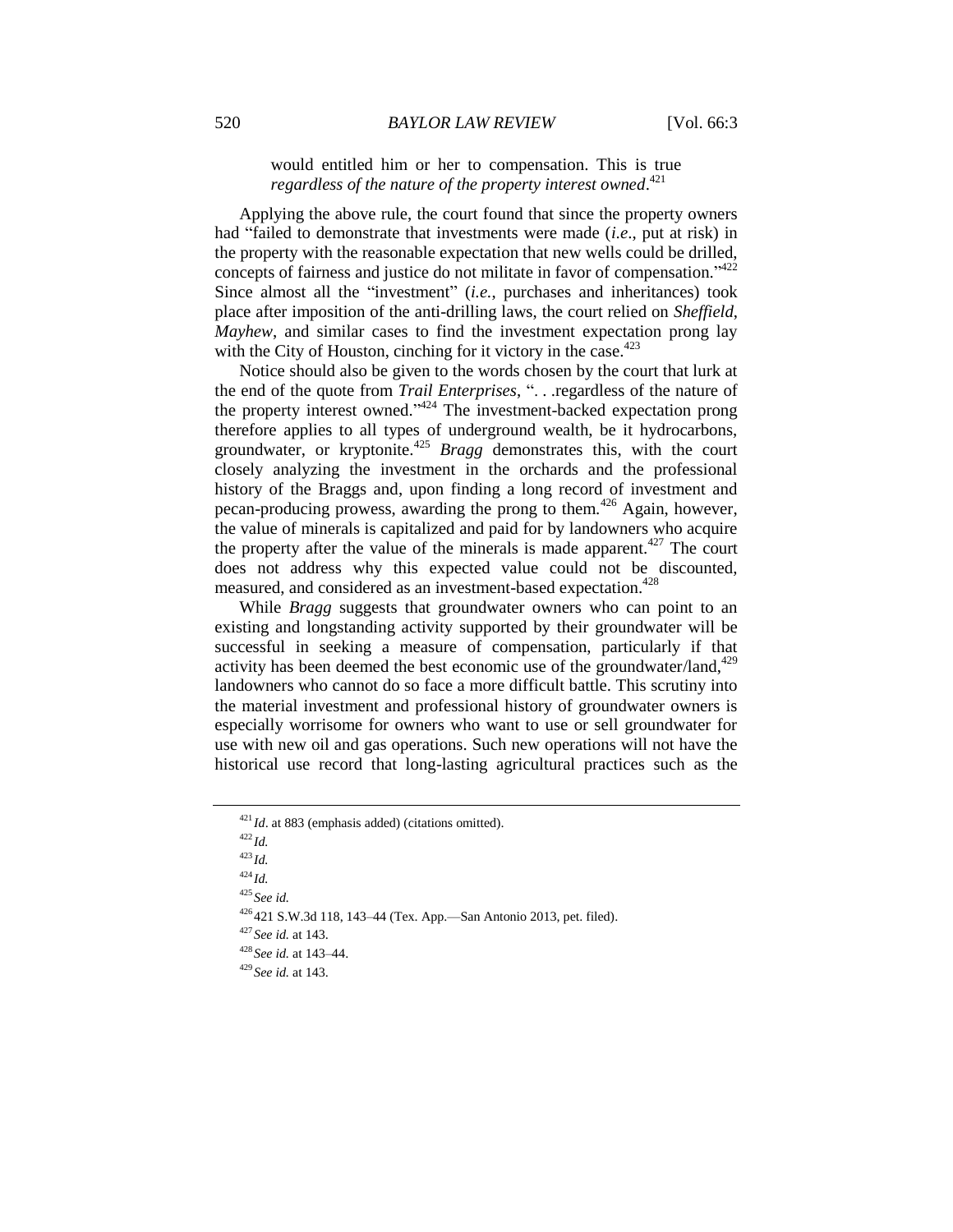Braggs' pecan operations had. Moreover, with the exception of hydrocarbons that may be used to power leasehold operations or that may be provided to the surface owners' (usually residential or agricultural) use, oil and natural gas are developed strictly for profit by professional corporations.<sup>430</sup> Both usually require extensive processing and subsequent transportation to markets and then to distributors.<sup>431</sup> Both are often found thousands and thousands of feet beneath the surface and can be developed only with the use of sophisticated and expensive exploration, drilling, and production equipment.<sup>432</sup>

Simply put, almost any landowning party can develop its water assets to at least some extent, while only sophisticated companies with expensive equipment can find, develop, transport, and refine petroleum. The modern oil and gas business is not for typical homeowners or farmers but rather is the province of experienced professionals backed with highly technological logistics.<sup>433</sup> Owners of the groundwater, unless they are energy companies themselves, will likely possess neither experience in oil and gas operations, nor—given the long-held belief that Texas shale formations such as the Cline, Eagle Ford, and the Barnett were not productive—any long-held belief that the strata comprising their mineral estate held marketable hydrocarbons. Deriving a provable expectation of profit of record in such circumstance would seem to be difficult.

Most importantly, water has all manner of uses.<sup>434</sup> Oil and gas are developed to be sold for profit. Groundwater itself is sometimes sold for profit, certainly, but if not used for residential purposes, it can more often be used to facilitate profit from other activities such as agriculture and livestock, or oil and gas development.<sup>435</sup> The prospect for whether these possible uses—or even just future plans for such uses—count as an "investment-back expectation" appears dim.

This universality of water use, the relative ease wherein it may be produced, and the ready-to-use nature of potable water—all in contrast to oil and gas—show that *any* landowner now owning the recognized right to groundwater in place is much more capable of both producing it and using

<sup>430</sup> *See Oilfield Development*, PETROLEUM ONLINE, http://www.petroleumonline.com/content/ overview.asp?mod=5 (last visited Oct. 18, 2014).

<sup>431</sup> *See id.*

<sup>432</sup> *See Hydraulic Fracturing: The Process*, *supra* not[e 392.](#page-45-0)

<sup>&</sup>lt;sup>433</sup>This is not to say that purchasers of mineral rights covering known oil and gas prospects are not paying value for those minerals and do not have an investment-based expectation based on the discounted price paid for those minerals over a purchase of just the surface estate.

<sup>434</sup> *See* Lesikar, *supra* not[e 390,](#page-44-1) at 2-3.

<sup>435</sup> *See id.*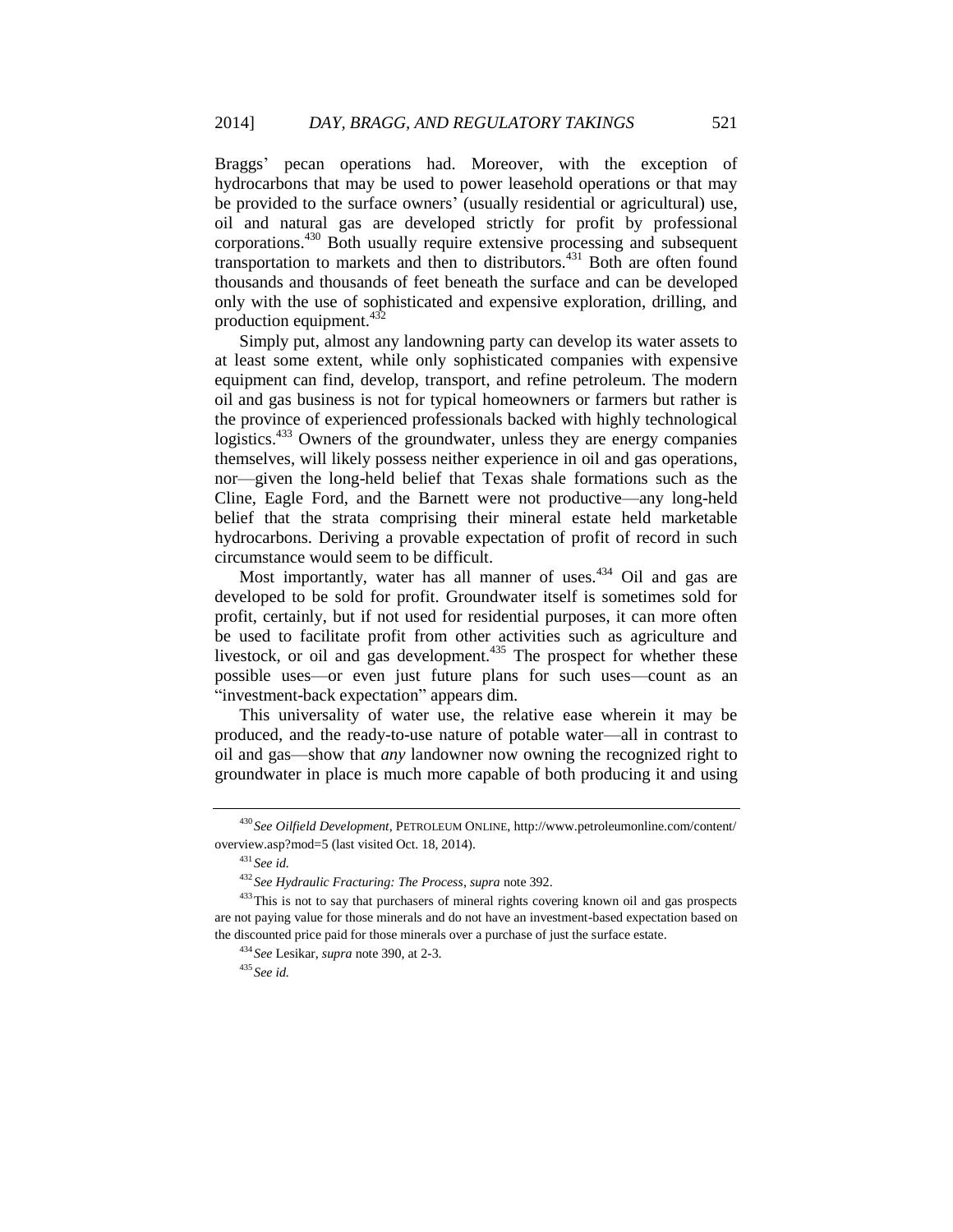it for a variety of profitable enterprises.<sup>436</sup> Hence, the "tiebreaker" prong of the partial regulatory takings analysis used in *Trail Enterprise* and *Bragg* the investment-backed expectation of the mineral owning claimant—looks in most instances to favor regulators interested in curtailing or preventing groundwater use for oil and gas operations.<sup>437</sup> Since this prong is potentially the "tiebreaker," a shift towards one party when considering this prong can tilt the entire takings analysis towards that party. $438$ 

The analysis applied in *Trail Enterprises*, if affirmed by the Texas Supreme Court, will be an important touchstone and clearly suggests that as long as a municipal ordinance is couched in terms of public health and/or safety concerns and not anti-mineral development rhetoric, it will not incur an actionable takings. How this case will play out with regards to permitting schemes that curtail water use and other regulations that may deny the use of water at the level desired by the landowner is less clear.

# <span id="page-51-0"></span>IX. GROUNDWATER DISTRICTS GROUNDED?

Water is necessary for mineral development.<sup>439</sup> Water is used in drilling and completion operations, and a large amount of water is used in enhanced recovery operations like fracing.<sup>440</sup> For example, with today's technology, a typical fracing operation in the Marcellus Shale requires between one to five million gallons of fracing fluid, mostly water, per well, according to most estimates, equivalent to about 15 acre-feet per well,<sup>441</sup> and four to five million gallons of water for every well in the Eagle Ford in Texas. $442$  While this number is dropping with the development of new fracing technology

<sup>436</sup> *See Groundwater and Aquifers*, *supra* note [391;](#page-44-0) *Hydraulic Fracturing: The Process*, *supra* note [392.](#page-45-0)

<sup>437</sup> *See* City of Hous. v. Trail Enters., Inc., 377 S.W.3d 873, 880–83 (Tex. App.—Houston [14th Dist.] 2012, pet. denied); Edwards Aquifer Auth. v. Bragg, 421 S.W.3d 118, 142–44 (Tex. App.—San Antonio 2013, pet. filed).

<sup>438</sup> *See Trail Enters, Inc.*, 377 S.W.3d at 880–83; *Bragg*, 421 S.W.3d at 142–44.

<sup>439</sup> *See Water Use in Association with Oil and Gas Activities*, *supra* note [5.](#page-3-0)

<sup>440</sup> *See id.*

<sup>441</sup>Michele Rodgers, et al., *Marcellus Shale: What Local Governments Need to Know*, PENN STATE COLLEGE OF AGRICULTURAL SCIENCES 5 (2009), http://pubs.cas.psu.edu/FreePubs/pdfs/ ua454.pdf.

<sup>442</sup> John Kemp, *Don't Mess with Texas Water, Frackers Warned*, REUTERS (May 1, 2013), http://www.reuters.com/article/2013/05/01/us-column-kemp-texas-fracking-idUSBRE9400HB20 130501.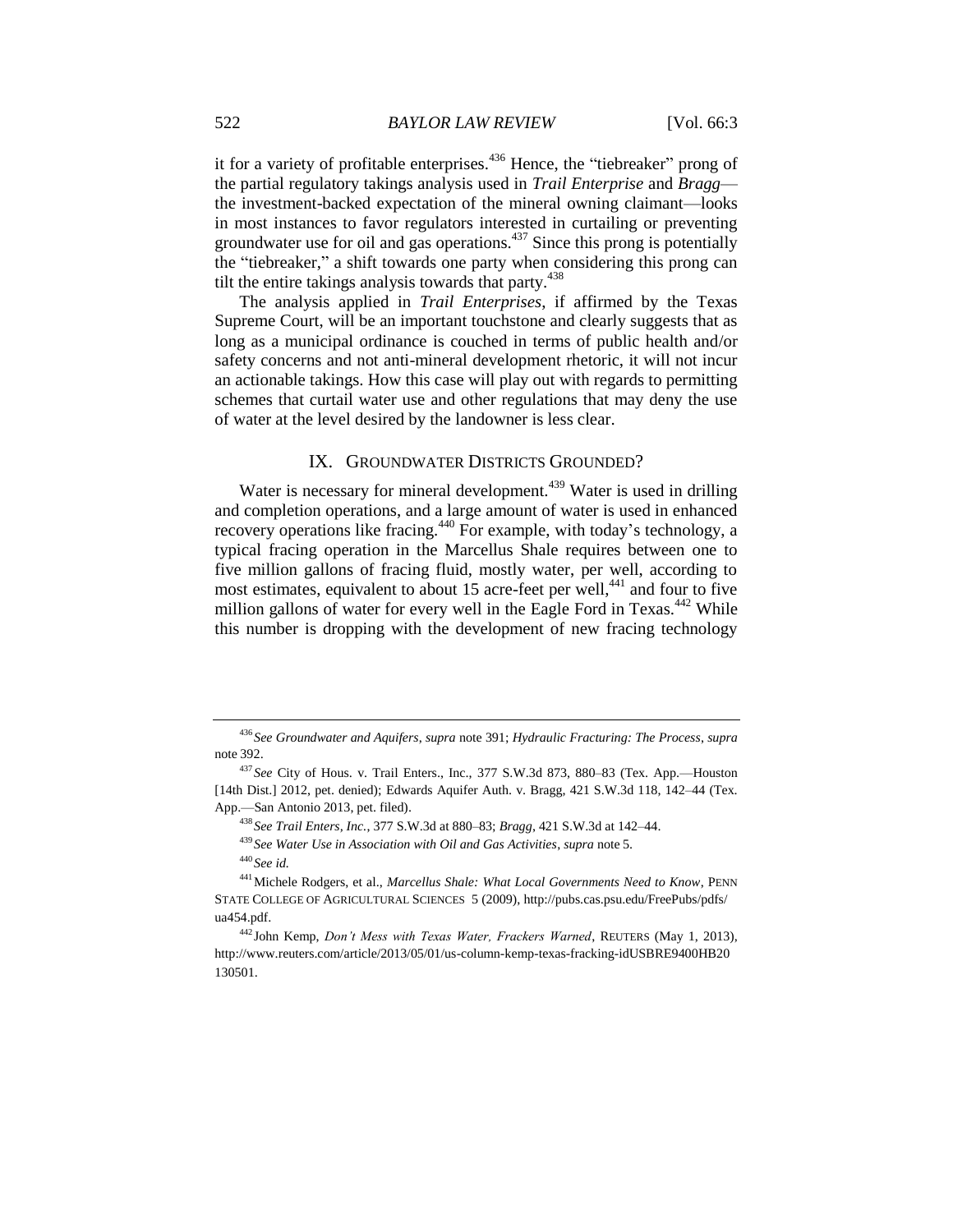that utilizes  $CO<sub>2</sub>$  or guar-based gels instead of water,<sup>443</sup> water will remain a large constituent of any drilling or fracing operation for the foreseeable future.<sup>444</sup> In dry parts of Texas, concern exists about the use of groundwater for oil and gas operations.<sup>445</sup> This concern has led some to question whether state agencies, local government, and GCDs should more thoroughly regulate, curtail, or even prevent the use of groundwater for oil and gas operations.<sup>446</sup>

GCDs have responded by more closely examining groundwater use for oil and gas operations in their districts. This closer examination is now possible because, while the Texas water code exempts hydrocarbon exploration and drilling activities from most GCD permitting requirements,<sup>447</sup> "exploration" or "drilling" activities and "fracing" enhanced recovery operations are being contrasted from one another by GCDs so that fracing activities are being excluded from the general permit exception for groundwater used in drilling and exploration—an "exception to the exception."<sup>448</sup> Specifically, while GCDs must except from any permitting requirement a "water well used solely to supply water for a rig that is actively *engaged in drilling or exploration operations* for an oil or gas well permitted by the [RRC]," the GDCs are not including water wells used to provide water for *hydraulic fracturing* in this exception.<sup>449</sup> This exception had, until mid-2011, prevented permitting requirements by GCDs from coverage of water wells intended to provide water for oil and gas operations, including fracing.<sup>450</sup>

The 2011-12 drought and the dramatic increase in fracing operations

<sup>448</sup>Telephone Interview with Jim Conkwright, Director, High Plains Underground Water Conservation District No. 1, Lubbock, Texas (Nov. 8, 2011).

<sup>449</sup>WATER § 36.117(b)(2)(emphasis added).

<sup>450</sup>Telephone Interview with Jim Conkwright, Director, High Plains Underground Water Conservation District No. 1, Lubbock, Texas (Dec. 5, 2012).

<sup>443</sup>Terrence Henry, *Water Use in Fracking Draws Legislature's Attention*, STATEIMPACT (Feb. 14, 2013), http://stateimpact.npr.org/texas/2013/02/14/water-use-in-fracking-drawslegislatures-attention/.

<sup>444</sup> *See Water Use in Association with Oil and Gas Activities*, *supra* note [5.](#page-3-0)

<sup>445</sup> *See* Kemp, *supra* not[e 442.](#page-51-0)

<sup>446</sup> *Id.*

<sup>447</sup>TEX. WATER CODE ANN. § 36.117(b)(2) (West 2008 & Supp. 2014) (The oil and gas exception to local groundwater conservancy district control covers "the drilling of a water well used solely to supply water for a rig that is actively engaged in *drilling or exploration operations* for an oil or gas well permitted by the Railroad Commission of Texas provided that the person holding the permit is responsible for drilling and operating the water well and the well is located on the same lease or field associated with the drilling rig . . . ") (emphasis added).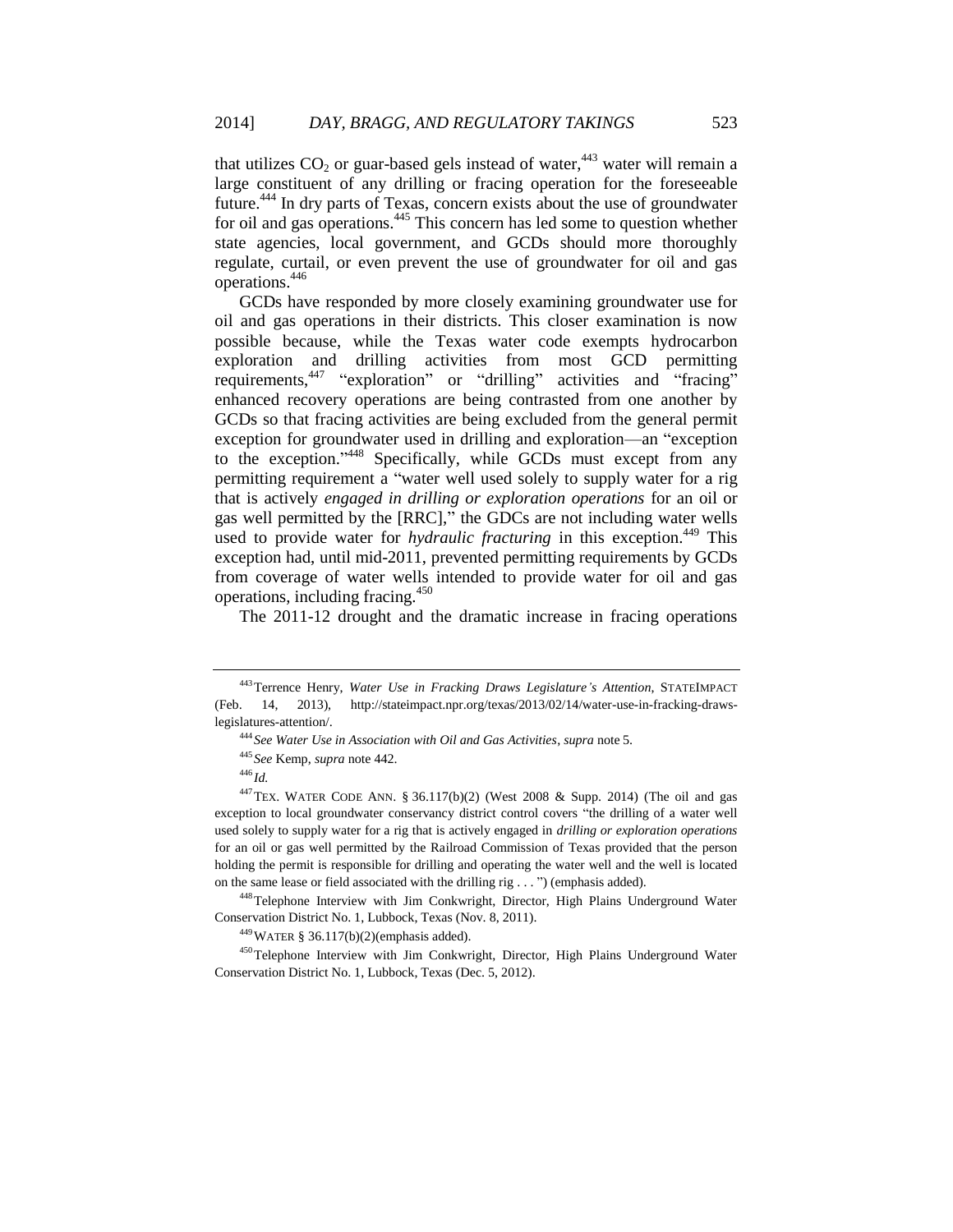statewide sparked this change in the interpretation of the statute.<sup> $451$ </sup> GCDs and cities are now requiring permits (or completion of a questionnaire) for water wells used to supply water for fracing operations because fracing is seen as a separate and different activity than "drilling or exploration operations."<sup>452</sup> Section 36.117(d)(2) of the Water Code provides support for this interpretation by removing the permitting exemption if *any* water from an exempted water well is *not used* for oil and gas drilling or exploration.<sup>453</sup>

Examples abound statewide of municipalities and GCDs taking up permitting and curtailment of groundwater use for fracing. For example, the Evergreen Underground Water Conservation District, which directs aquifer use for Atascosa, Frio, Karnes, and Wilson Counties in South Texas, expressly applied its preexisting water use limits to fracing in 2008.<sup>454</sup> After drought struck in late 2010, conservancy authorities for the southern end of the Ogallala Aquifer, which partially overlaps the Permian Basin near Midland/Odessa, approved that district's first-ever restrictions on water use for fracing in July 2011.<sup>455</sup> In 2012, the High Plains Underground Water Conservation District No. 1, centered on Lubbock and covering an area bigger than New Hampshire, passed new water use restrictions that do not exempt fracing operations.<sup>456</sup> Other GCDs are considering similar actions in the future.

<span id="page-53-0"></span>*Day* will impact future oil and gas operations that require permitting to drill water wells for drilling and recovery projects. One commentator has noted that since the analysis required for the *Penn Central* test is a factintensive balancing of factors specific to each case, such litigation will often require extensive expert witness analysis and testimony, discovery, and extensive trial preparation.<sup>457</sup> Therefore, when GCDs are determining whether or not to withhold a permit, they will have to be mindful of whether a "taking" has occurred and, if so, what compensation may be required.<sup>458</sup> The threat of litigation may make them reluctant to deny permits in similar situations in the future to avoid litigation and possible

<sup>455</sup>Lee, *supra* not[e 300.](#page-34-0)

<sup>458</sup> *See id.*

<sup>&</sup>lt;sup>451</sup>Telephone Interview with Brian Sledge, Attorney, Government Relations Practice Group Chairman, Lloyd Gosselink Rochelle & Townsend, P.C., Austin, Texas (Nov. 8, 2011).

<sup>452</sup> *Id.*

<sup>453</sup>WATER § 36.117(d)(2).

<sup>454</sup>Kemp, *supra* not[e 442.](#page-51-0)

<sup>456</sup>Telephone Interview with Jim Conkwright, Director, High Plains Underground Water Conservation District No. 1, Lubbock, Texas (Dec. 5, 2012).

<sup>457</sup> *See* Jeff Civins, *Ground(water)-Breaking Decision*, LAW360, http://www.law360.com/ articles/315752/print?section=appellate (subscription required).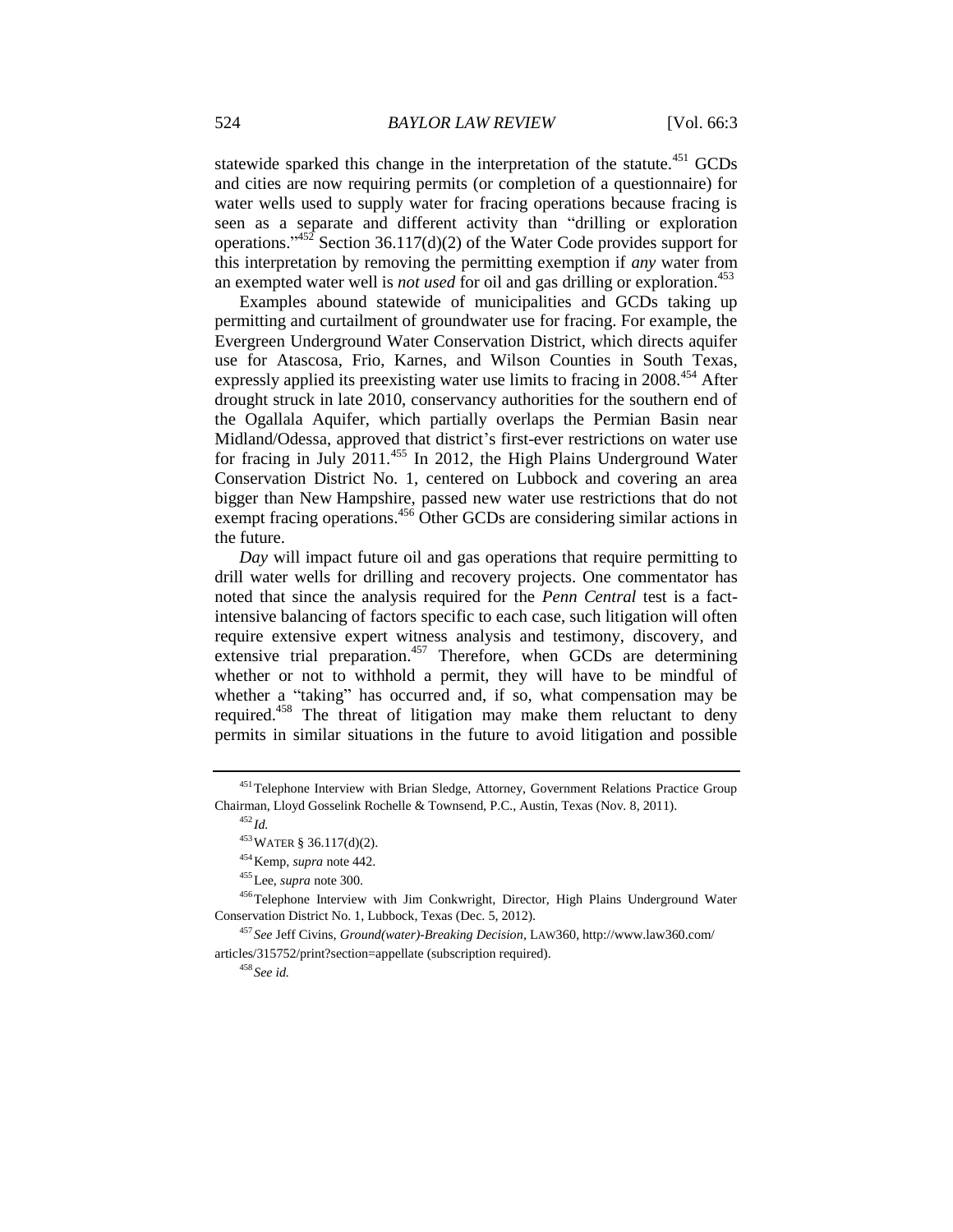subsequent "takings" liability.

Worry among mineral owners who do not possess the ability to selfdevelop or who have not leased and who may feel they cannot prevail in a partial regulatory takings action utilizing the takings jurisprudence started with *Bragg* may be misplaced. This author predicts that, given the cost of litigating a partial regulatory takings involving groundwater, GCDs particularly smaller or cash-strapped GCDs—may think twice about fighting such battles.<sup>459</sup> The court in *Day* acknowledged that its holding that land ownership includes an interest in groundwater in place and not merely a right to extract it—could open the floodgates of litigation, but stated that groundwater regulation need not result in takings liability.<sup>460</sup> While the *Day* opinion contrasts the EAA's requirements governing the allocation of groundwater with those requirements under Texas Water Code that apply statewide, the court plainly does not propose that any curtailment of groundwater use made under the EAA must result in a compensable taking.<sup>461</sup> This may be so, but the *Sheffield/Penn Central* test referenced by the court and utilized in *Bragg* is necessarily rather equivocal and its application potentially very expensive due to the case-by-case, factintensive data inputs required for a reasoned decision.<sup>462</sup> When each permit on groundwater use promulgated by a water conservation district that curtails the requested amount now comes freighted with the potential to turn into a litigious money-disposal exercise, GCDs will now have to more carefully mull if their permit constitutes a regulatory taking, and if so, to what extent.

One commentator predicts a grim outcome for the districts: "The net effect on groundwater conservation districts, most of which are not well funded and are unable to bear the costs of litigation, will be to severely chill their ability to manage groundwater because of the liabilities they may incur in issuing permits."<sup>463</sup>

If groundwater districts like the Edwards Aquifer Authority are forced to litigate expensive takings claims, the money to fund this legal warfare will eventually have to come from the entities that provide financial support to the district. San Antonio gets most of its water from the Edwards

<sup>459</sup> *Id.*

<sup>460</sup> 369 S.W.3d 814, 843 (Tex. 2012).

<sup>461</sup>William Burford, Permian Basin Oil & Gas Law 2013, Live Oak CLE, Midland, Texas, February 22, 2013.

<sup>462</sup> *See generally* Edwards Aquifer Auth. v. Bragg, 421 S.W.3d 118 (Tex. App.—San Antonio 2013, pet. filed).

<sup>463</sup>Civins, *supra* note [457.](#page-53-0)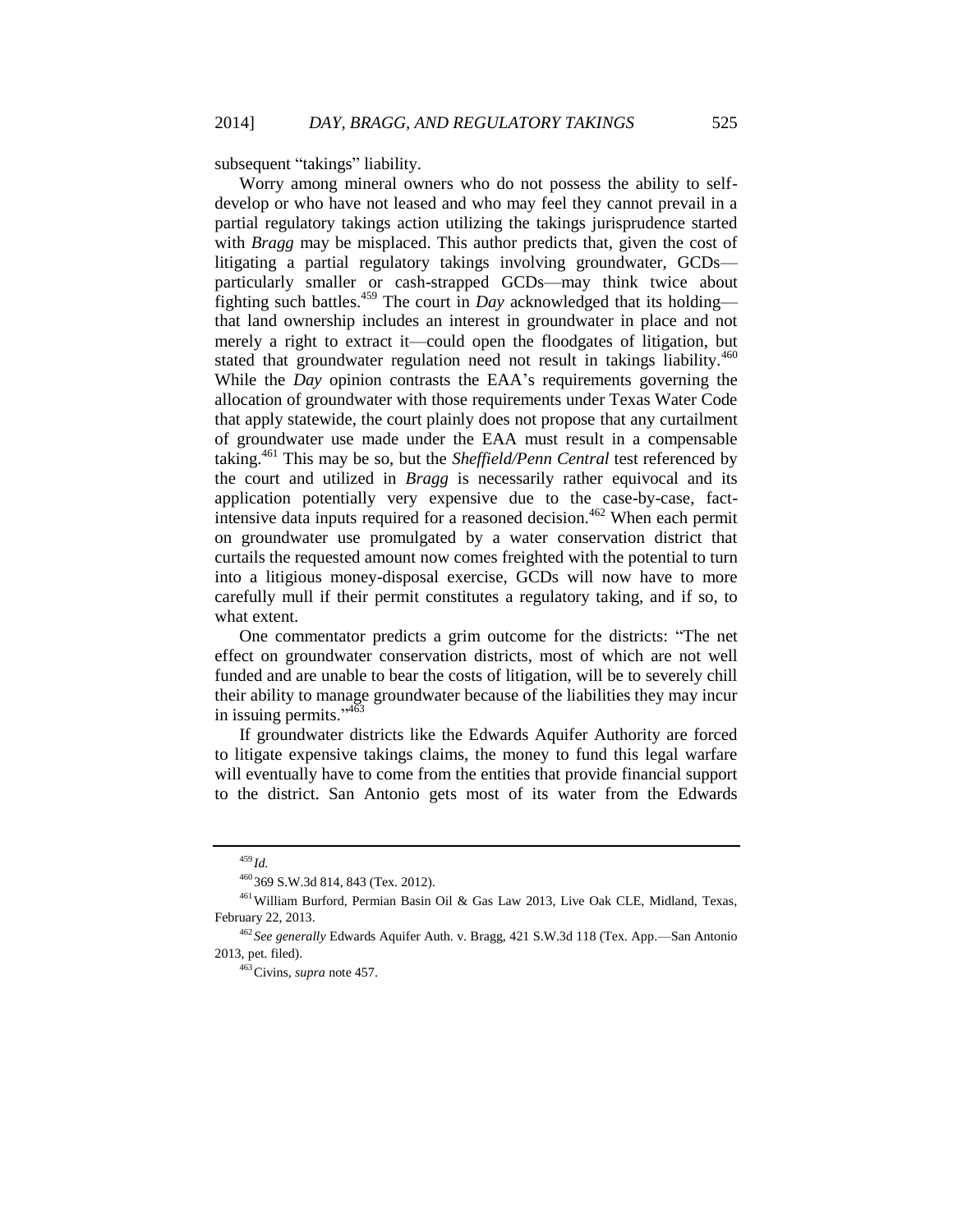Aquifer.<sup>464</sup> Because the court held that the EAA violated Day's constitutional rights by only allowing it a permitted volume far below the amount requested, the City of San Antonio Water System and its customers are faced with the prospect that they will now underwrite via higher water rates the compensation for future takings claims cases.<sup>465</sup> Robert Puente, a former state legislator familiar with San Antonio water development and use, said:

> If the Supreme Court ruled there was a taking, I think the EAA would get inundated with lawsuits to protect the private interests that individuals think they have in the property underground, the water . . . We provide 55 percent of the funding for EAA, so we, in essence, would be funding the defense of all these lawsuits.<sup>466</sup>

If GCDs are charged with paying compensation for regulatory takings themselves, as *Bragg* suggests, greater reticence on their part in choosing to issue permits for less water than requested—or to even deny permits—is an easy thing to predict. On the other hand, if GCDs go ahead and, as a part of their state-mandated duty to manage groundwater assets, incur takings claims that they cannot cover, eventually the state will have to step in with money and/or legislation to satisfy claimants or to make claims more difficult to pursue, respectively. Otherwise, GCDs will simply be unable to maintain litigation and settlements stemming from permit denial or permit challenges by groundwater owners. How a GCD will not end up as a "rubber stamper" of permits without state support for settling compensation claims and litigation is unclear.

Trepidation exists about the status of ownership of groundwater in San Antonio after *Day*. Mr. Puente said, "We have water under the ground . . . If there's a taking, the Supreme Court has basically ruled that we no longer own that water, but that it belongs to [landowners] who can pump that water out from the ground into their holdings."<sup>467</sup>

It remains to be seen what practical effect the court's decision has beyond the Edwards Aquifer Authority itself. The court's discussion of the factors involved will perhaps trigger not only more legal wrangling over

<sup>464</sup>Morgan Smith, *Lawsuit Could Determine Future of Groundwater*, THE TEXAS TRIBUNE (Apr. 22, 2010), http://www.texastribune.org/texas-environmental-news/water-supply/lawsuitcould-determine-future-of-groundwater/.

<sup>465</sup> *Id.*

<sup>466</sup> *Id*.

<sup>467</sup> *Id.*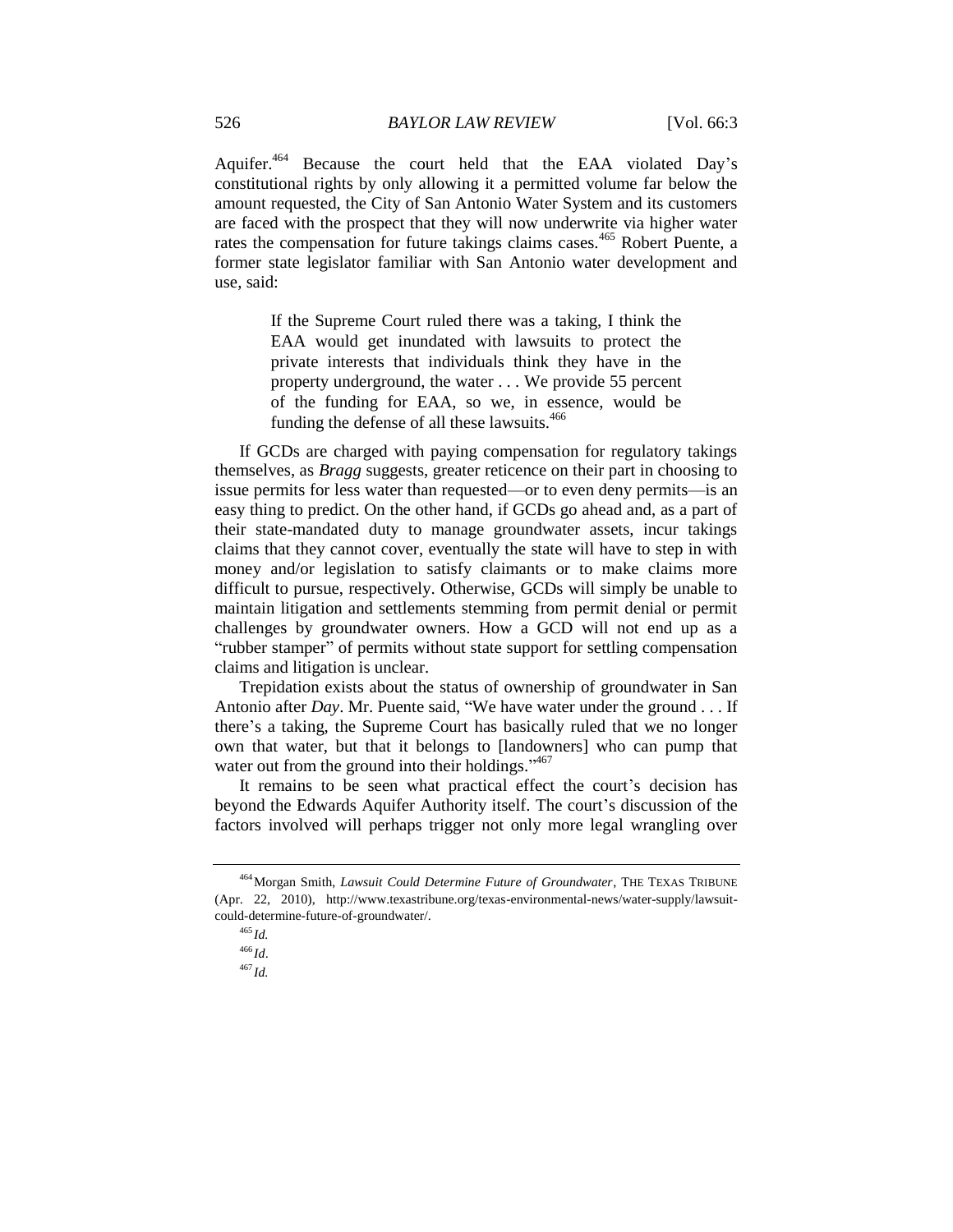property rights, but also future legislative attempts to address water rights in Texas. The 2013 Texas Legislative session was surprisingly quiescent regarding possible statutory remedies designed to shield groundwater districts from liability. However, this author has doubts about the continuing viability of compensable takings based solely on unreasonable interference with use and enjoyment in Texas.

#### X. CONCLUSION

The regulatory takings claims made by oil and gas producing lessees may be very difficult to win. Leases terminate because of lack of production—production disallowed by regulation—and the fee simple determinable interest is over unless the lease does not contain an adequate force majeure clause that suspends, perhaps indefinitely, the running of the primary term during periods when regulations are enacted that prevent development. Therefore, effectively, lessees really do not possess a property interest capable of being taken. Owners of groundwater will not face this particular issue, as their interest typically does not expire or get suspended.

*Edwards Aquifer Authority v. Day* will affect the future of enhanced recovery operations that require permits to drill water wells. Legal analysts have noted that since the required data for the *Penn Central* or *Lucas* tests are detail intensive balancing of dynamics specific to each conflict, such litigation will often require wide expert witness scrutiny and testimony, discovery, and courtroom preparation.<sup>468</sup> Therefore, when GCDs decide whether or not to issue a permit, they must be cognizant of the "taking" specter that might be invoked by the landowner, and if so, what compensation may be due. This may make GCDs reluctant to deny permits in scenarios such as that encountered in *Day* to avoid costly litigation and possible subsequent "takings" liability.

Concern exists, however, as to whether the "takings" game is rigged against a water owner, as *Trail Enterprises* suggests it may be rigged against a mineral owner that is not an oil and gas developer—but who paid value for the minerals upon purchase. With the third prong invoked in *Trail Enterprises*, taken from *Sheffield*, requiring an "investment backed expectation" possibly being the deciding factor, how can a water owner show such a thing? In addition, will case law now be developed that recognizes that hydrocarbons and water are very different things located in different places and which are developed for very different reasons?

The oil and gas industry and landowners are watching the development of water takings jurisprudence closely because of the necessity of water for

<sup>468</sup>Civins, *supra* note [457.](#page-53-0)